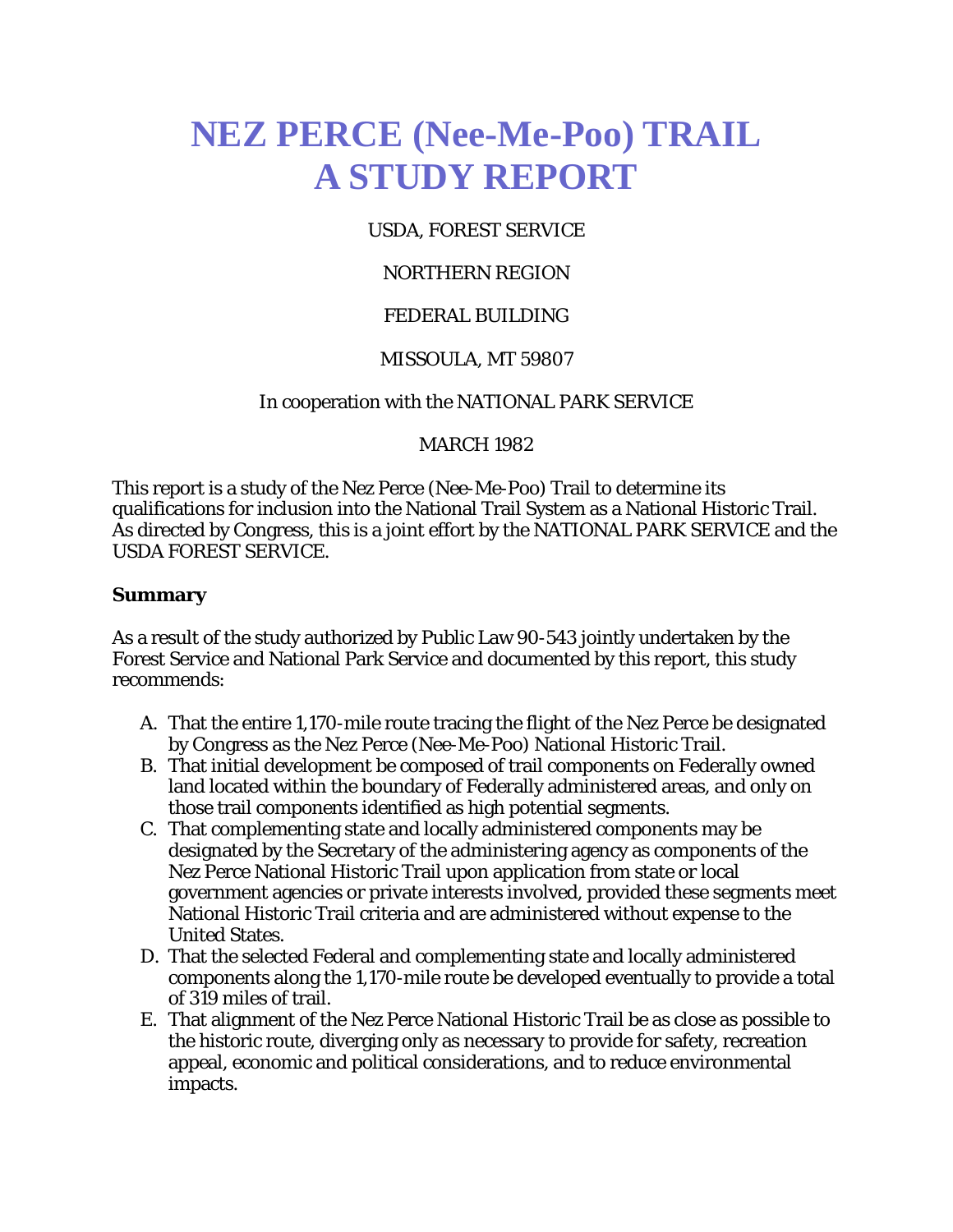- F. That, initially, a maximum corridor width of 200 feet be considered for those components of the trail located on public lands and those components designated as high potential segments.
- G. That a uniform set of standards be developed by the administering Secretary pursuant to requirements of the National Trails System Act to ensure that management practices are well defined and uniformly applied regarding trail development and management, the trail corridor, and general setting.
- H. That in keeping with the intent of the National Trails System Act, the trail be regarded as a simple facility for hiker and horseman.
- I. That the most minimal development standards be employed.
- J. That the use of motorized vehicles on the trail by the general public be prohibited except as specifically recognized.
- K. That interpretive development for the trail be characterized as low key with emphasis placed on self-guiding publications, trailhead orientation/information displays, and simple, sturdy on-trail devices.
- L. That a standardized system of signs be developed to give identity and recognition to the trail.
- M. That in as much as the Forest Service manages the greatest amount of land containing high potential segments, the Secretary of Agriculture have overall responsibility for trail administration.
- N. That the Secretary of Agriculture act in cooperation with heads of other Federal and state agencies, where lands administered by them are involved.
- O. That close coordination be established and maintained among local agencies, Indian tribes, and private organizations and individuals along the route of the trail.
- P. That within 2 years of designation as a National Historic Trail, a comprehensive management plan for development and use be prepared in accordance with requirements of the National Trails System Act and amendments.

#### I. **Introduction**

### A. **Study Authority and Purpose**

Public Law 94-527 of 1976, amended the National Trails System Act of 1968 (Public Law 90-543) to authorize a study of the Nez Perce (Nee-Me-Poo) Trail. The purpose of the study was to determine the feasibility and suitability of designating this trail as a component of the National Trails System. The Forest Service and the National Park Service jointly undertook the study and this report in cooperation with affected Federal, State, and local governmental agencies, private corporations, interest groups, and individuals. In 1978, Congress established a National Historic Trail category via Public Law 95-625, the National Parks and Recreation Act.

This report documents the Nez Perce Trail study and is submitted in fulfillment of the requirements of the public laws mentioned above.

#### B. **Conduct of the Study**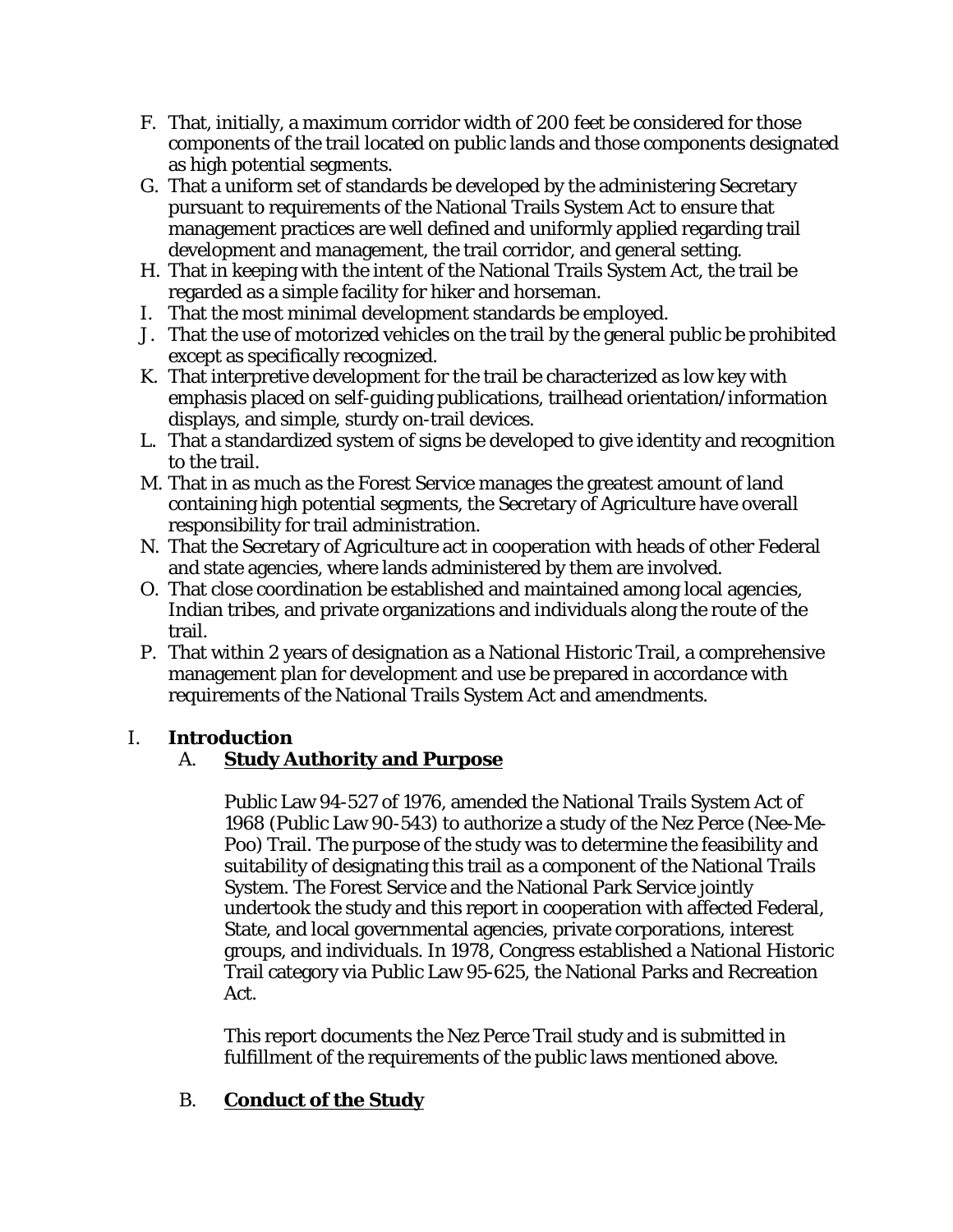Requirements set forth in section 5(b) of the National Trails System Act, as amended, received emphasis during the study. These requirements include:

**"…**such studies shall be made in consultation with the heads of other Federal agencies administering lands through which such additional proposed trails would pass and in cooperation with interested interstate, state, and local governmental agencies, public and private organizations, and landowners and land users concerned. When completed, such studies shall be the basis of appropriate proposals for additional national scenic trails which shall be submitted from time to time to the President and to the Congress. Such proposals shall be accompanied by a report, which shall be printed as a House or Senate document, showing among other things:

- 1. the proposed route of such trail (including maps and illustrations);
- 2. the areas adjacent to such trails, to be utilized for scenic, historic, natural, cultural, or developmental purposes;
- 3. the characteristics which, in the judgment of the appropriate Secretary, make the proposed trail worthy of designation as a national scenic trail; and in the case of national historic trails the report shall include the recommendation of the Secretary of the Interior's National Park System Advisory Board as to the national historic significance based on criteria developed under the Historic Sites Act of 1935;
- 4. the current status of land ownership and current and potential use along the designated route;1
- 5. the estimated cost of acquisition of lands or interest in lands, if any;
- 6. the plans for developing and maintaining the trail and the cost thereof;
- 7. the proposed Federal administering agency …;
- 8. the extent to which a State or its political subdivisions and public and private organizations might reasonably be expected to participate in acquiring the necessary lands and in the administration thereof; and
- 9. the relative uses of lands involved, including: the number of anticipated visitor-days for the entire length of, as well as for segments of, such trail; the number of months which such trail, or segments thereof, will be open for recreation purposes; the economic and social benefits which might accrue from alternate land uses; and the estimated man-years of civilian employment, and regulation of such trail."

In addition, the potential for public recreation to impact the preservation of the trail and related historic and archeological features was analyzed in this report and measures proposed to preserve significant historic values.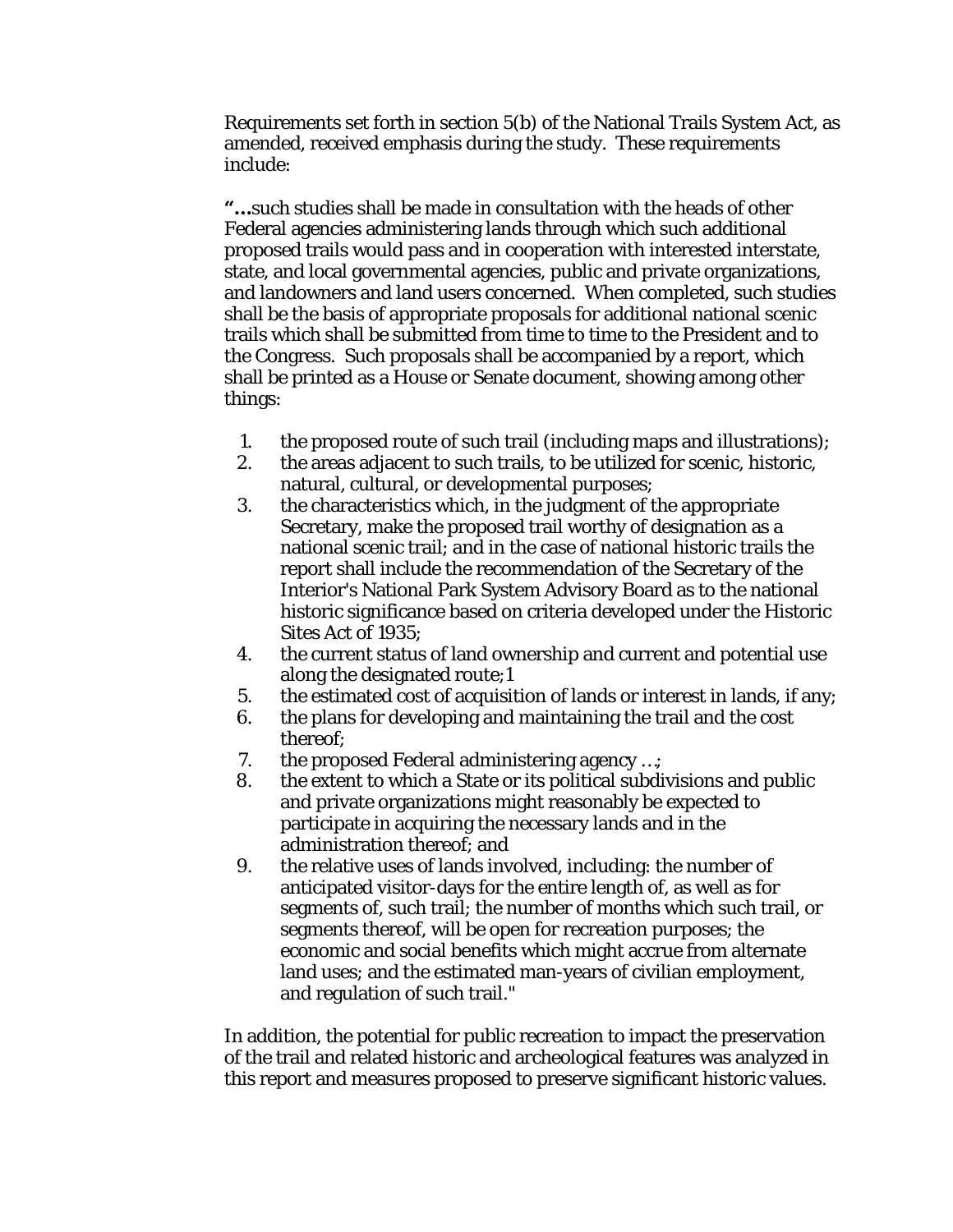State Historical Preservation Officers of each state through which the trail passes were consulted regarding historic site occurrence and location.

The following criteria, established in Section 5(b) of the National Trails System Act, as amended, guided the historical and cultural assessment portion of the study:

To qualify for designation as a national historic trail, a trail must meet all three of the following criteria:

- J. It must be a trail or route established by historic use and must be historically significant as a result of that use. The route need not currently exist as a discernible trail to qualify, but its location must be sufficiently known to permit evaluation of public recreation and historical interest potential. A designated trail should generally accurately follow the historic route, but may deviate somewhat on occasion of necessity to avoid difficult routing through subsequent development, or to provide some route variation offering a more pleasurable recreational experience. Such deviations shall be so noted onsite. Trail segments no longer possible to travel by trail due to subsequent development as motorized transportation routes may be designated and marked onsite as segments which link to the historic trail.
- K. It must be of national significance with respect to any of several broad facets of American history, such as trade and commerce, migration and settlement, or military campaigns. To qualify as nationally significant, historic use of the trail must have had a farreaching effect on broad patterns of American culture. Trails significant in the history of native Americans may be included.
- L. It must have significant potential for public recreational use of historical interest based on historic interpretation and appreciation. The potential for such use is generally greater along road less segments developed as historic trails, and at historic sites associated with the trail. The presence of recreation potential not related to historic appreciation is not sufficient justification for designation under this category."

Public participation was achieved by means of workshops held in three regional population centers: Lewiston, Idaho; Missoula, Montana; and Billings, Montana. An informational brochure was developed for use at the workshops. Members of the study team made numerous personal contacts with individuals, the Nez Perce Tribal Council, various government agencies, and other organizations. Throughout the study, written materials were disseminated to persons,organizations, and governmental bodies. A mailing list of 436 entries was developed.

#### C. **Study Area**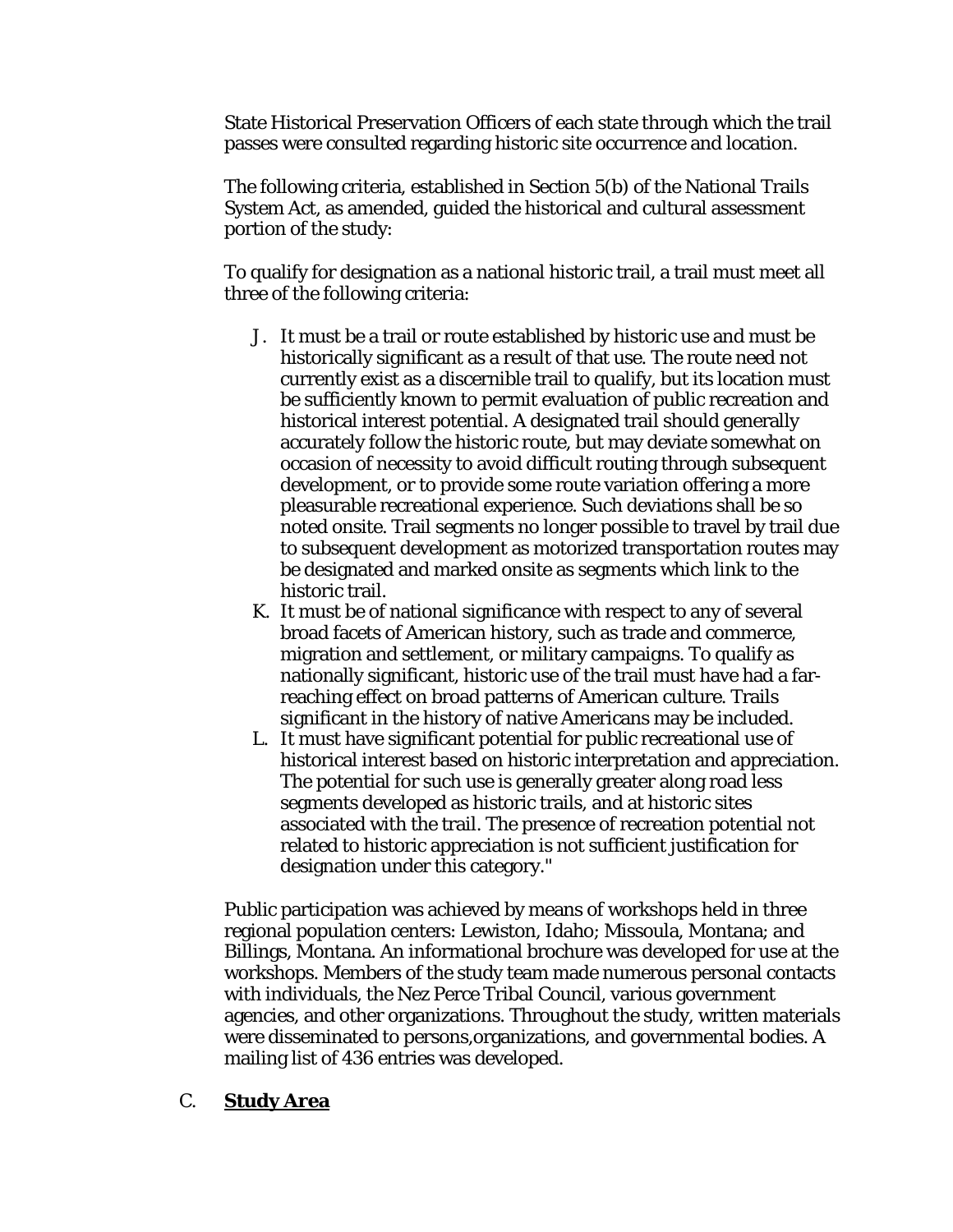Public Law 94-527 identifies the Nez Perce (Nee-Me-Poo) Trail as "…extending from the vicinity of Wallowa Lake, Oregon, to Bear Paw Mountain, Montana." The 1,170-mile trail is the route used by the nontreaty Nez Perce Indians during the summer and fall of 1877 in their attempt to escape the United States Army and seek peace in Canada. Nee-Me-Poo, also Nimipu, is the traditional name of the Nez Perce and means "the people."

The trail begins in northeastern Oregon, proceeds through northcentral Idaho, and crosses into Montana at Lolo Pass. It follows the Bitterroot Valley south, crossing the Continental Divide into the Big Hole Basin at Gibbons Pass. From the Big Hole it again enters Idaho, crossing the Continental Divide at Bannock Pass. The route traverses eastcentral Idaho in the Lemhi River-Birch Creek Valley, crosses the Camas Meadow country of eastern Idaho, and reenters Montana at Targhee Pass, the last Continental Divide crossing. It then bisects Yellowstone National Park and follows the Clark Fork of the Yellowstone River northward out of Wyoming into Montana. The trail then proceeds north across the plains of central Montana to the foothills of the Bear Paw Mountains, ending approximately 40 miles from the Canadian border.

#### II. **Description of the Route**

#### A. **Historical Perspective**

The Nez Perce traditionally were at peace with the white who settled the mountains and valleys of southeastern Washington, northeastern Oregon, and northcentral Idaho. Influenced by increased settlement and mounting public pressure, Washington Territorial Governor, Isaac Stevens, negotiated the 1855 reservation treaty with the Nez Perce chiefs who, in general agreement, inscribed 5,000 square miles of traditional homeland as the reservation.

From 1855 to 1862, non-Indians continued to encroach upon the Nez Perce homeland. When gold was discovered on the reservation, prospectors entered without regard for treaty or reservation boundary and made nearly unbearable the depredations on Nez Perce land, livestock, and the Indians themselves. The United States Government engaged the Nez Perce in new treaty negotiations in 1862 and 1863. Nearly all tribal bands were represented. Feeling that the government was demanding too much, many chiefs refused to sign the treaty of 1863. It is said that some chiefs signed as representing the Nez Perce Tribe, but their authority to do so was contested by Old Joseph (father of Joseph and Ollokot), White Bird, Looking Glass, and other chiefs of the Upper Nez Perce. A politicalreligious division of the tribe developed. Those who signed were lauded as the Christian "treaty" Indians; those who did not sign became known as the "nontreaty" Nez Perce.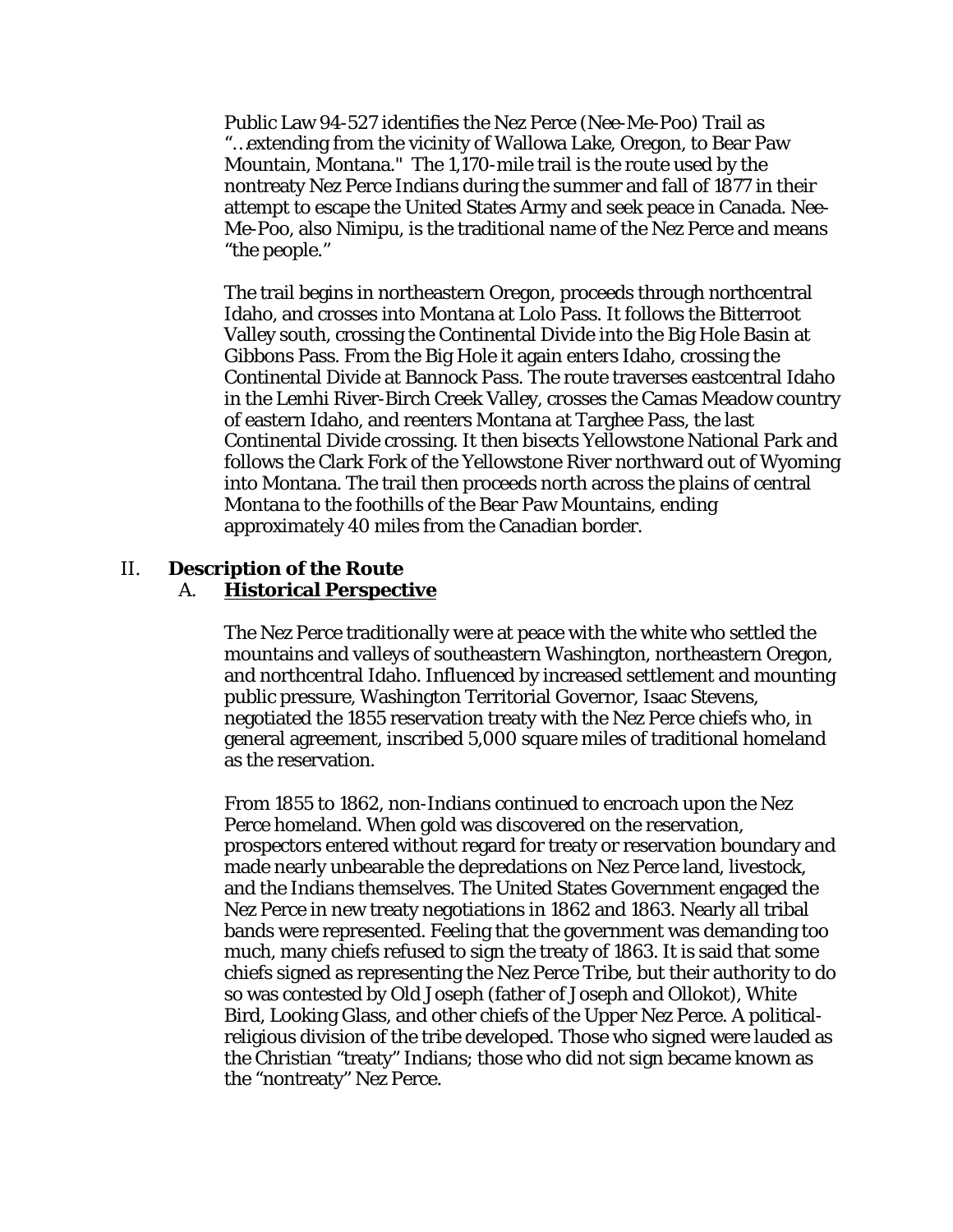As the nontreaty Nez Perce tried to reestablish on their traditional homeland, settlement of the Snake and Clearwater River bottoms and the Wallowa Valley continued. For 13 years, the Indians had one difficulty after another with the United States Government and its agents. Finally in May 1877, in response to an ultimatum, the nontreaty chiefs decided to move onto the reservation at Lapwai rather than risk war with the Army. Pent-up emotions agitated by 24 years of depredation by miners and settlers, and now being forced to leave their homeland for the reservation, caused several embittered young warriors to ride out and avenge the past deaths of tribal members. The hope for the peaceful move ended and the flight of the Nez Perce began.

#### **B. Route Description**

The movements of the Nez Perce along the route described here resulted from situations and circumstances that included: (1) the prevailing military and civilian attitude toward the Nez Perce and Indians in general, (2) the season when orders were given to move upon the reservation, (3) the Nez Perce's knowledge of and reaction to military movements and military installation locations, (4) area topography, (5) the presence of ancient Indian trails and settlers' wagon roads, (6) the location of non-Indian population centers near traditional trails to buffalo country, and (7) the attitudes and convictions of the Chiefs who led the Nez Perce bands.

Forced to abandon hopes for a peaceful move to the reservation at Lapwai, the Nez Perce Chiefs decided initially to seek their Crow allies to the east. When this failed, flight to Canada held the last promise for peace. Thus, the circuitous route described here.

The route described in this report was used in its entirety only once; however, component trails and roads that made up the route bore generations of use prior to and after the 1877 flight of the nontreaty Nez Perce. Trails and roads perpetuated through continued use often became portions of transportation systems, though some later were abandoned for more direct routes or routes better suited for modern conveyances. The abandoned segments can be located today but are often overgrown by vegetation, altered by floods, powerlines, and other manmade structures, or cross a variety of ownerships. Where the elements have erased all traces of the Nez Perce's momentary passing, we have made a best guess judgment where these cross-country portions of the route occurred.

In the descriptions to follow, we address sections of the route beginning with the gathering in Oregon and ending with the surrender site in Montana's Bear Paw Mountains. High potential route segments exhibit the following characteristics: (1) trail integrity (original trail tread); (2)historic integrity (presence of historic sites related to the Nez Perce flight or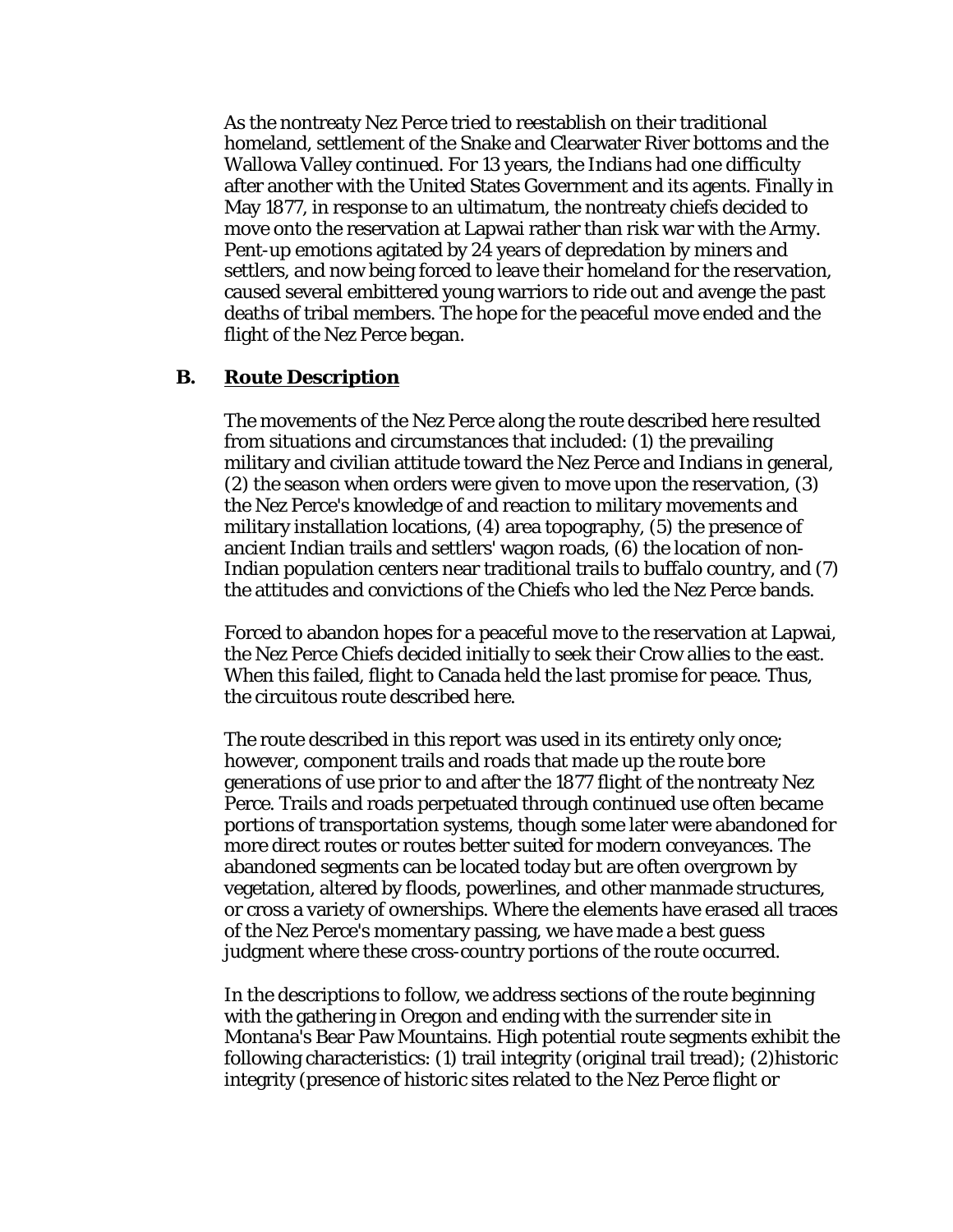culture); (3) significant recreation potential; (4) scenic quality; and (5)significant opportunities for interpretation.

#### 0. **Section 1: Wallowa Valley to Weippe Prairie (northeastern Oregon - westcentral Idaho).**

*"…I said in my heart that, rather than have war I would give up my country. I would rather give up my Father's grave. I would give up everything rather than have the blood of white men upon the hands of my people...."*<sup>1</sup> --Chief Joseph

#### **The Story**

Having been decided in council that a move to the reservation was inevitable, families and livestock were gathered and the move to Tolo Lake and the ancient gathering place at Tepahlewam began. These last few days of freedom were marred by the flaring of pentup emotions precipitating the Salmon River raids, in which several young warriors avenged the deaths of tribal members killed by miners and others during settlement of the Nez Perce homeland.

The Nez Perce bands camped near Tolo Lake knew they must move to more defensible terrain in the event of an Army reprisal. They moved into Chief White Bird's camp on a creek that now bears his name and waited for Army action. Two companies of Army troops arrived at White Bird under General Howard's orders to quell the raids and escort the Indians onto the reservation. In violation of a truce flag, a single shot from a volunteer's rifle began the bloody Battle of White Bird Canyon, a war, and a tortuous journey for the Indians.

In a series of moves and river crossings, the Nez Perce outdistanced the Army and outfought settlers (the Cottonwood Skirmishes), and arrived near the Looking Glass camp on the South Fork of the Clearwater River. The military, under Howard's personal command, circled in behind and above the Nez Perce camps. There, the Battle of the Clearwater confirmed the war between Indian and Army, resulting in many dead and wounded on both sides and a considerable loss of tribal possessions and food. It brought to a head the Indians' need to move, either onto the reservation or to the east to seek asylum with their Crow allies. The latter was decided upon and confirmed at the Kamiah and Weippe Prairie camps.

#### **The Route**

The beginning of the trail from the vicinity of Wallowa Lake to Dug Bar on the Snake River was not used in its entirety during the 1877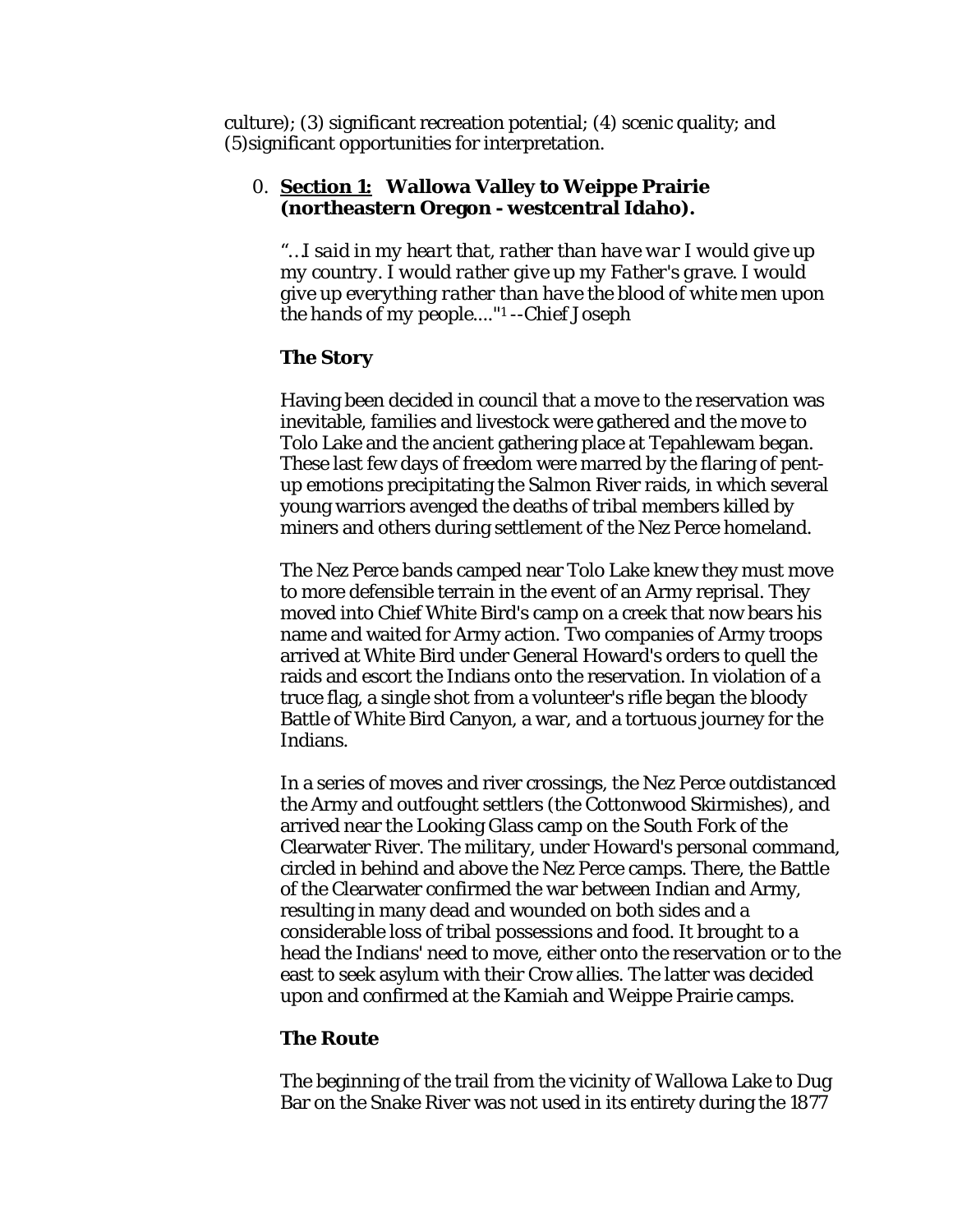Nez Perce trek. This Wallowa segment was normally a route between the summer home of Chief Joseph's Wallowa Band and their winter homes in the canyons of the Imnaha, Snake, and Grande Ronde Rivers.

When the orders came for all nontreaty bands to move onto the reservation, the Wallowa Band was at its winter camp on the lower reaches of the Grande Ronde. They gathered at Dug Bar and, with considerable loss of young livestock, crossed the formidable Snake. After ascending to Joseph Plains and crossing the Salmon River, they proceeded up Rocky Canyon to Tephalewam.

It was here, south of present-day Grangeville, that a majority of the nontreaty Nez Perce had gathered to await the final move onto the reservation. And it was here that the 1,170-mile journey of the nontreaty Nez Perce began.

To symbolize the departure from traditional homelands, the gathering of people and livestock, and their move to the ancient gathering place of Tephalewam, the route between Wallowa Lake and this traditional campsite is included in this study.

Several sections of aboriginal trail exist along this route. These have been incorporated into high potential trail segments.

Segment A from Corral Creek to Dug Bar includes both primitive roads and horse trails. A 7-mile segment over Lone Pine Saddle has been named a National Recreation Trail under Forest Service administration. It bisects the northern tip of the Hells Canyon Wilderness in the Hells Canyon National Recreation Area (NRA) ending at Dug Bar on a designated scenic section of the Snake River.

Segment B is the major access from the Salmon River to Tolo Lake and Tephalewam, and was used by the Nez Perce in 1877. This segment up Graves Creek and Rocky Canyon is both road and trail and is located on private land.

Segment C is a l6-mile loop route around the White Bird Battlefield. Seven stops along the loop interpret events of the initial encounter between the Nez Perce and General Howard's soldiers and volunteers. The loop route is managed by the National Park Service as part of the 23-unit Nez Perce National Historic Park. The park was authorized by Congress in 1965, and administered in cooperation with the Nez Perce Tribal Council, Federal, State, and private landowners. Roadside interpretive signs mark the Clearwater Battle Site, the Cottonwood Skirmishes, and Weippe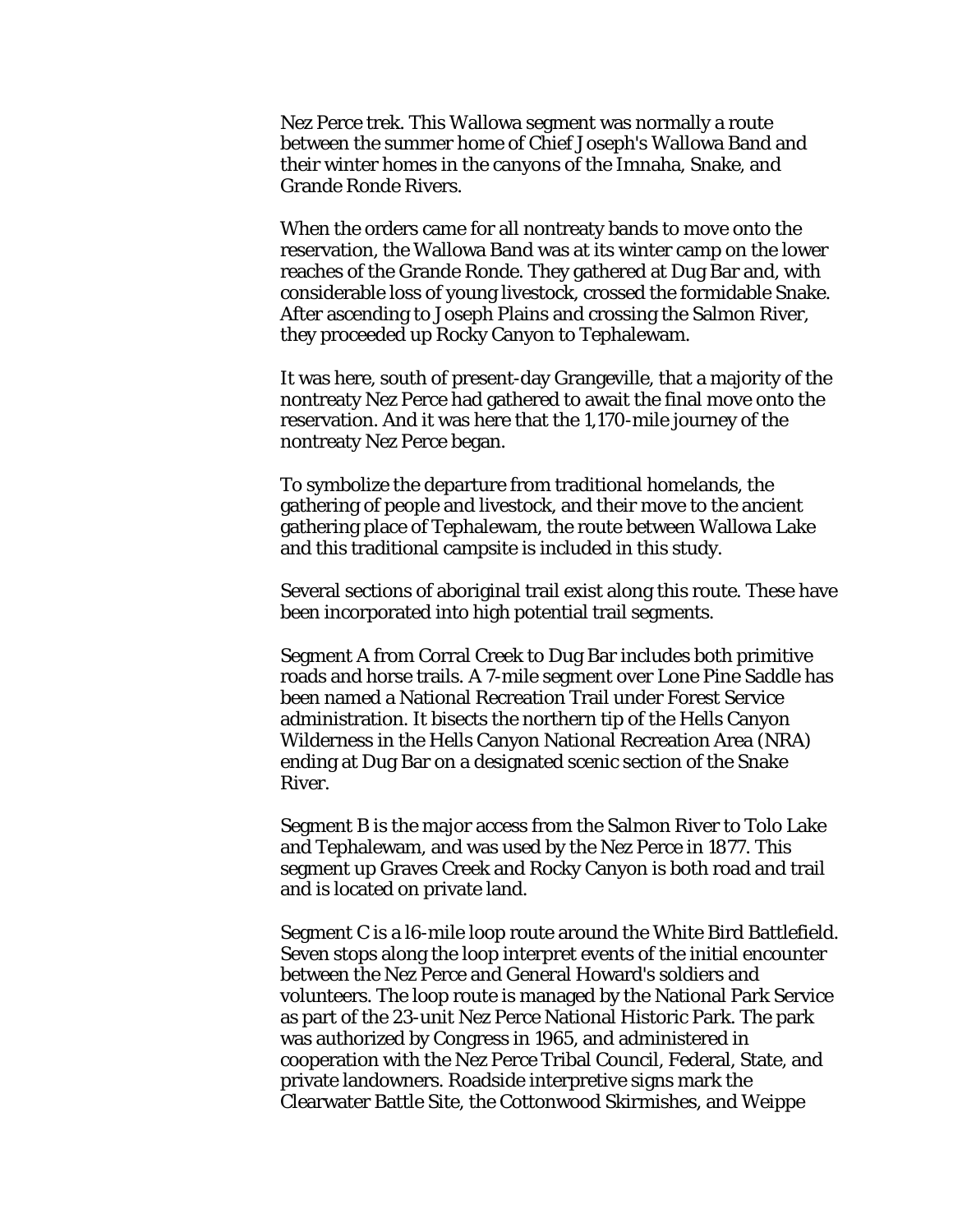Prairie. (Appendix A lists National Register sites within this and following sections of the trail.)

#### 1. **Section 2: Weippe Prairie to Travelers' Rest--the Lolo Trail (central Idaho-western Montana).**

*"lt is remarkable the average daily march of 16 miles made over the Lolo Trail, when we realize the necessity of climbing ridge after ridge in the wildest wilderness, the only possible passageway filled with timber, small and large, crossed and crisscrossed."2*

#### **The Story**

Seeking to avoid further bloodshed, the Indians moved along the Lolo Trail into the Bitterroot Range, hoping to leave General Howard and the war behind them. The arduous 10-day march over formidable mountains and down Lolo Creek was interrupted by a bloodless confrontation with Captain Rawn, his troops, and a complement of civilian volunteers from newly commissioned Fort Missoula.

In answer to Rawn's demand for surrender, the Nez Perce stated, "We are going by you without fighting if you will let us, but we are going by you anyhow." In a bold move, the travelers flanked the log barricade now known as Fort Fizzle and proceeded down Lolo Creek to Travelers' Rest where they entered the Bitterroot Valley.

The Lolo Trail, called the *Khoo-say-na-is-kit* by the Nez Perce, developed from generations of use by them traveling to and from buffalo country. Not until the Lewis and Clark Expedition of 1804- 1806 did white men follow its path, opening the way for trappers, traders, miners, and military expeditions of the mid to late 19th century. The route was improved in 1866 to facilitate passage between gold fields in Idaho and Montana. Limited maintenance accounted for the difficult passage of the Nez Perce. Except for the 34 miles from Weippe Prairie east to Willow Ridge, the route used by the Nez Perce is identical to that of Lewis and Clark.

Over a considerable portion of its length, the tread of the Lolo Trail exists nearly as it was 100 years ago. The trail is not usable by the public in its present state, but the Lolo Motorway, constructed between 1930 and 1935, provides access to its remnants. Seldom does the motorway deviate more than a mile from the ancient trail.

Its historic integrity, scenic value, high recreation potential, and interpretive value earmark the Lolo Trail as a high potential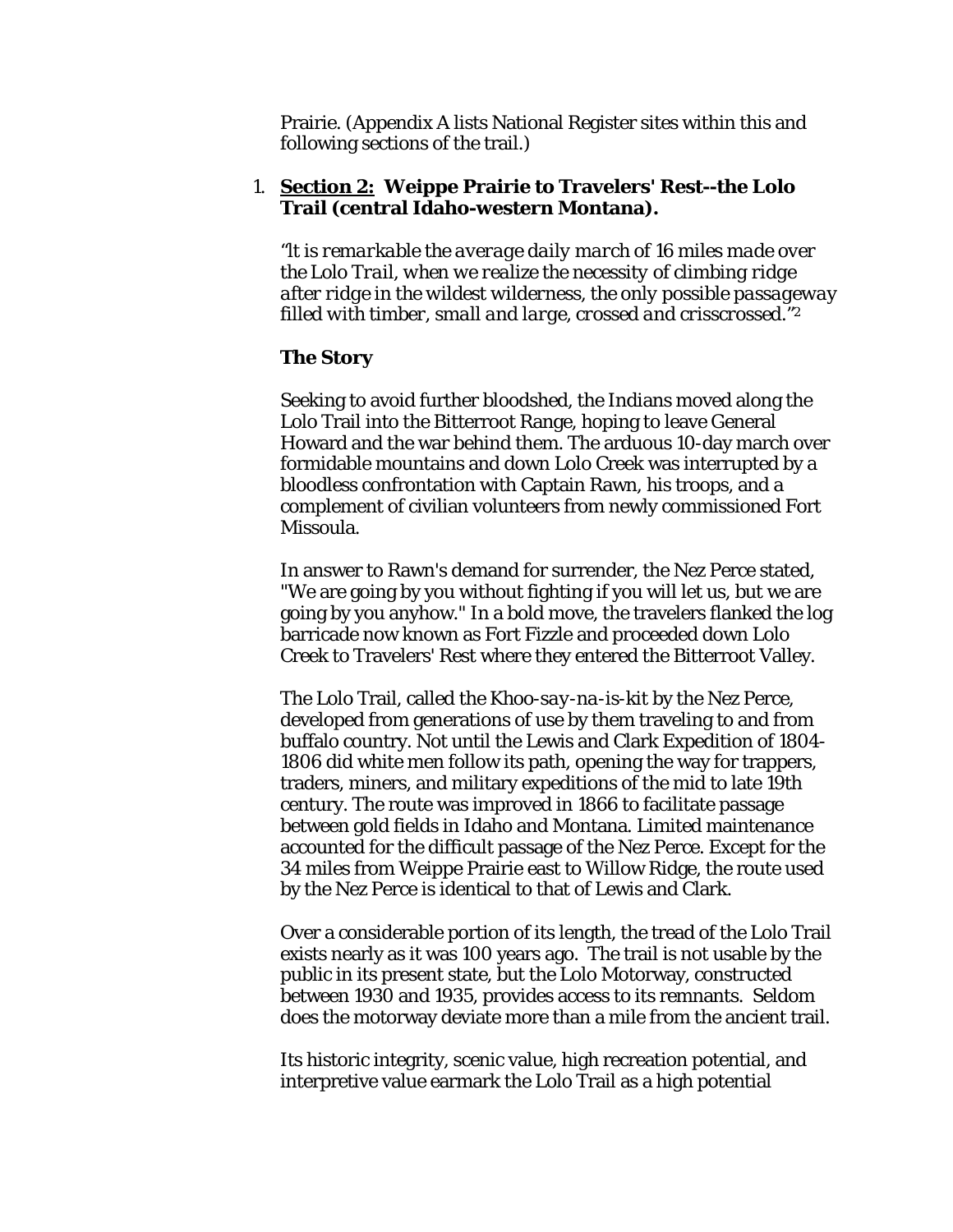segment of the Nez Perce Trail. In 1978, Congress designated the route of the Lewis and Clark Expedition as a national historic trail.

The Lolo Trail is a National Historic Landmark. Six other sites along the route are listed on the National Register of Historic Places and several nominations to the Register are pending. These sites relate to traditional uses and the 1877 campaign activities of the Nez Perce, or to the Lewis and Clark Expedition. In addition, there are over 50 inventoried sites of historical or archeological interest along the trail.

#### 2. **Section 3: Travelers' Rest to Bannock Pass (western Montana).**

*"We understood there was to be no war. We intended to go peaceably to the buffalo country and leave the question of returning to our country to be settled afterward." A recollection by Chief Joseph.* <sup>3</sup>

#### **The Story**

Entrance of the Nez Perce into the western edge of Montana Territory caused anxiety to local residents and settlers throughout the territory, who had not yet recovered from news of the Custer debacle of 1876. With traditional amity, the Nez Perce passed through the Bitterroot Valley and over Gibbon's Pass without incident, much to the relief of the settlers.

Concerned with the Nez Perce's presence in Montana, the Territorial Government organized units of civilian militia and pressured the military commands to pursue the Indians. The Nez Perce, however, considering themselves in peaceful country, enjoyed a leisurely pace ordered by Chief Looking Glass.They stopped at the Big Hole camp on the North Fork of the Big Hole River to rest, gather food, and cut and dry pole for their long trip through the treeless regions of south Idaho.

In the early morning of August 9, Army troops and civilians under Colonel John Gibbon attacked the Nez Perce at Big Hole camp. A 24-hour battle ensued with heavy casualties on both sides. The Nez Perce knew war was now inevitable on all fronts and moved rapidly from the Big Hole battlefield under the leadership of Lean Elk.

Lean Elk had met and joined the nontreaty Nez Perce in the lower Bitterroot where he and his band intended to stay for the summer. He believed *Wahlitits'* premonition and the warning to move rapidly, but could not persuade Looking Glass to hurry through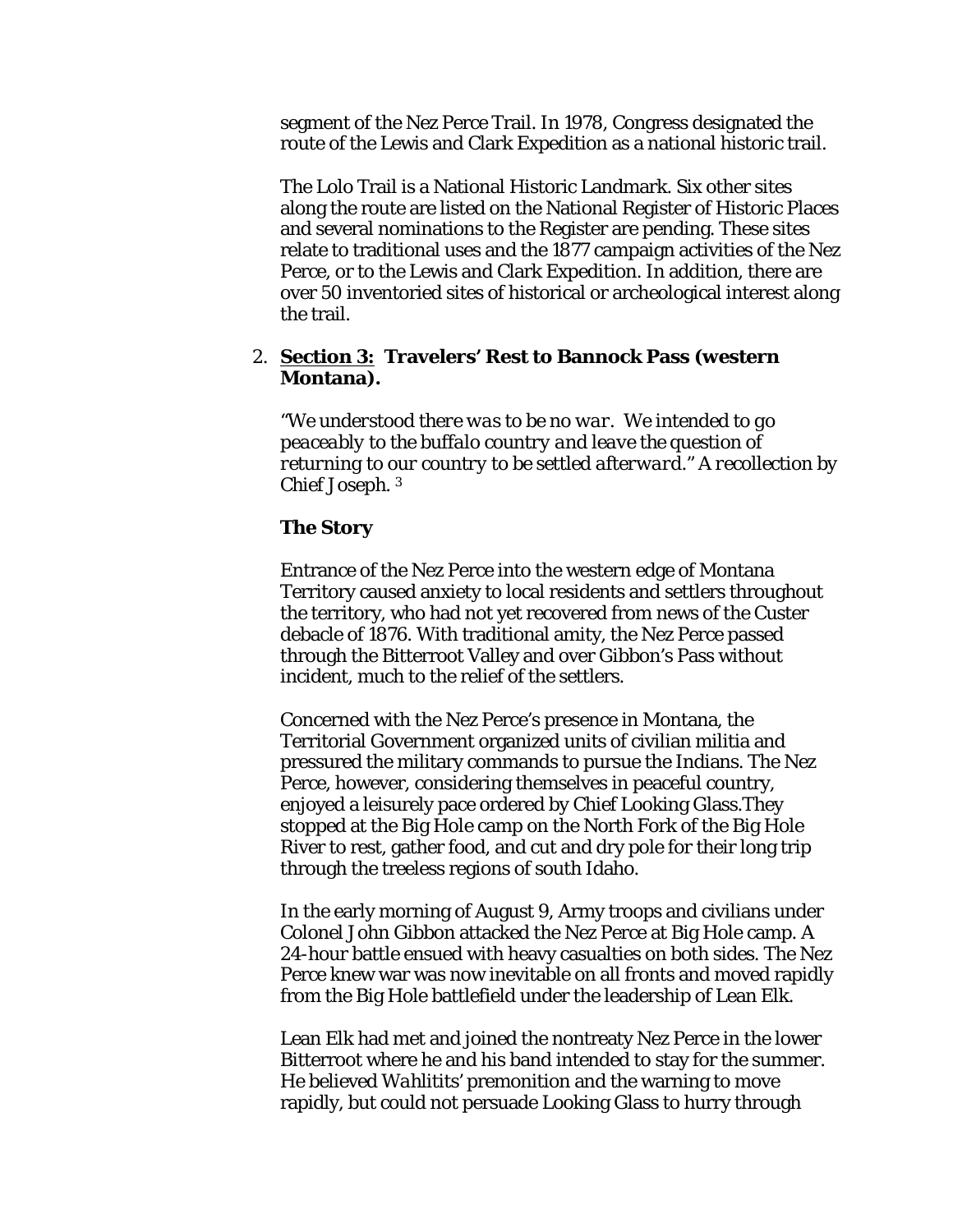friendly country. It was not until after the Big Hole that other chiefs recognized the truth of the warning and replaced Looking Glass, who did not regain a position of leadership until after the Cow Island skirmishes.

As the Nez Perce hurried through the upper Big Hole, they had several skirmishes with settlers. Stories of these encounters caused panic in the mining town of Bannack. Residents prepared for war as did the Indians. Rifle pits dug by the Nez Perce near their Horse Prairie camp tell of their vigilance and expectations as they move south over Bannock Pass and reentered Idaho.

#### **The Route**

The actual route of the Nez Perce up the Bitterroot Valley is speculative. Historical accounts and local residents generally agree that the Indians followed then-existing trails and roadways on both east and west benches above the river. Apparently the main body of the Nez Perce moved up the west side, with small groups crossing the river at Stevensville, Corvallis, and Skalkaho (Hamilton) to trade. Historians think that when General Howard entered the valley, his command crossed to the east side of the river near Travelers' Rest and paralleled the Indians' route.

The trails and roadways in the Bitterroot were part of a network traditionally used by the Nez Perce to cross the Bitterroot Mountains enroute to the upper Missouri buffalo grounds. As the Bitterroot was the home of the Flatheads, a tribe friendly toward the Nez Perce, their use of these trails is significant.

Early residents of the Bitterroot relate that the old trails, with improved creek crossings, became the original roads. These roads matured into country roads and later into the modern highway system. Thus, U.S. Highway 93 follows the route of the Nez Perce through the valley.

From the Medicine Tree, the trail goes up Spring Gulch into Ross' Hole, over Gibbons Pass, and down Trail Creek to the Big Hole camp on a traditional hunting trail.

A general cross-country route was followed from Big Hole battlefield to the head of Bloody Dick Creek where a hunting trail was again used in Horse Prairie and over Bannock Pass.

There are two high-potential segments, exhibiting similar features (Appendix B Table 1), on this portion of the route. The Gibbons Pass segment has been nominated as a National Recreation Trail by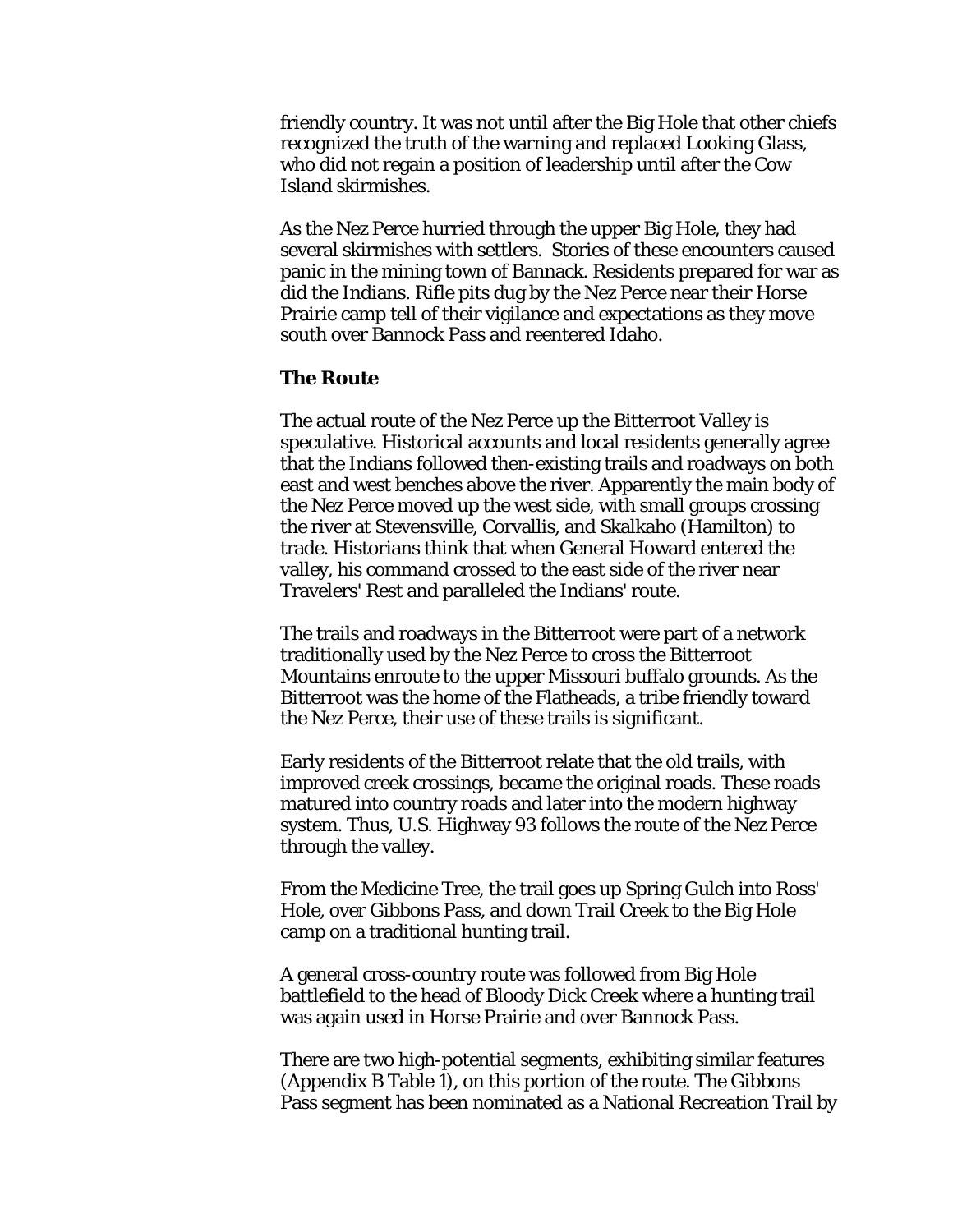the Forest Service and National Park Service. The Overland Trail lies in the Beaverhead National Forest across the head of the Big Hole into Horse Prairie.

Local and State historical societies have been active in the Bitterroot and Big Hole Valleys for nearly 100 years, documenting and interpreting sites of many events and places relative to Indian and non-Indian history. Fort Owen, temporarily remanned during the Nez Perce War, is administered as a historic site by the State of Montana. The sites of two temporary forts constructed at Corvallis and Skalkaho have been monumented by local historical societies. Big Hole battlefield is administered and interpreted by the National Park Service. Several sites listed on the National Register of Historic Places are also found in the Bitterroot and Big Hole Valleys.

The Lewis and Clark expedition used the same route as the Nez Perce in the Bitterroot Valley and in a portion of the Big Hole Valley. As stated earlier, the Lewis and Clark route has been named a National Historic Trail under Department of Interior administration. The Continental Divide National Scenic Trail established in 1978 crosses the Nez Perce route at Gibbons and Bannock Passes; this trail is administered by the Forest Service. (Appendix C Figure 1 shows the location of the Nez Perce Trail relative to designated historic and scenic trails.)

#### 3. **Section 4: Bannock Pass to Targhee Pass**

*"We could not help realizing the hardship and suffering, yes, and the want that those poor human beings were enduring, all because of man's inhumanity to man…"*<sup>4</sup>

#### **The Story**

After losing many of their people at the Big Hole, the Nez Perce Chiefs made a considerable effort to reach their Crow allies without further incident. Crippled by the effects of battle, they wanted no more war, and several times passed by white settlements pausing only long enough to secure provisions. The sparsely populated area aided their travel; the barrier of mountains on their left flank added to their security. Only a chance meeting with supply wagons on Birch Creek and the resulting bloodshed marred their journey to Camas Meadows. The lush Camas Meadows country was likely a welcome sight as it offered good water and grazing similar to that of their homeland.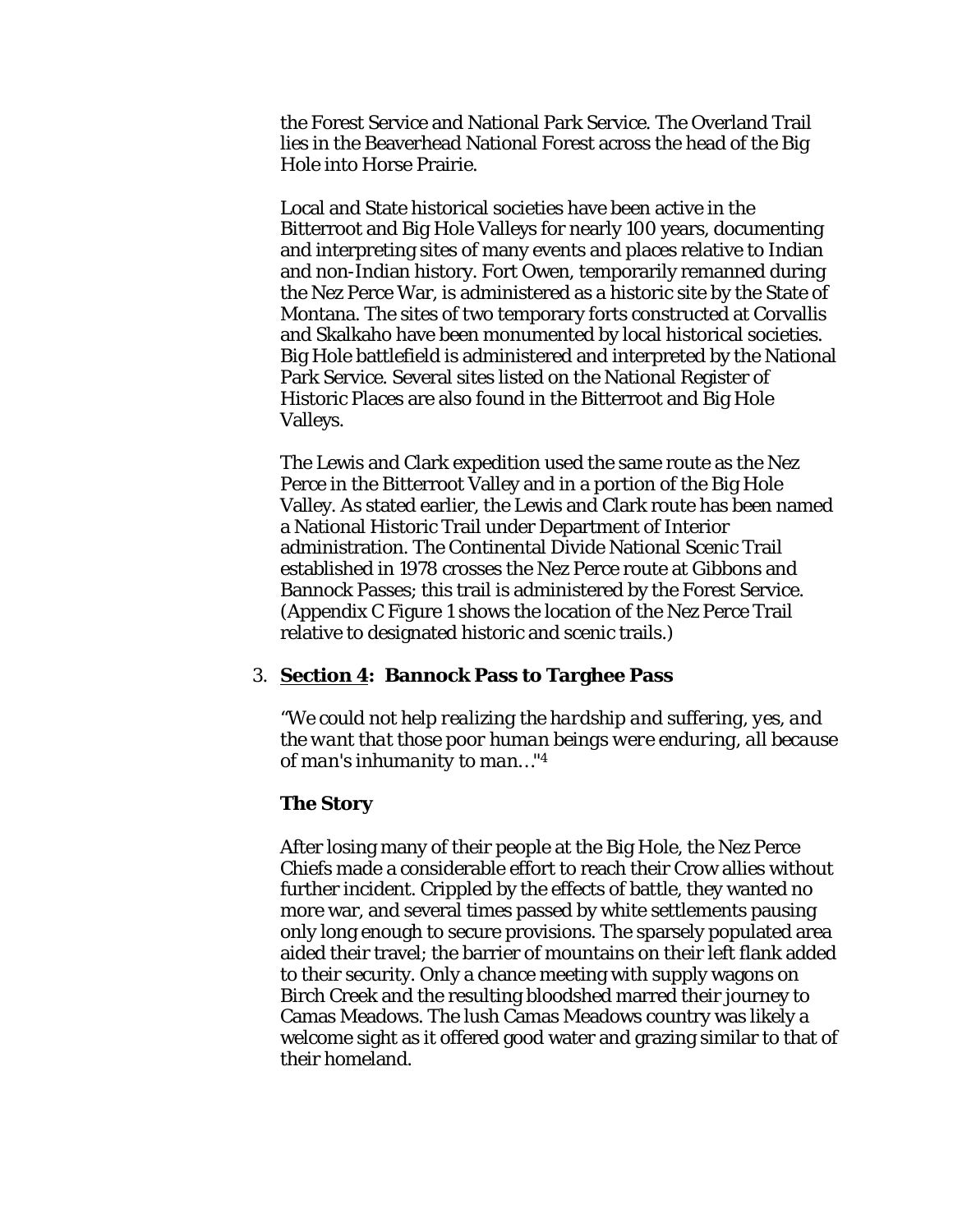General Howard caught up with the Nez Perce on Camas Meadows, but the Indians took the offensive and acquired nearly all of the Army pack mules. This slowed Howard's advance and allowed the beleagured Indians to escape over Targhee Pass into the Yellowstone country.

#### **The Route**

The bleak high country of the Lemhi-Birch Creek Valley and the northern Snake River plain offered little relief for the dispirited Nez Perce as they followed the old Mormon Missionary Road south out of Junction, and then a cutoff east toward the headwaters of the Yellowstone.

Segments of these wagon roads have persisted through the years. The old Mormon Missionary Road, traceable over most of its length, parallels present Highway 28 in the Lemhi- Birch Creek Valley. Highway 22 follows the wagon road cut-off from the Mormon Road to the mouth of Beaver Canyon on the Corrine-Virginia City Stage Road.

A mile-long segment of the Corrine-Virginia City Stage Road at the Dry Creek Crossing is visible across private land. This segment, when considered as a complement site to the Dry Creek Stage Station, offers the public high potential for historic interpretation and scenic viewing (Appendix B Table 1). In the vicinity of presentday Spencer, Idaho, portions of the Nez Perce route followed what is known as the Bannack Indian Trail.

Little interpretive work has been done along this section of trail where many historical sites are known that relate to area development and the Nez Perce campaign. Most sites occur on private land.

Currently, the Birch Creek skirmish site is the only Nez Perce campaign site commemorated. Local and State groups accomplished the interpretive efforts. Eight National Register sites not related to the Nez Perce occur in this section of the study area.

#### 4. **Section 5: Targhee Pass to Clark Fork of the Yellowstone (northwestern Wyoming).**

*"…The Chief (Joseph) sat by the fire, somber and silent, foreseeing in his gloomy meditation possibly the unhappy ending of his campaign…."*<sup>5</sup>

#### **The Story**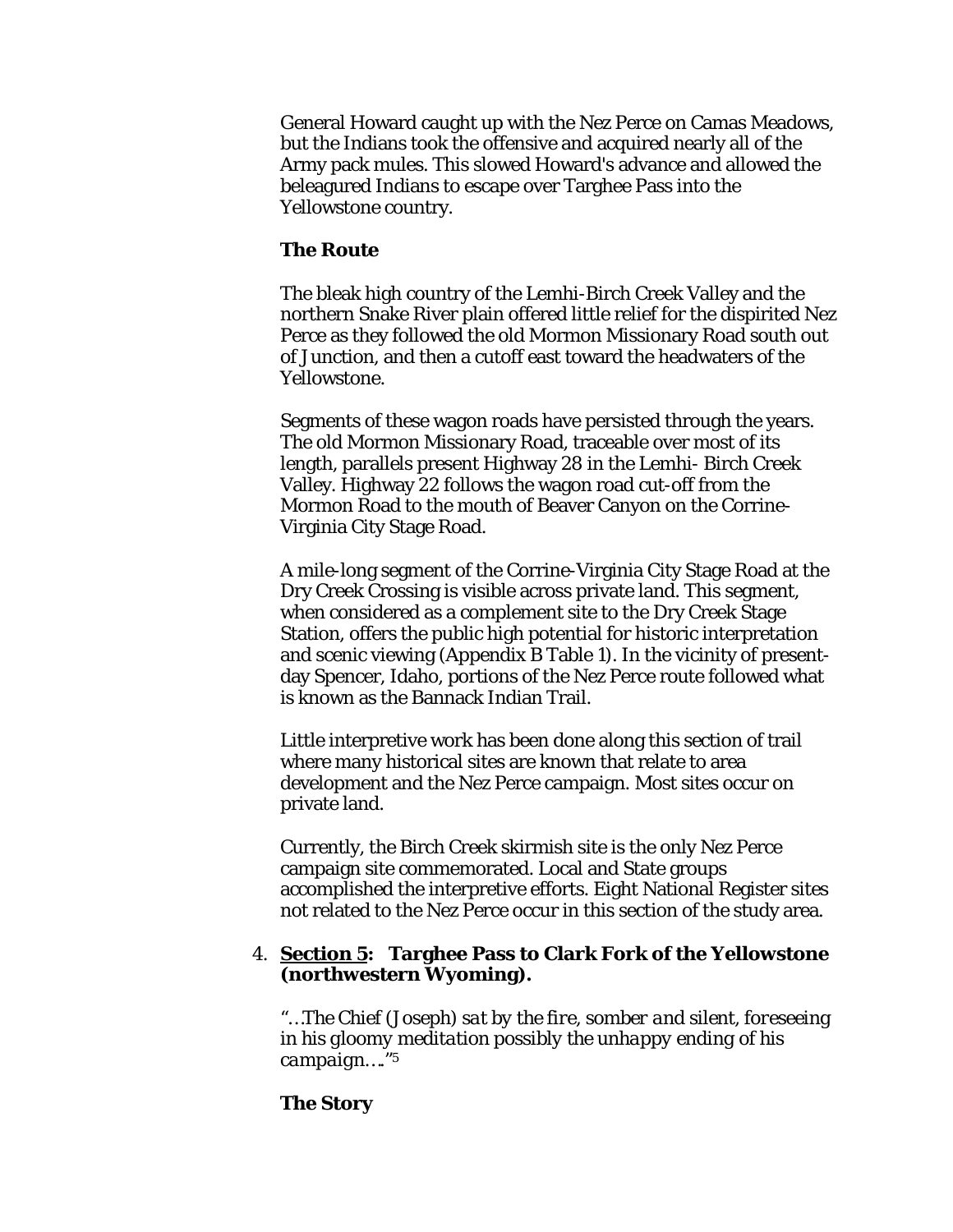Shortly after entering the then 5-year old Yellowstone National Park, the Nez Perce became confused about which route to take through the wilderness to reach the Crow's homeland east of the Absaroka Mountains. The advice of a prospector and park tourist, whom they had captured, helped guide them across the Absaroka Divide. Once across the divide, they proceeded unaided into the Clark Fork of the Yellowstone Canyon.

General Howard did not immediately follow the Nez Perce through the park but ordered Captain S.G. Fisher and his Bannock Indian scouts to keep track of them. Howard went to Virginia City to replenish supplies and secure livestock lost to the Nez Perce in the skirmishes at Camas Meadows. While in Virginia City, he telegraphed the military in eastern Montana to inform them of the Nez Perce's activities. The strategy was for Colonel Samuel Sturgis and Major Hart to block escape routes into the plains while Howard's forces pushed in from the park.

The Seventh Cavalry under Sturgis was anxious to regain its reputation lost during Custer's defeat. In his haste, Sturgis misjudged the Nez Perce's intentions and ordered his troops to leave their position on the Clark Fork and proceed south toward the Shoshone. His decision allowed the Indians to escape the "Absaroka Blockade."

Their escape did not guarantee the Nez Perce good fortune. They soon learned that the Crows had no intentions of giving asylum or assistance; rather, their intentions were more along the lines of stealing the Nez Perce horses. For the Nez Perce, the only hope for peace seemed to be to follow what the Sioux under Sitting Bull had done a year earlier-- go to Canada. Leaving the box-like Clark Fork River Canyon, the Nez Perce moved northward rapidly, hoping to avoid contact with Howard and his forces.

#### **The Route**

A host of scholars and interested persons have studied the trail across Yellowstone National Park and out into the Clark Fork Valley. The route is well documented from West Yellowstone up the Madison, Firehole, and Nez Perce drainages to Mary Mountain and into Trout Creek and the Yellowstone River north of Yellowstone Lake. However, authorities disagree on the trail's location east of Pelican Valley. Either route on the accompanying map appears feasible for purposes of this study. The northern route descends the Absarokas on the Timber Creek Trail but goes primarily cross country; the southern route follows existing trails and descends via the Papoose Creek Trail. From the convergence of these alternative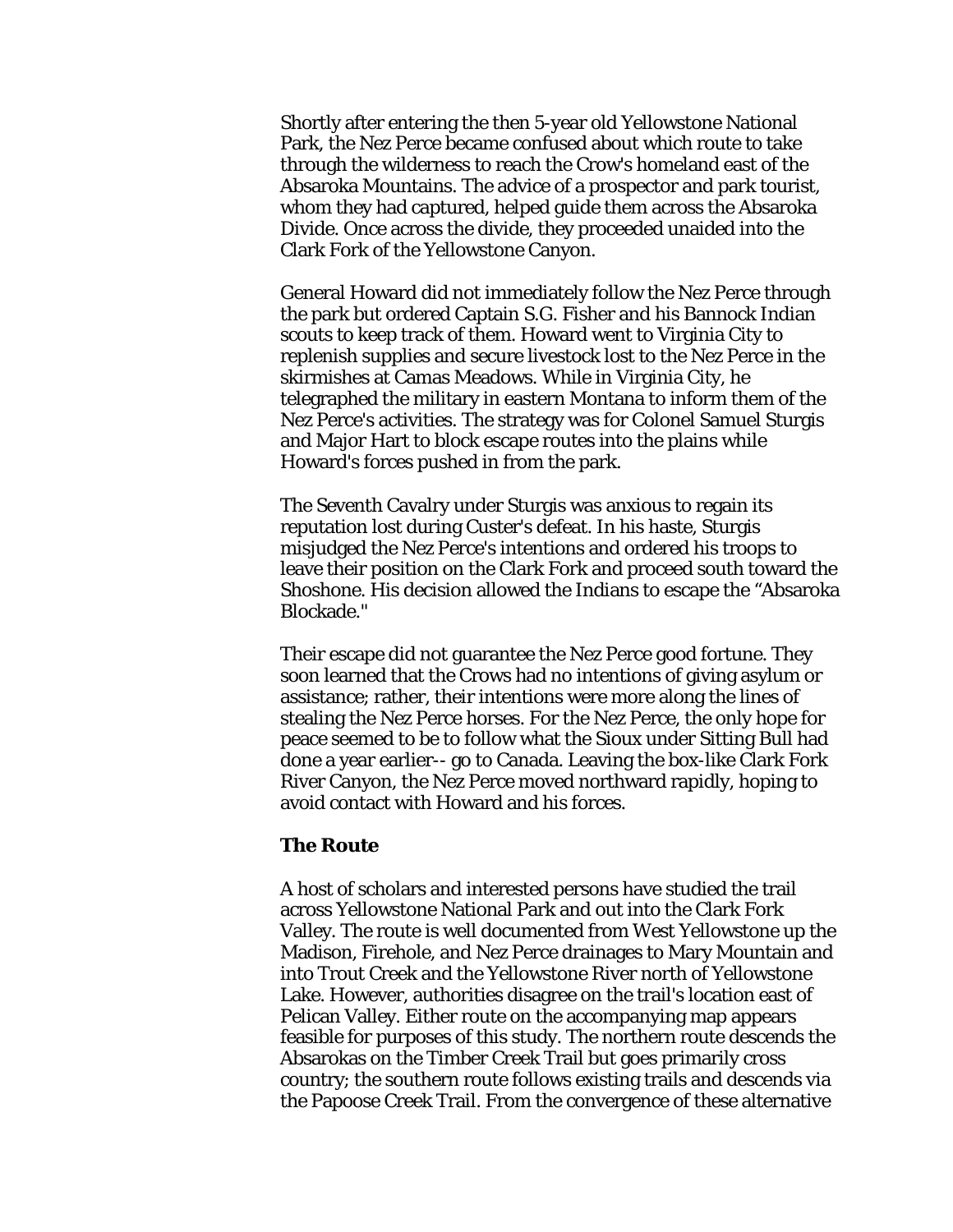routes on Crandall Creek, authorities generally agree that the trail proceeds along the southern rim of the Clark Fork Canyon, climbs Dead Indian Hill, and descends to the plains at the mouth of Clark Fork Canyon.

The Yellowstone National Park and North Absaroka Wilderness segments of the Nez Perce Trail appear today much as they did in 1877. Interpretive signs mark many historic sites within the Park and in the Shoshone National Forest; several of these document activities of the Army and the Nez Perce. None of the National Register sites in this section of the study area commemorate Nez Perce culture or activities of the 1877 campaign.

At Targhee Pass, the Continental Divide National Scenic Trail intersects the Nez Perce Trail.

#### 5. **Section 6: Clark Fork Canyon to Judith Gap (northcentral Wyoming- southcentral Montana)**

*"I do not understand how the Crow could think to help the soldiers. They were fighting against their best friends."*6--Yellow Wolf

#### **The Story**

As the Nez Perce exited the rugged Absaroka Range, their thoughts and efforts focused on the long ride across the central Montana prairies to Canada. They knew the Crows would not claim them as friends, and that the Army would do anything in its power to stop their final flight toward Canada.

When Sturgis realized the Indians had started down the Clark Fork, he hurried to join Howard's forces who had just crossed Yellowstone National Park, hoping to find the Nez Perce stalled ahead of them. Both commanders, marveling at the Nez Perce's escape of the "blockade," realized their shrinking opportunities to catch the Indians before they crossed into Canada. Howard dispatched messengers to Colonel Nelson Miles at Fort Keogh requesting him to move rapidly to the northwest and intercept the Nez Perce before they reached Canada or joined forces with Sitting Bull.

Sturgis, anxious to encounter the Nez Perce, moved ahead of Howard and caught the Indians' rear guard just north of the Yellowstone River. In a brief skirmish, the rear guard effectively held off the much advantaged military force, permitting the Nez Perce's main cavalcade to escape through the rimrocks to the high plains above the Yellowstone.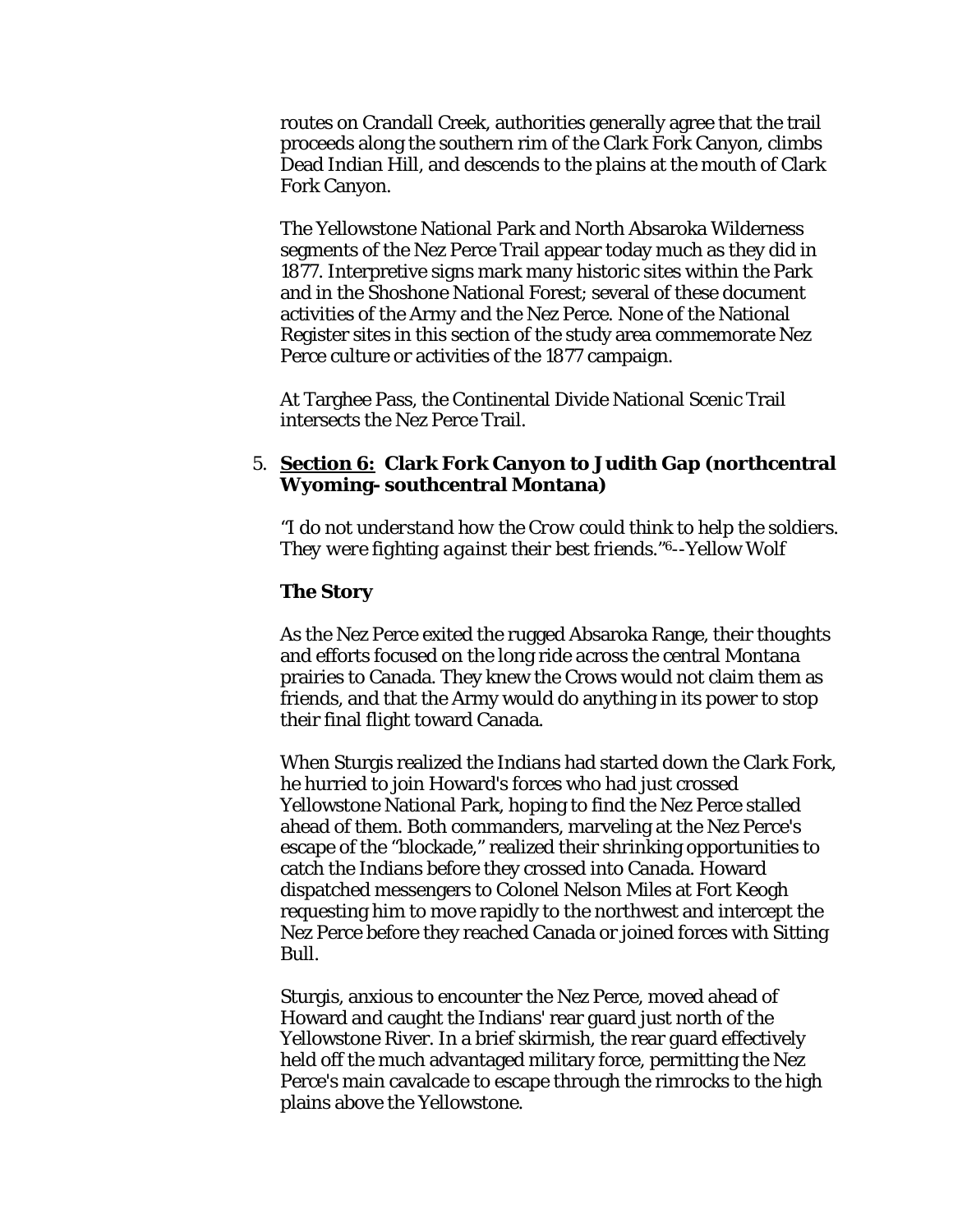The trail-weary Nez Perce knew Howard's troops were well behind them but pushed northward as fast as their foot-sore horses could carry them. Only occasionally did parties of Crows harass them, intent on stealing horses.

Traveling through these familiar buffalo hunting grounds, the Nez Perce widened the gap between them and the military. The pace was too swift for Sturgis, who temporarily abandoned pursuit at the Musselshell River to wait for and reunite with Howard. With the Missouri River ahead, the Nez Perce considered the remaining miles to Canada a small hurdle compared to what they had been through the past three months.

#### **The Route**

From the foot of the Absaroka Mountains to Judith Gap, the Nez Perce crossed the open prairie in a wide front. This method of travel afforded the Indians opportunities to gather game and find water and forage for their large horse herd. Although their general route is known, the Nez Perce's one-time pass through open country left few, if any, remnants. Wagon roads, generally aligned east-west, were not used to any appreciable extent.

Little has been done to locate and interpret sites relating to the Nez Perce campaign in this section of the study area. The Canyon Creek Battle site and the Musselshell Crossing have been monumented as a result of local and State efforts. All of the historic sites and most of the proposed trail route are on private land. Existing public roads parallel the Nez Perce's route through this entire section, and commemoration by interpretive markers appears feasible. State and local historic societies should continue to work with landowners to locate, document, and interpret high potential historic sites.

The National Register of Historic Places lists many sites in this section of the study area but none relating to the Nez Perce. Two historic routes, the Bozeman Trail (near Bridger, Montana) and the Lewis and Clark Trail (along the Yellowstone River), cross the Nez Perce Trail in this section.

#### 6. **Section 7: Judith Gap to the Bear Paws (southcentral Montana - northcentral Montana).**

*"A young warrior, wounded, lay on a buffalo robe dying without complaint. Children crying with cold. No fire. There could be no light. Everywhere the crying, the death wail…I felt the coming end. All for which we had suffered lost!"*7--Chief Joseph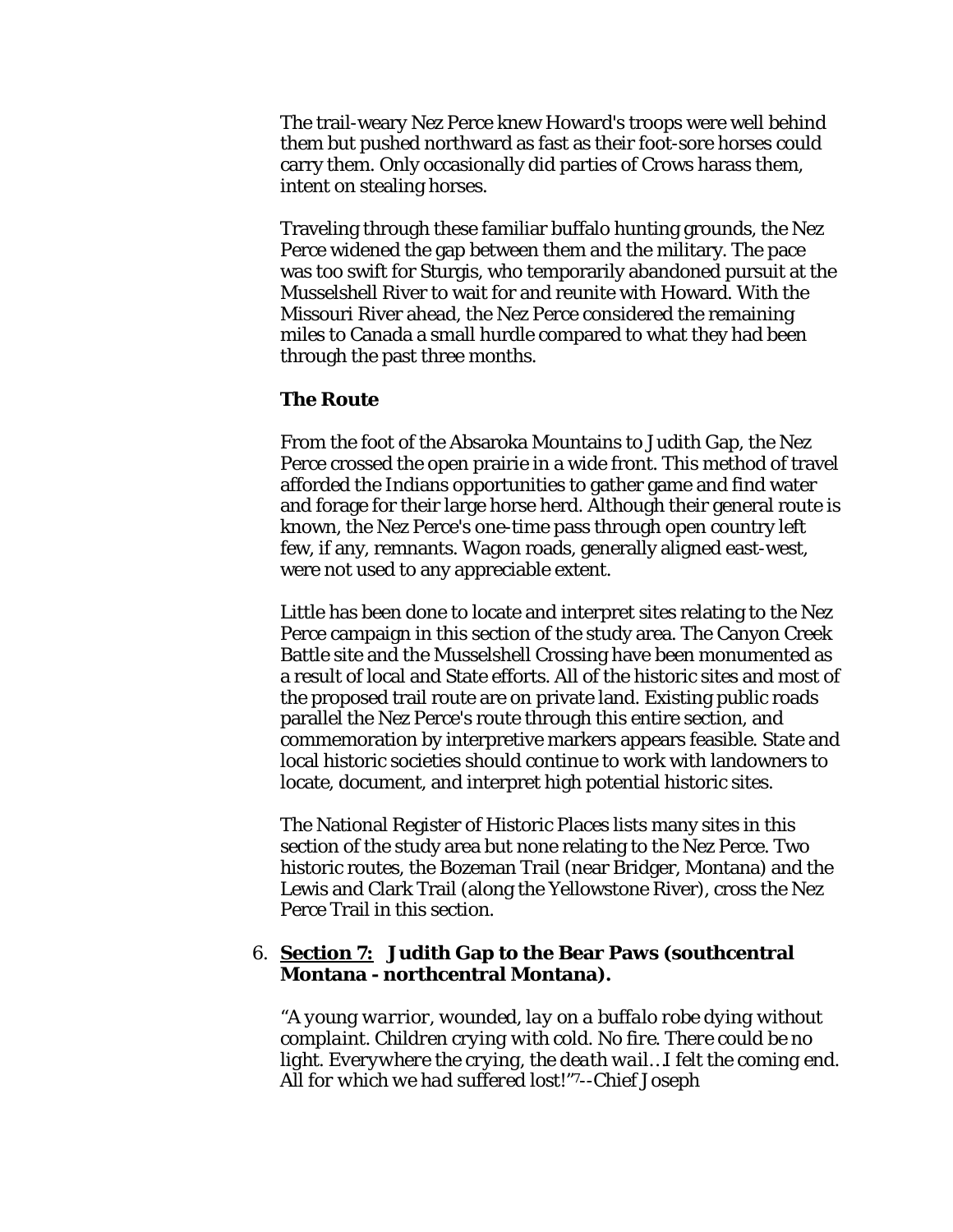#### **The Story**

The Nez Perce pushed rapidly through Judith Gap northward. The plains country between the Judith and Snowy Mountains provided good water and forage which gave the Indians' horses a chance to regain their strength. Wild game were abundant. Some of the Nez Perce warriors knew this area, as it was a traditional hunting ground. Trails to the Missouri were easily followed. They stopped briefly at Reed's Post to trade before heading north into the Missouri Breaks. In just 36 hours, the Indians covered 70 miles through the rough breaks country, arriving at Cow Island crossing. This crossing provided easy access to the north bank of the Missouri. The Nez Perce had passed the last major physical barrier between them and Canada.

After establishing camp a few miles up Cow Creek, several Nez Perce rode back to the Cow Island steamboat landing for supplies. Denied their request for provisions, the Indians ran off the landing attendants, took what supplies they needed, and burned the rest. A similar incident occurred near the Nez Perce's Cow Creek camp when freighters with loaded wagons were encountered.

The Nez Perce again placed Looking Glass at their head for the final leg of their flight. Again, against the warnings of Lean Elk, Looking Glass slowed the pace. The Nez Perce were weary, and Howard and Sturgis were several days' journey behind. The Nez Perce did not know of Howard's message to Miles, who was fast closing upon them. The Missouri proved no obstacle to Miles. He chanced upon a steamboat at Carroll Landing and used it to carry his troops across.

Miles' cavalry with a large contingent of Sioux and Cheyennes swept down upon the Nez Perce's Snake Creek camp on September 30. They succeeded in running off most of the Nez Perce horses, but suffered 60 casualties in the initial assault. Seeing that direct assault was too costly, Miles laid seige to the camp.

Miles negotiated daily with the Nez Perce. Joseph of the Wallowa Band was now the only chief left to speak for the Nez Perce. Toohoolhoolzote, Lean Elk, Ollokot, and Looking Glass were dead; White Bird managed to escape past military outposts (eventually getting to Canada). When Howard and Miles stated through interpreters that there would be no more war, Joseph thought he could surrender on his own terms as an equal to the generals. These terms were: should the Nez Perce give up their arms, they would be returned to the Lapwai Reservation with what stock they had left. Joseph's famous surrender speech is a fitting conclusion to the flight of the Nez Perce: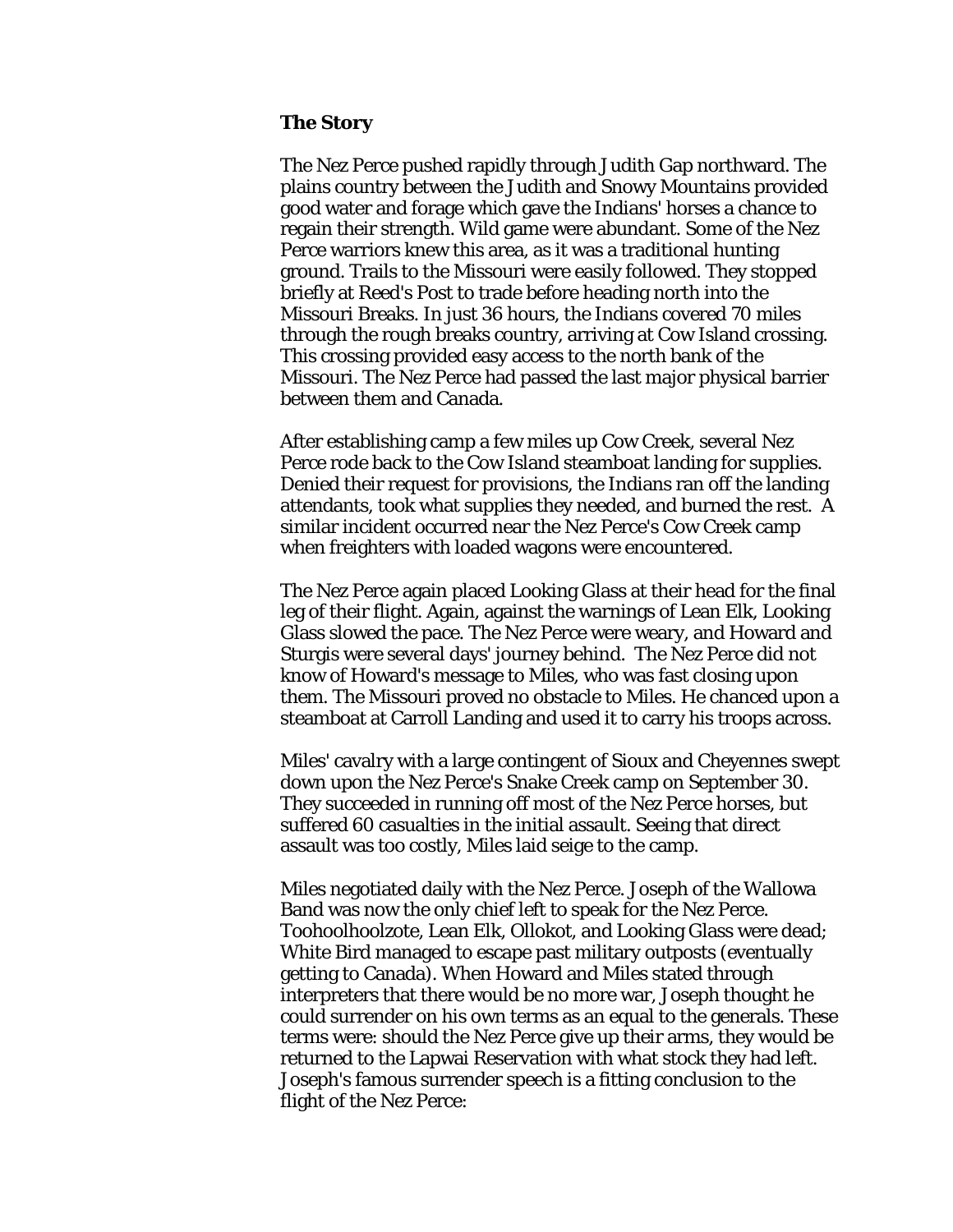*"Tell General Howard I know his heart. What he told me before I have in my heart. I am tired of fighting. Our chiefs are killed. Looking Glass is dead. Toohoolhoolzote is dead. The old men are all dead. It is the young men who say yes or no. He who led the young men is dead. It is cold and we have no blankets. The little children are freezing to death. My people, some of them, have run away to the hills, and have no blankets, no food; no one knows where they are--perhaps freezing to death. I want to have time to look for my children and see how many I can find. Maybe I shall find them among the dead. Hear me, my chiefs. I am tired; my heart is sick and sad. From where the sun now stands, I will fight no more forever."* 

The apparent terms for surrender were never kept. Eight years passed before Joseph and a small portion of the 400 Nez Perce who surrendered with him were allowed to return to the Pacific Northwest. Joseph himself never again saw his homeland or the reservation at Lapwai.

Thus ended one of the most dramatic and incredible episodes in Army-Indian warfare on the western frontier.

#### **The Route**

The Nez Perce paralleled the Carroll Trail, a freighting road between Helena and Carroll Landing, for several miles in the vicinity of present-day Lewistown. Once they turned north toward the Missouri, the Indians followed a series of open ridges along Dog Creek. West of Cow Island, the Nez Perce followed a long ridge lying immediately south ofthe river. This ridge ends in rough breaks just above the Cow Island crossing, but nevertheless provided easy access to the river. Cow Island crossing was used for many years by migrating buffalo as well as the plains Indians.

North of the Missouri, the trail up the Cow Creek canyon bottom and the Cow Island wagon road provided direct access to the foothills of the Bear Paw Mountains. Until ascending the glacial plains east of the Bear Paws, the Nez Perce used canyon bottom trails to avoid the piercing winds and watchful eyes of Cheyenne scouts. Once on the high plains, the Nez Perce skirted the foothills of the Bear Paws. The campsite on Snake Creek apparently was selected more for protection from an impending storm than for its virtues as a defensible camp since the Nez Perce thought the Army was several days behind.

Roads now parallel much of the route north of Judith Gap, but the character of the landscape has not changed appreciably in the past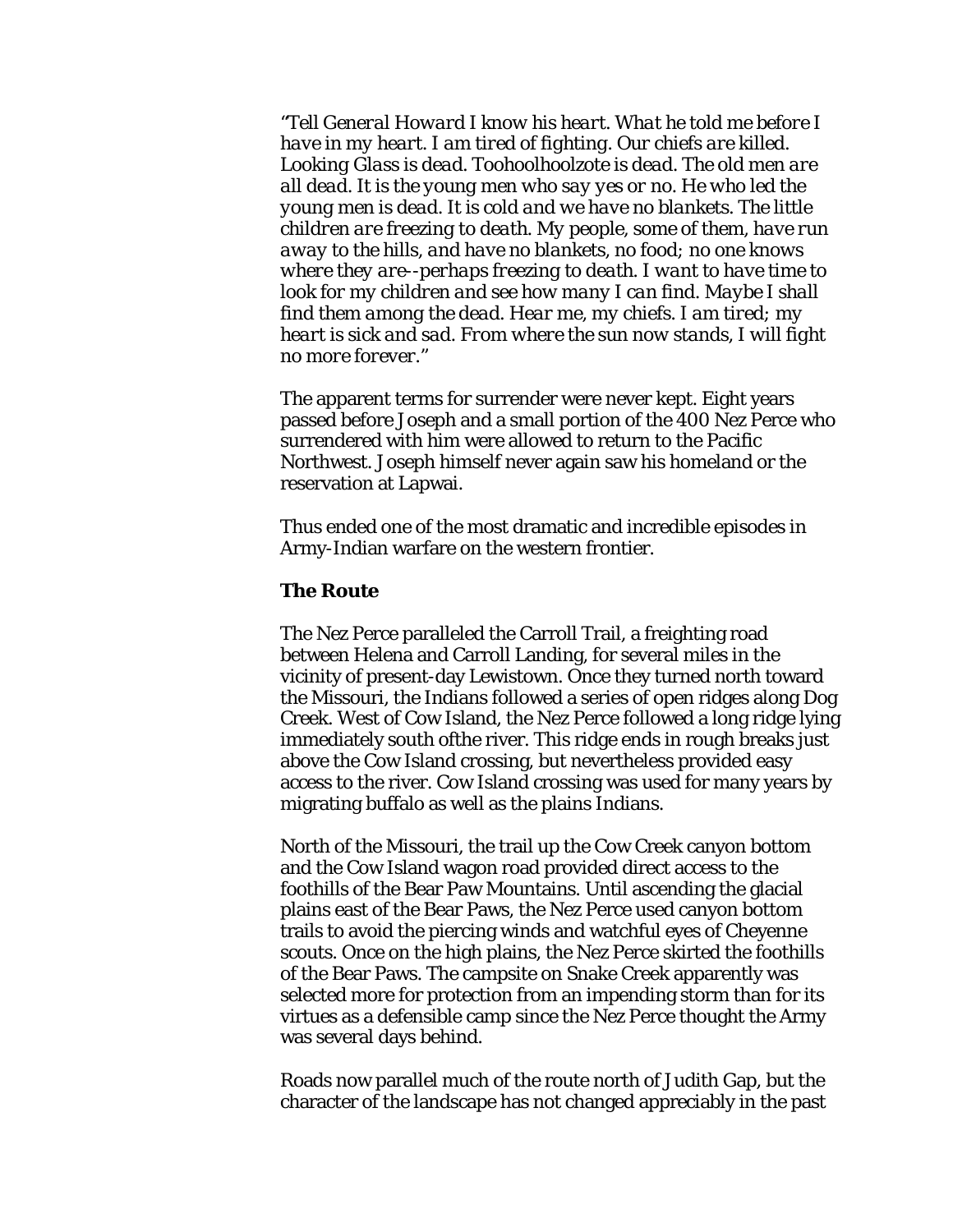100 years. From the town of Hilger to Winifred, the route parallels a paved road and a branch of the Milwaukee Railroad. Northwest of Winifred, county and Bureau of Land Management roads follow the ridgelines used by the Nez Perce to access the Missouri. North of the Missouri old roads, trails, and county roads parallel the Nez Perce's route to the Snake Creek campsite.

The portion of the trail north of Hilger shows high potential route segment characteristics: exceptional scenery; presence of significant historic sites; opportunities for historic interpretation; and numerous recreation opportunities. Where not erased by modern day uses, location of several trails and wagon roads used by the Nez Perce provides the element of route integrity. The wagon road along Cow Creek affords exceptional opportunities for primitive recreation based on historic interpretation and scenic viewing.

Local and State historical societies in eastern Montana pioneered location and preservation of significant historical sites. The only Nez Perce activity related site interpreted through their efforts is the state administered Bear Paw Battlefield on Snake Creek. (This site is on the National Register of Historic Places.) Other campaign activity sites occur on Federal, State, and private lands but no efforts have been made to preserve or interpret them. Other National Register sites in this section of the study area relate to steamboat and freighting activities on the Missouri River.

The Lewis and Clark National Historic Trail follows the Missouri and is crossed by the Nez Perce Trail at Cow Island.

#### C. **Nez Perce Trail Environment**

- 0. Physical and Biological Features
	- a. PHYSIOGRAPHY. The Nez Perce Trail begins in the intermountain northwest, a region of the United States common to Washington, Oregon, and Idaho, where rivers carved deep rocky canyons in the rolling plateau country. The route ascends the main Rocky Mountain chain, crossing the Continental Divide three times. It traverses several high mountain valleys and skirts the northern edge of the Snake River Plain before crossing the geothermal Yellowstone Plateau. It then climbs the Absaroka Range and descends onto the northern Great Plains. Proceeding north across the plains, the trail passes several isolated mountain ranges, winds through the Missouri River Breaks and terminates on the glaciated high plains northeast of the Bear Paw Mountains.
	- b. CLIMATE. The intermountain region west of the Bitterroot Range and the main divide of the Rockies is influenced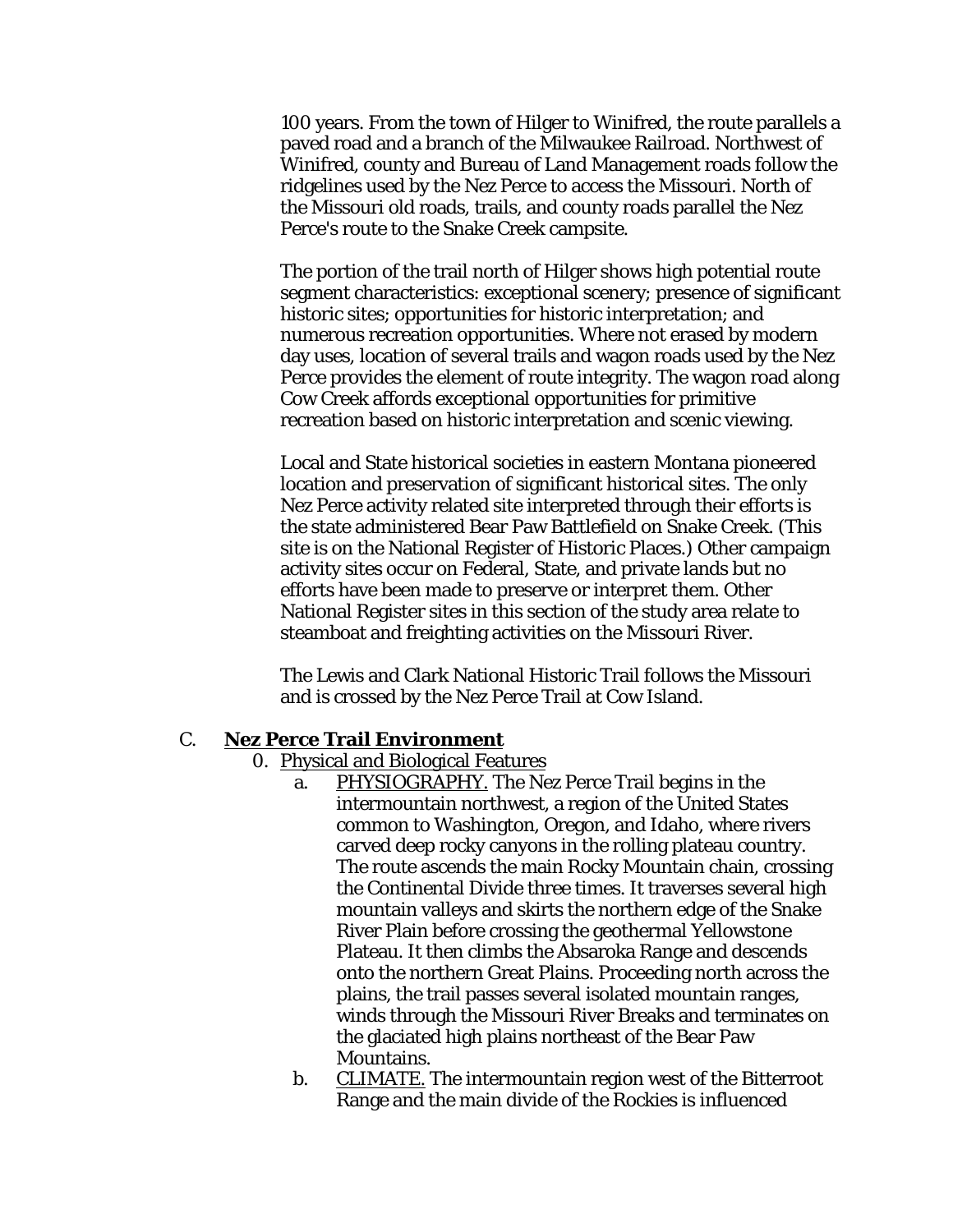primarily by warm, moist Pacific air masses crossing the continent from west to east. Occasional cold, dry continental air masses moving south across the Great Plains from the Canadian arctic invade this region. Major storms often occur when these air masses collide. As a result of air mass influence, the climate west of the major mountain ranges is warmer, moister, and more stable than that to the east.

Cold air masses from the north and fast-moving Chinook winds from the south influence the Great Plains, causing not only extreme high and low temperatures seasonally but also rapid temperature changes any time of year. Air currents from the Gulf of Mexico have a minor influence on the southern and eastern portions of the study area.

Appendix B Table 2 contains a climatic summary of representative study area communities.

c. SOILS. The study area contains generally productive soils useful for a variety of purposes. The drier low elevation sites, and the dry to moist soils of the treeless regions provide rangeland and land suitable for dry land grains. Where irrigable, these soils produce grains, hay, and other crops. Farming is confined to gentle and moderately sloping ground. The moist soils of mountain slopes and valleys produce timber and forage, both important to the area economy. These soils can support general farming activities where suitable terrain exists. Soils of high elevation sites and other moist, cold areas are generally suitable only for rangeland, being shallow and having a high percentage of rock.

Appendix B Table 4 outlines various soil order characteristics and locations.

d. MINERALS. The mountains and valleys in the vicinity of the trail have been known for mineral, metal, and gem production for over 100 years. In Oregon, Idaho, and western Montana, the trail corridor passes near several silver, lead, copper, and gold prospects (but none is included in the one quarter mile study corridor). Several sand and gravel quarries and old gold placers do occur within the corridor. In central Idaho and western Montana, the corridor crosses alluvium with black sands containing ilmenite, monazite, magnetite, garnet, and zircon. While this area is a potential source of titaniferous, radioactive, and other minerals, most of the affected land is in private ownership.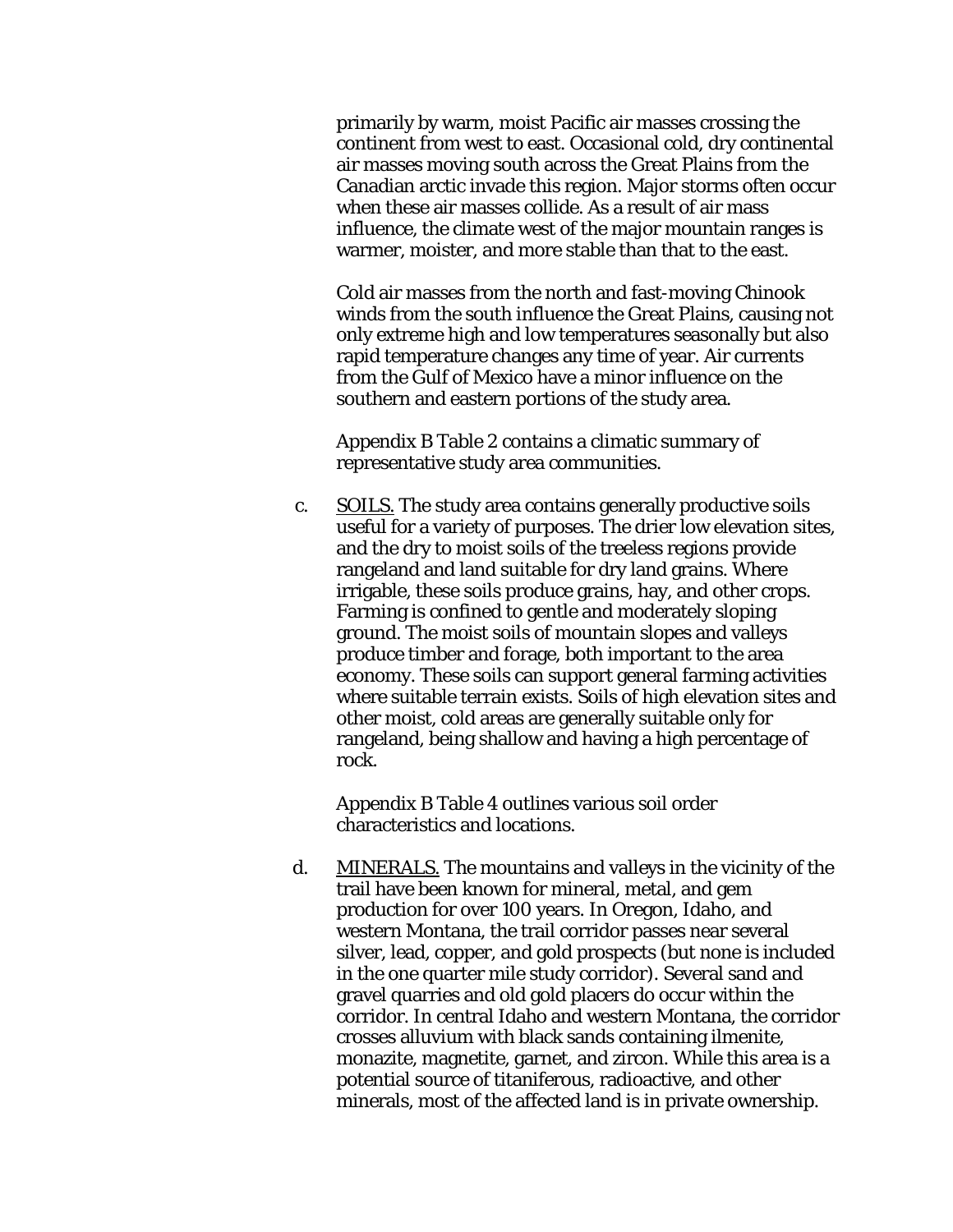In Wyoming and central Montana, the trail corridor crosses several thin coal seams but none has current activity. Gas and oil reserves are known throughout this area, and the trail passes near the Bridger Basin Oil Field a few miles south of the Wyoming-Montana border. Geothermal activity occurs throughout Yellowstone National Park and in isolated areas such as Lolo Hot Springs in western Montana and Lidy Hot Springs in southern Idaho.

Appendix C Figure 2 gives the location of fossil fuels in the study area.

e. VEGETATION. Climatic, topographic, and soil factors affect the great variety of vegetation found along the trail route Throughout the study area, the mountains have a cover of pine, fir, and spruce. In the western mountains, cedar and hemlock are common, but these species disappear in the drier mountain climates of Wyoming and Montana. Here and in the Missouri Breaks, Douglas-fir, ponderosa and lodgepole pine, and juniper dominate the forest overstory. Mountain meadows intermingle with the moist western forests. These meadows generally contain camas, a liliaceous plant whose bulb was a principal food of the Nez Perce.

The plains of eastern Oregon support wheat grass mixed with fescue, bluegrass, and sagebrush. Sagebrush and needlegrass dominate the dry cool plains of eastern and southern Idaho. The prairies of northern Wyoming and central Montana have covers of grama, wheat grasses, and fescues. Streamside vegetation is typically riparian, with cottonwood, birch, willow, and dogwood most common in the overstory.

Vegetation changes have resulted from grazing and cultivation. Hay, grain, and irrigated crops have replaced native prairie grasses. Exotic grass species have been introduced to increase rangeland production. Timber management activities have had a significant influence on vegetation in some parts of the study area.

f. FISH AND WILDLIFE. A great abundance and diversity of fish and wildlife species characterize the study area, with marked contrast between species found in eastern and western portions.

Similarities occur in water quantity and quality, but anadromous species (salmon and steelhead) dominate the fishery west of the Continental Divide, while native and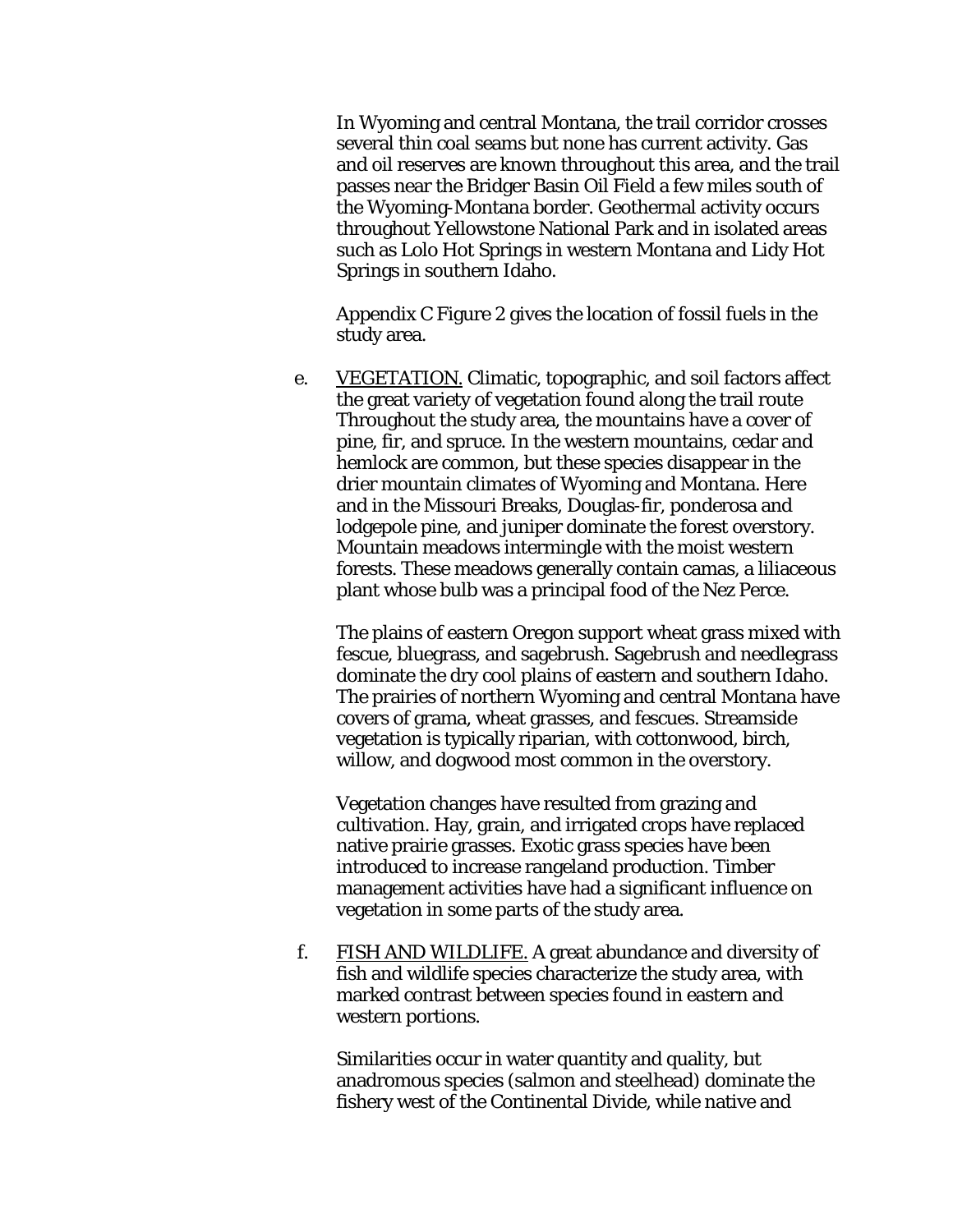introduced trout and some warm water species (sturgeon and paddlefish) occur in Wyoming and central Montana.

Big-game species common throughout the study area include elk, mule deer, whitetail deer, moose, and black bear. Cougar, mountain goat, and Rocky Mountain sheep occupy the mountains, with pronghorn antelope specific to the prairie country. Common game birds include the chukar, gray partridge, ring-necked pheasant, blue grouse, ruffed grouse, sharptail grouse, and sage grouse.

The study area has large seasonal populations of migratory waterfowl including Canada, blue, and snow geese and numerous species of ducks. The region includes portions of the Pacific and Central flyways.

Many species of nongame birds and mammals occur in the study area. Most are common, but several appear on threatened and endangered lists prepared by the states and United States Fish and Wildlife Service. The study area includes grizzly bear habitat. Appendix B Table 3 lists these species by state.

- 1. Social and Economic Features
	- a. POPULATION. Portions of four states and 23 counties are in the study area:
		- 1. Oregon. Wallowa County.
		- 2. Idaho. Clark, Clearwater, Freemont, Idaho, Lemhi, Lewis Counties.
		- 3. Wyoming. Park, Teton Counties.
		- 4. Montana. Beaverhead, Blaine, Carbon, Fergus, Gallatin, Golden Valley, Judith Basin, Missoula, Park, Phillips, Ravalli, Stillwater, Sweetgrass, Wheat1and, Yellowstone Counties.

Four Standard Metropolitan Statistical Areas (SMSA's) occur within 200 miles of the trail corridor. These SMSA's, shown relative to the trail location in Appendix C Figure 3, contain 12 percent of the total four-state population.

The population in the study area is predominantly white. Of the minority population, about 50 percent are Native Americans and about 30 percent are Blacks. Population data are summarized in Table 5 Appendix B.

b. POPULATION DYNAMICS. Those counties in the study area that had substantial population increases between 1960-1970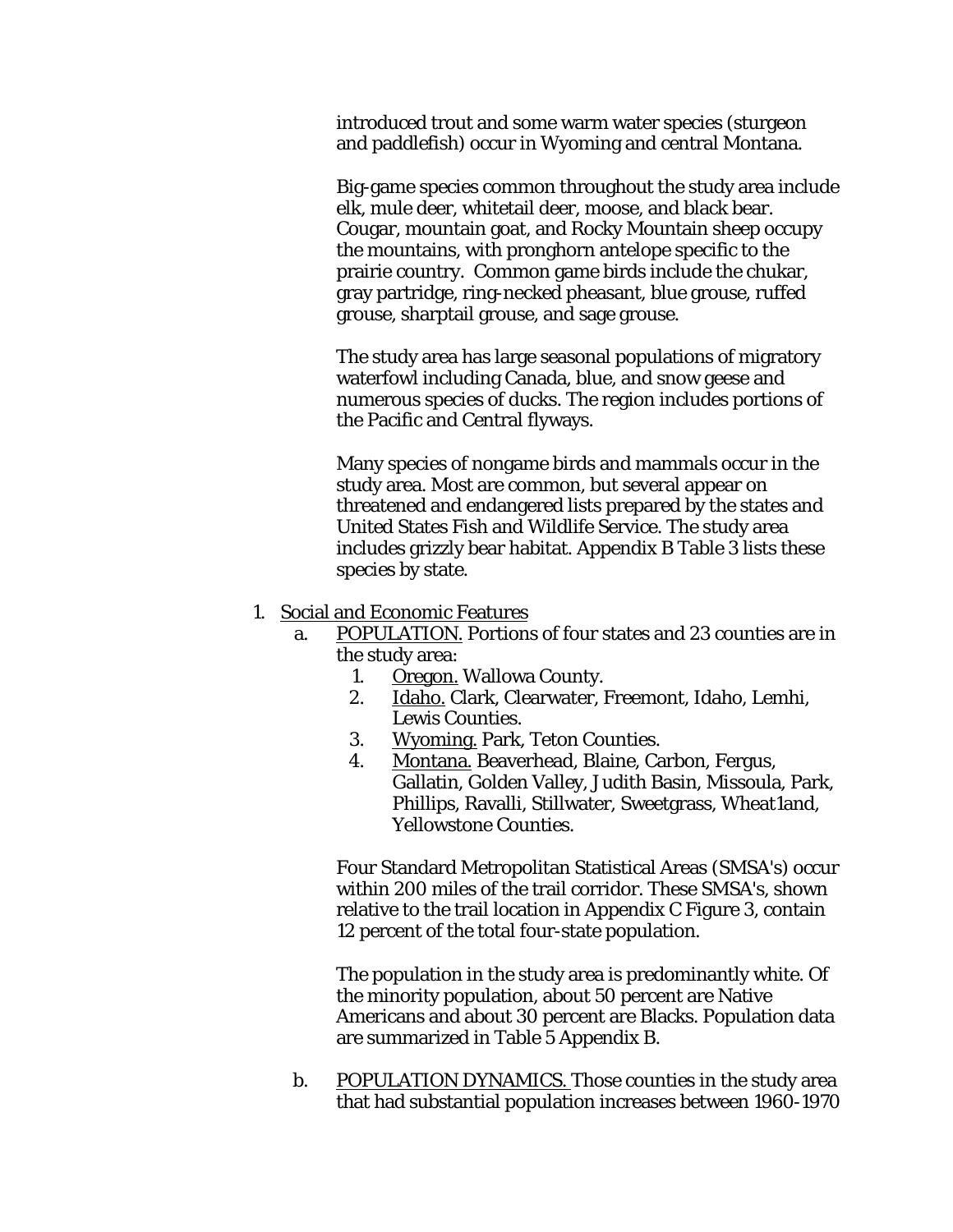(Gallatin, Missoula in Montana; Clearwater in Idaho) tended to be more urban in character. These counties represent areas where manufacturing, government, and trade are primary employers. Fourteen of the 23 counties showed population decreases between 1960-1970. The area has been characterized by net out migration, primarily because of reliance on agriculture as the major economic base during a period when agricultural employment declined because of increasing mechanization. The reduction of farming units in the area has negatively affected growth in many small towns. These declines in small agricultural trade centers reflect their inability to compete with large centers for new farm-related business enterprises. Appendix B Table 6 summarizes some socio-economic factors in the study area.

c. EMPLOYMENT. Government and manufacturing are the leading employers in the study area, with wholesale and retail trade important. The wood products industry is a major contributor to the area's economy; coal extraction ranks high as a potential contributor in eastcentral Montana. Farm employment remains relatively important in the more rural counties. Employment numbers for selected counties are displayed in Appendix B Table 7.

#### D. **Recreation Resource**

Numerous opportunities for outdoor recreation exist throughout the study area. Several Federal agencies provide a land base for recreational pursuits, and the state park departments of Idaho, Oregon, Montana, and Wyoming also furnish primary recreation opportunities for the public. Three Indian reservations, various county/municipal districts, and the private sector administer secondary recreation resources Appendix D describes the recreation resources in the study area. Following is a summary of administrators of the recreation resource in the study area.

0. Forest Service

The Forest Service administers approximately 25 million acres of land contained in 13 National Forests in Oregon, Idaho, Montana, and Wyoming. The four-state area also contains 14 units of the National Wilderness Preservation System and the Hells Canyon National Recreation Area administered by this agency.

1. Bureau of Land Management

The Bureau of Land Management administers about 20 million acres of National Resource Lands in Idaho and Montana, including four recreation areas in Montana and two reservoir recreation areas in Idaho.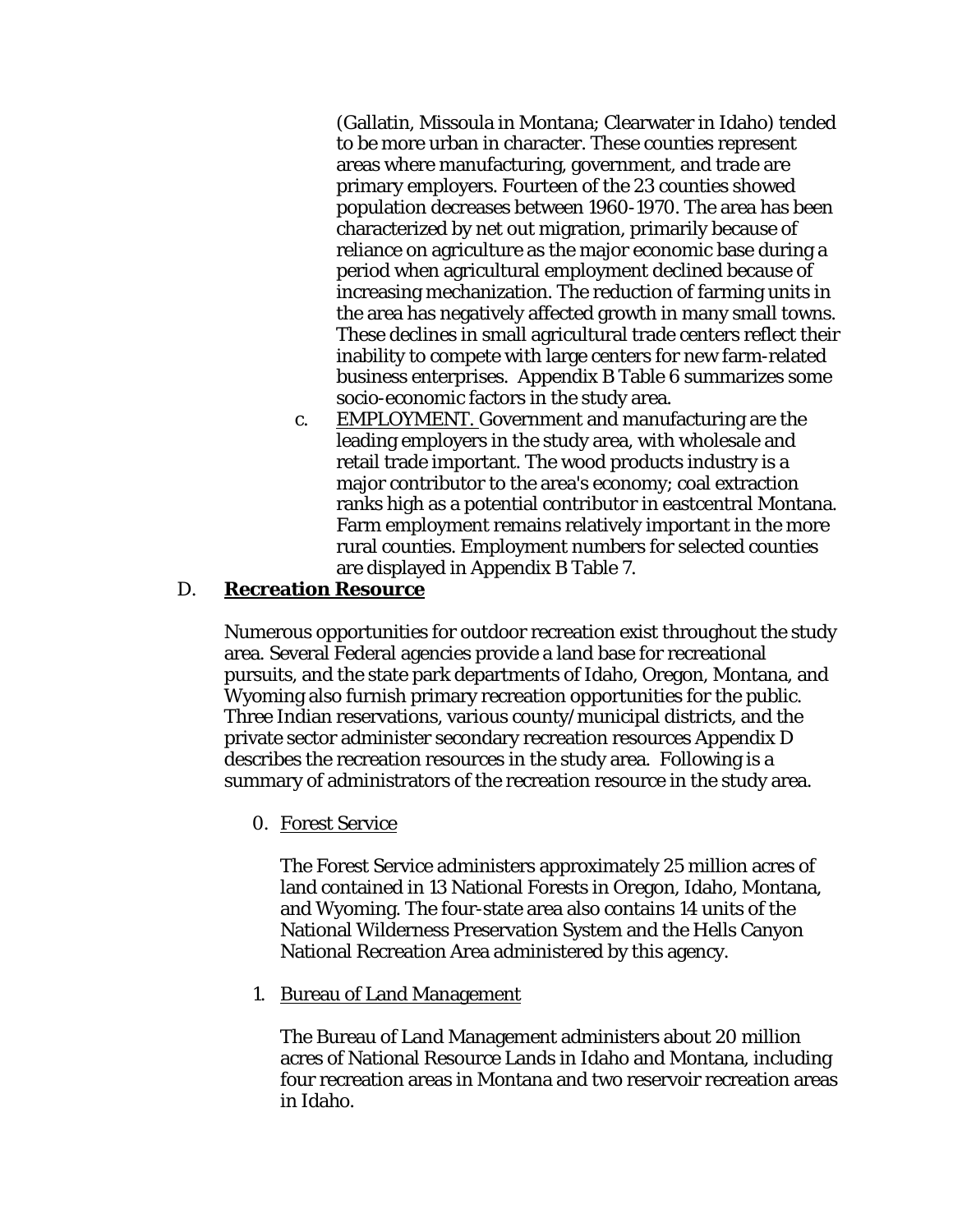2. Bureau of Reclamation

In the study area, Bureau of Reclamation projects include four reservoir recreation areas in Idaho, two reservoirs in Montana, and three reservoirs in Wyoming.

3. National Park Service

The National Park Service administers about 2.3 million acres of land in the study area including Yellowstone National Park and Bighorn Canyon National Recreation Area Wyoming, and Big Hole National Battlefield in Montana. In addition, this agency administers 23 sites comprising the Nez Perce National Historical Park in Idaho.

4. Fish & Wildlife Service

Administration of the National Wildlife Refuge System is a primary responsibility of this agency. About 1 million acres of National Wildlife Refuge lands occur in the study area. Nine areas are located in Montana and one in Idaho.

5. Army Corps of Engineers

The Corps administers Dworshak Dam Reservoir and adjacent lands in Idaho, and Fort Peck Dam and Lake in Montana.

6. Indian Reservations

The Crow, Fort Belnap, and Nez Perce Indian Reservations provide recreation opportunities for native Americans and the general public.

7. State Department of Parks and Recreation

Sites providing a variety of recreation opportunities are administered by the four states in the study area. Montana administers 18, including a State Recreation Trail; Idaho administers four; Oregon and Wyoming each administer two.

8. The Nature Conservancy

Most lands acquired by or donated to the Nature Conservancy are transferred to other private, state, or Federal agencies. However, the Conservancy manages six preserves within the study area. Visitors are allowed on a permit or permission request basis.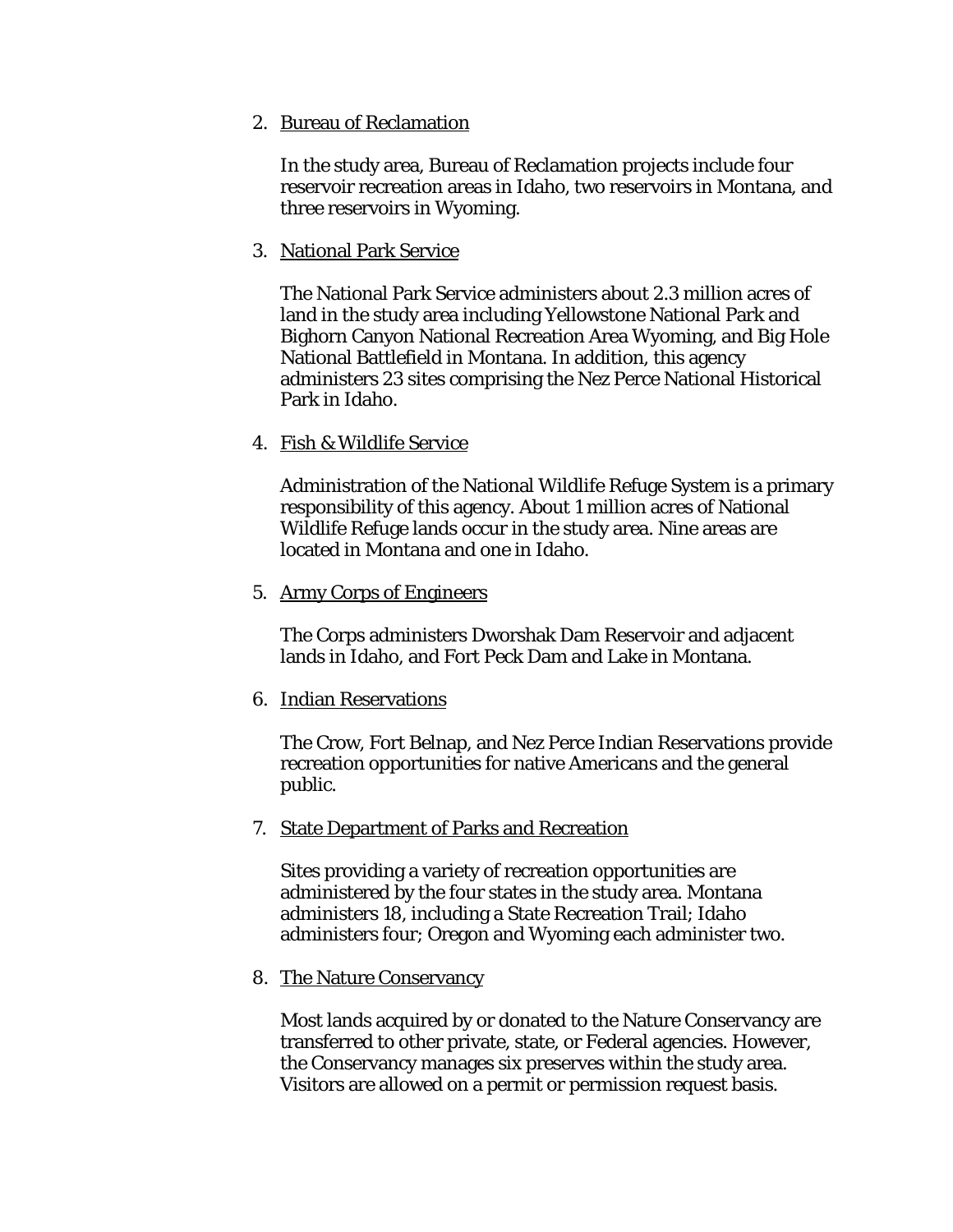In addition, a limited number of county sites supplement Federal and State recreation areas, and about 700 private recreation sites provide for outdoor activities.

The study area contains three designated Wild and Scenic Rivers (the Snake; Middle Fork of the Clearwater, including the Lochsa; the Missouri) and two proposed (the Salmon and Clark Fork Canyon). The area also includes the Continental Divide National Scenic Trail and the Lewis and Clark National Historic Trail.

#### E. **Land Use**

Land uses along the trail area include agriculture, forestry,residential, recreational, commercial, and industrial uses. Agriculture and forestry dominate the uses. Residential, commercial, and industrial development occur principally near urban centers. Representative land uses are displayed in Appendix E Table 1.

Thirty-three percent of the 1,170-mile route is on Federal land. The Forest Service administers 20 percent of this; the remaining 13 percent are National Park and National Resource lands. Appendix E Table 2 displays land ownership. Only 2 percent of the private land along the trail is on the Nez Perce Indian Reservation. Appendix E Table 5 displays land ownership by state.

The nine high-potential route segments comprise 464 miles (40 percent) of the 1,170-mile trail. Mileage and ownership of the high potential segments are displayed in Appendix E Table 3.

Table 4 (Appendix E) displays the makeup of the trail in miles by state. (County road mileage was totaled with "seasonal and other roads" mileage for Oregon, Montana, and Wyoming.) With the exception of segments along major highways and county roads, much of the trail is accessible for public travel only during the summer and autumn due to snow and mud conditions. The study team estimates that 100,000 people would visit the trail or one of its interpretive sites during the 3-month season when portions of the trail are easily accessible. Additional use would be coincidental with travel to and from other attractions, especially in Yellowstone National Park and along major highways.

#### III. **Historical and Cultural Assessment** A. **Historical and Inspirational Significance**

General Sherman called the saga of the Nez Perce "the most extraordinary of Indian wars." Precipitated into a fight they did not seek by the rash actions of a few revengeful braves, some 750 "nontreaty" Nez Perces fought for their lives in two pitched battles in Idaho, then sought escape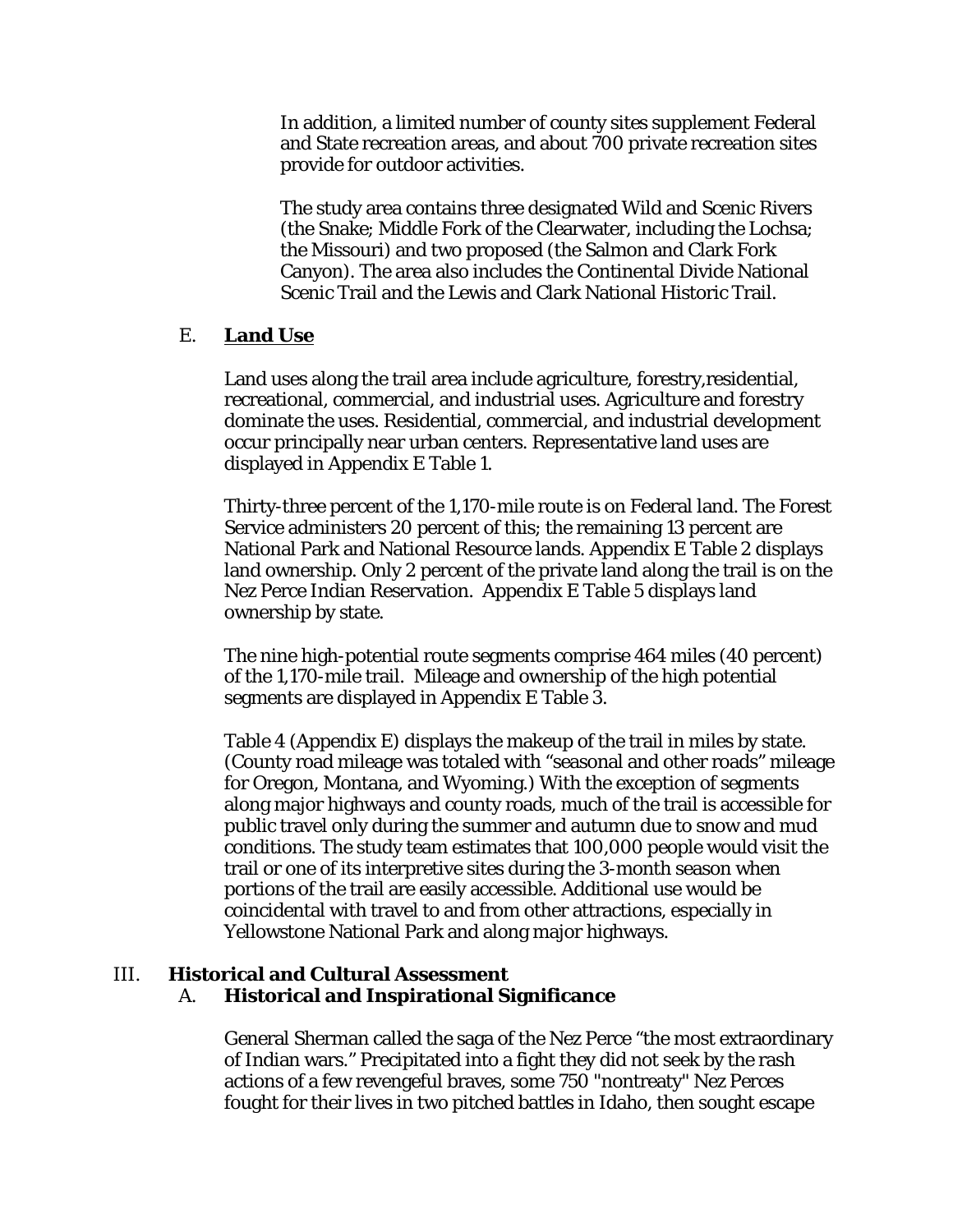from the pursuing Army. Their circuitous route through four states, dictated by topography and strategy, measured over 1,100 miles. From first to last, a warrior force never exceeding 250 fought some 20 engagements with pursuing forces that, in sequence, totaled some 2,000 soldiers plus uncounted civilian volunteers and Indian auxiliaries.

The Nez Perce campaign, with its series of battles and skirmishes, yielded greater casualties than the Battle of the Little Bighorn. About 300 of the 750 fugitive Nez Perce-- men, women, and children--died before reaching the Bear Paw Mountains, or shortly thereafter as prisoners.

The Nez Perce campaign was a "Freedom Flight," a life-or-death effort by peaceful people, demonstrably wronged, to escape from their violated homeland to seek distant lands in which they might again live their own lives. Their fighting was defensive, not aggressive. The fact that they were officially branded "hostiles" and their superb effort rendered futile does not obscure the tragedy of people being denied freedom by those who themselves cherished it.

There is irony in the tragic fate of the Nez Perce. In contrast to the behavior of some other tribes, their deportment was exemplary. Their help to Lewis and Clark assured the success of the famed explorers. Fur traders admired the Nez Perce. They were the first Indians in the Pacific Northwest to request missionaries. When miners and ranchers invaded their domain, they exhibited great patience despite mounting abuses while looking in vain to the Government for justice. Numbers of their white contemporaries testified to the good character of the Nez Perce. Even in battle, the Nez Perce followed a relatively civilized code of conduct, refraining from scalping and torture and generally avoiding attacks on the citizenry.

The ambiguity of official policy and public attitudes toward Indians whose lands were coveted were dramatically illustrated in the Nez Perce episode. Official policy blew hot or cold according to the winds of public opinion and theories of incumbent politicians. The prevailing attitude among miners and settlers was denial of Indian rights. It is interesting, however, that national sentiment was in sympathy with the Nez Perce, and it grew in proportion to the military action against them. Public moral support for the defeated Indians notwithstanding, official policy remained oppressive. Rather than honoring General Miles' promise to Chief Joseph to return survivors to their homeland, the Government sent him and his followers into an exile where hardship and disease rapidly decimated them.

An inspirational element vividly confounding claims that Indians were "ignorant savages" was the amazing capability demonstrated by the peaceful Nez Perce for conducting retreat warfare against overwhelming odds. Exceptional intelligence, courage, endurance, and marksmanship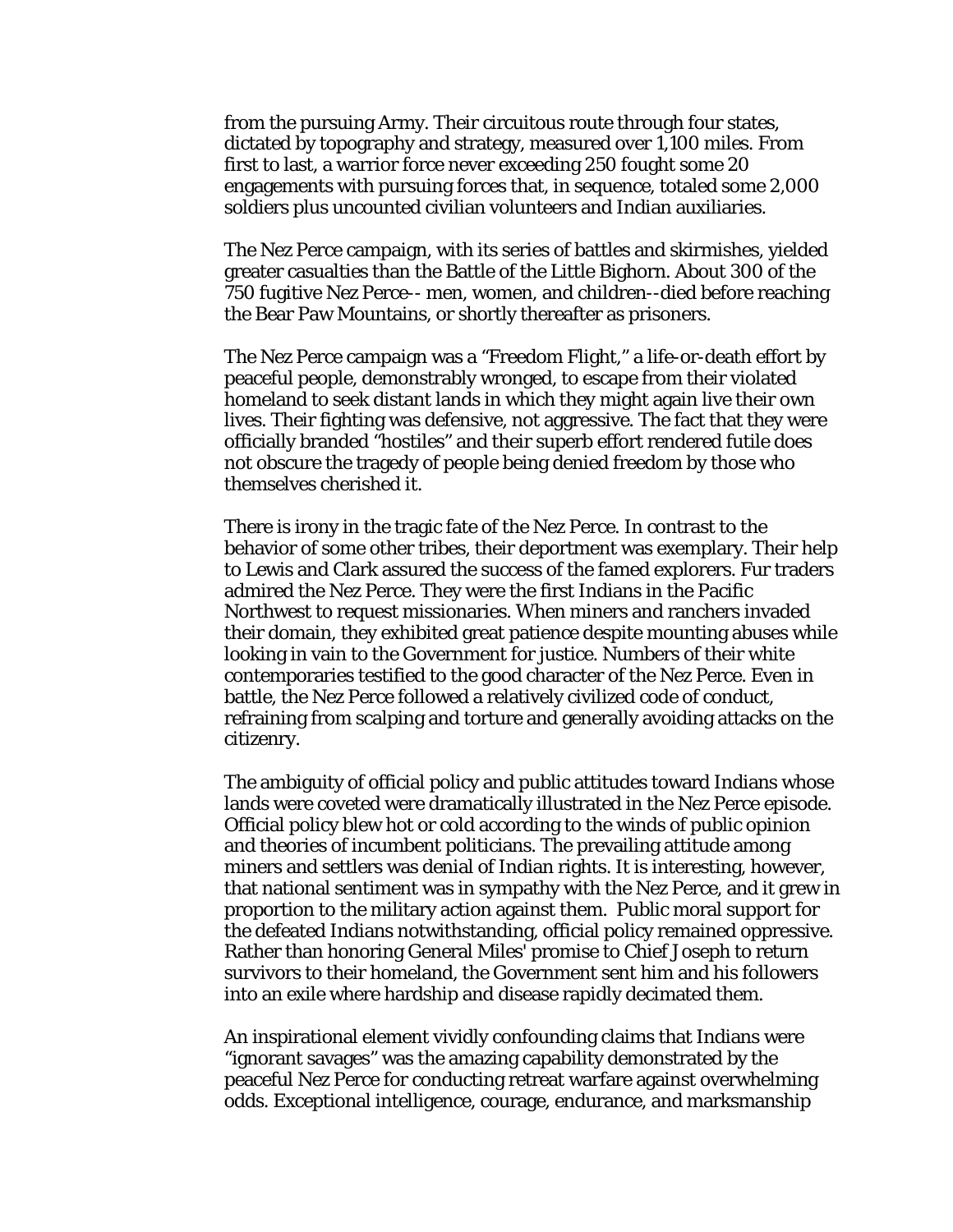were shown in the strategy and tactics improvised by the Nez Perce under stress. In the course of their flight, they repeatedly confounded the Army with chessboard stratagems, distracting raids, diverting attack by decoy. They demonstrated their ability to entrench and withstand siege, and expertly used wide-ranging scouting parties. Their amazing recovery from attack to become themselves attackers at Big Hole is unique in military annals. Howard and Miles, the pursuing generals, were unstinted in their praise of Nez Perce fighting skills.

The Nez Perce had yet another asset, not unrelated to the basic motivation of freedom. They had exceptionally strong loyalty to tribe and family that helped them persevere without thought of surrender until all hope vanished a relatively few miles from safety in Canada. It seems incredible that the dwindling force of warriors continued to travel on marathon forced marches with some 2,000 horses and 500 noncombatants--the elderly, sick and wounded, women, children, and newborn babies. The freedom sought by the Nez Perce was real; it meant survival of their families and their tribal identity.

The inspirational story of the Nez Perce's flight and fight for freedom and identity has meaning and significance for this and future generations.

#### B. **Recreational Potential**

From the deeply incised Columbia Plateau, across the Continental Divide and a succession of ranges, canyons and valleys, through forest and plains, across thermal areas and mighty rivers, the Nez Perce Trail winds through some of the most rugged and spectacular scenery in western America. Yet the route was not chosen by the Nez Perce for its scenery. From Fort Fizzle onward, expediency and strategic advantage dictated their course. While modern travelers enjoy the vast scale and scope of the setting of the Nez Perce flight, following the Indians' route can also offer opportunities to relate geographic factors to the stratagems of retreat and pursuit.

The Nez Perce Trail cannot be followed in its entirety by wheeled vehicles. Except for portions where existing roads coincide with or intersect the Indians' route, the trail is in rugged country largely inaccessible to vehicles. Neither historic continuity of trail use nor accessibility is a standard of the trail's significance, however.Rather its historic value is enhanced, not diminished, by the fact that much of the Nez Perce Trail has been spared pavement and other imprints of modern use. More than a century after the epic event, the flight of the Nez Perce still awaits full recognition and offers discovery.

The combination of scenic and historic factors promises to make travel over the length of the Nez Perce route a unique inspirational experience. A few travelers might trace its length in one long journey; the majority will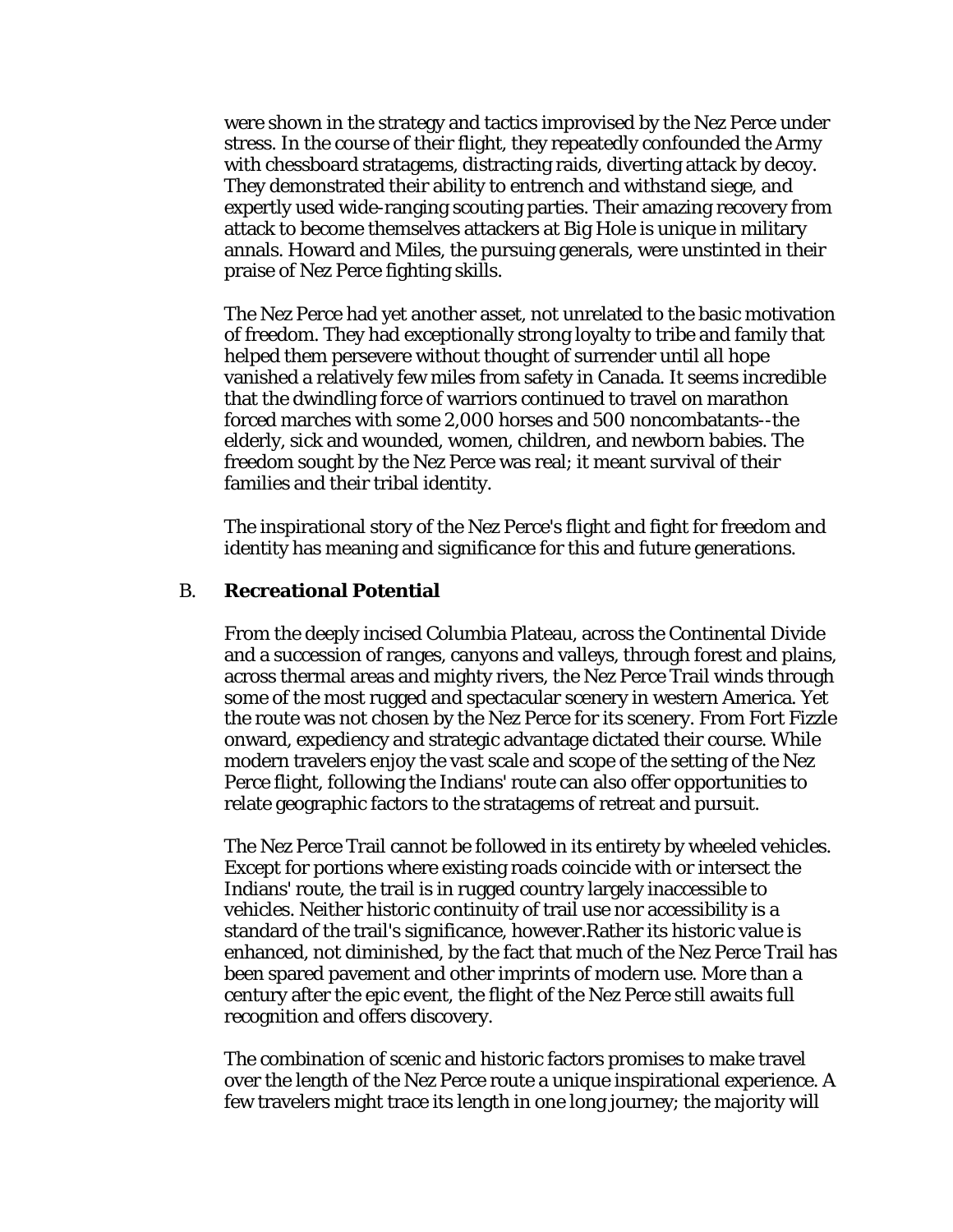probably follow parallel existing roads or note points of intersection. New or improved hiking trails will ease travel over many of the hidden or forgotton portions of the historic route. In some localities where the precise route of the Indians is debatable, hikers and historians will have the opportunity to explore and propound their own theories of discovery.

#### **IV. Findings & Recommendations**

The route used by the Nez Perce in their 1877 flight for freedom merits national recognition, commemorating the unique significance of this event in American history. The trail provides outstanding natural, historic, and scenic attractions to capture the interest and imagination of all visitors.

Relative to the concepts set forth in the National Trails System Act and criteria for National Historic Trails, the findings of this study indicate that the Nez Perce Trail has qualities in abundance necessary for its designation as a National Historic Trail. Designation will symbolize and preserve, in a way no other means can, a nationally and culturally significant episode in American and native American history. It will further provide a variety of recreational and interpretive opportunities for a substantial number of users. Therefore, this study recommends the entire 1,170-mile route be designated by Congress as the Nez Perce (Nee-Me-Poo) National Historic Trail.

#### **A. Designation**

Development should focus on the high potential segments of the trail as described in Section II.B., Description of Route, starting on page 5 of this study report. The following priority is recommended:

Priority 1. Development would be composed of trail components that are (1) Federally owned lands within high potential segments located within Federally administered areas.8 (2) Concurrently the states and/or local governments may coordinate development on their lands or secure rightsof-way for those trail components located on private lands within the high potential segments.9

Priority 2. This trail report recommends that the comprehensive management plan10 for an approved Nez Perce (Nee-Me-Poo) National Historic Trail examine potential cooperative agreements and acquisition of interests as provided for in section 7(e) of Public Law 90-543. The plan should also make recommendations forother trail components that are not part of a high potential segment but are located on Federally owned land.11

#### **B. Trail Alignment**

The recommended alignment for the national trail adheres as closely as possible to the historical route, but in the interest of public safety and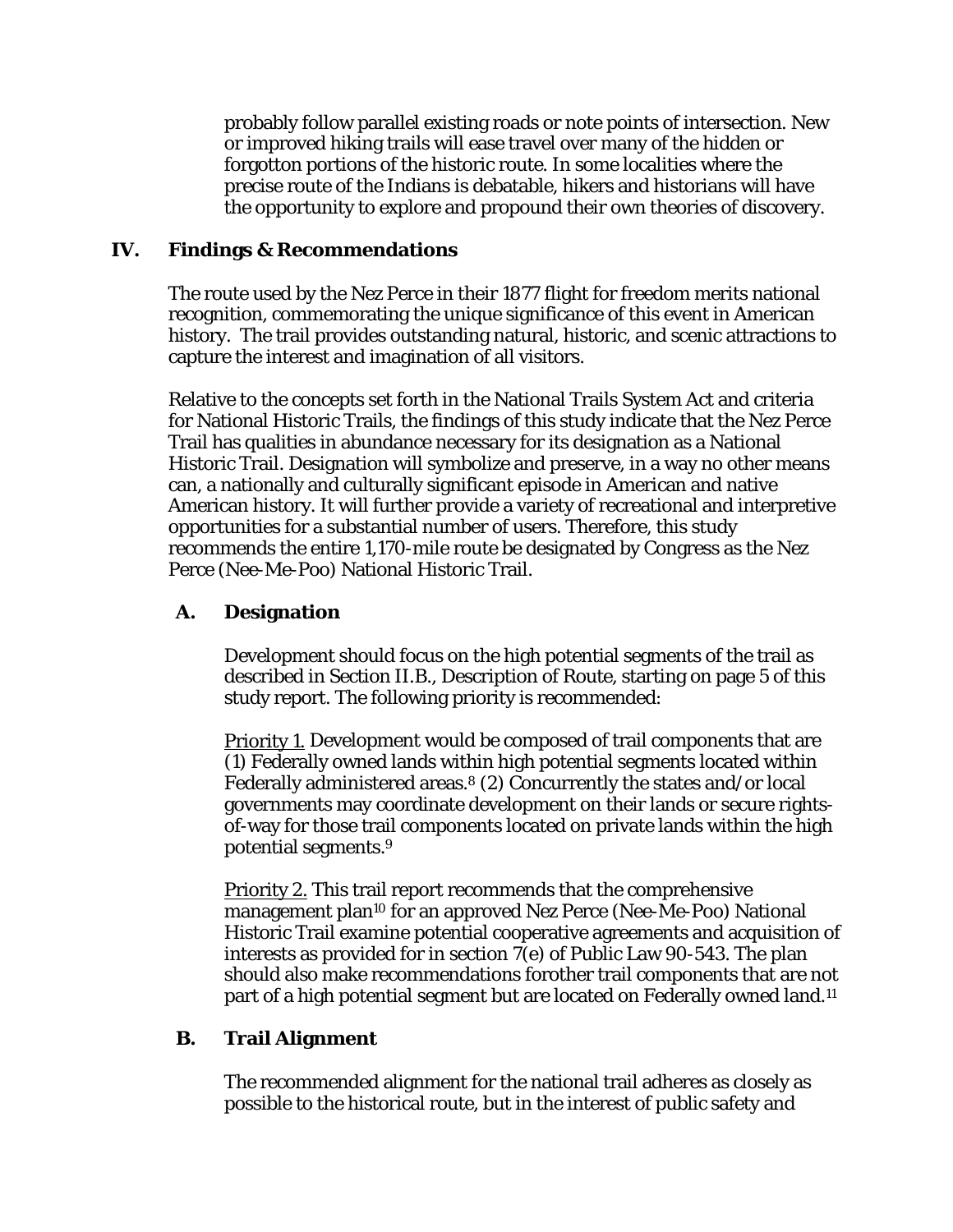general recreation appeal, some divergence can and will be accommodated. Economic and political feasibility and reduction of environmental impacts may also require some variation from the historical route at selected locations. When the trail passes through a management unit with a more restrictive<sup>12</sup> management policy, the trail should adhere to the more restrictive criteria or be relocated to a more reasonable and acceptable alternate location.

Including already developed rights-of-way into the trail will reduce costs and environmental impacts, with little sacrifice in the quality of the trail experience. Existing rights-of-way are of several kinds. They consist of (1) trails located in National Forests and National Parks and on the public domain; (2) use of existing primitive roads for trails within Federally owned lands; and (3) in one location, possible future use of a railroad right-of-way. In a limited number of areas where other alternatives are not available, the route would follow major roadways and would essentially be an interpretive experience provided by existing and new roadside turnouts. However, most roads included are of a primitive nature and would offer recreation experiences not too different in quality from those extended by a traditional hiking and riding trail.

#### C. **Rights-of-Way Acquisition**

A maximum corridor width of 200 feet is considered sufficient to develop, mark, buffer, and protect the immediate vicinity of the trail. In many cases it may be impossible to achieve the maximum 200-foot corridor width; however, the goal should be the minimum necessary to permit adequate access and to preserve the integrity of the trail and the quality of the trail experience. Use of a 200-foot corridor through private lands identified as high potential route segments would involve about 3,360 acres. Should right-of-way acquisition be desired, Appendix F, provides the easement needs and costs for high potential segments in acres by county and state.

In keeping with section 7(e) of the National Trails System Act, the lands involved in such rights-of-way would need to be acquired in fee only if other methods of public control are not possible or are not sufficient for the purposes of their designations as segments of the National Historic Trail. Preferably, the necessary right-of-way could be acquired by means of negotiated agreements with landowners, land exchange, purchase of easements, and other appropriate means. The authority to condemn this type of interest in land is not authorized.

It is recommended that those agencies administering public lands on which the trail crosses establish a minimum 200-foot trail corridor. A uniform set of standards should be developed by the administering Secretary to insure that guidelines for management practices are well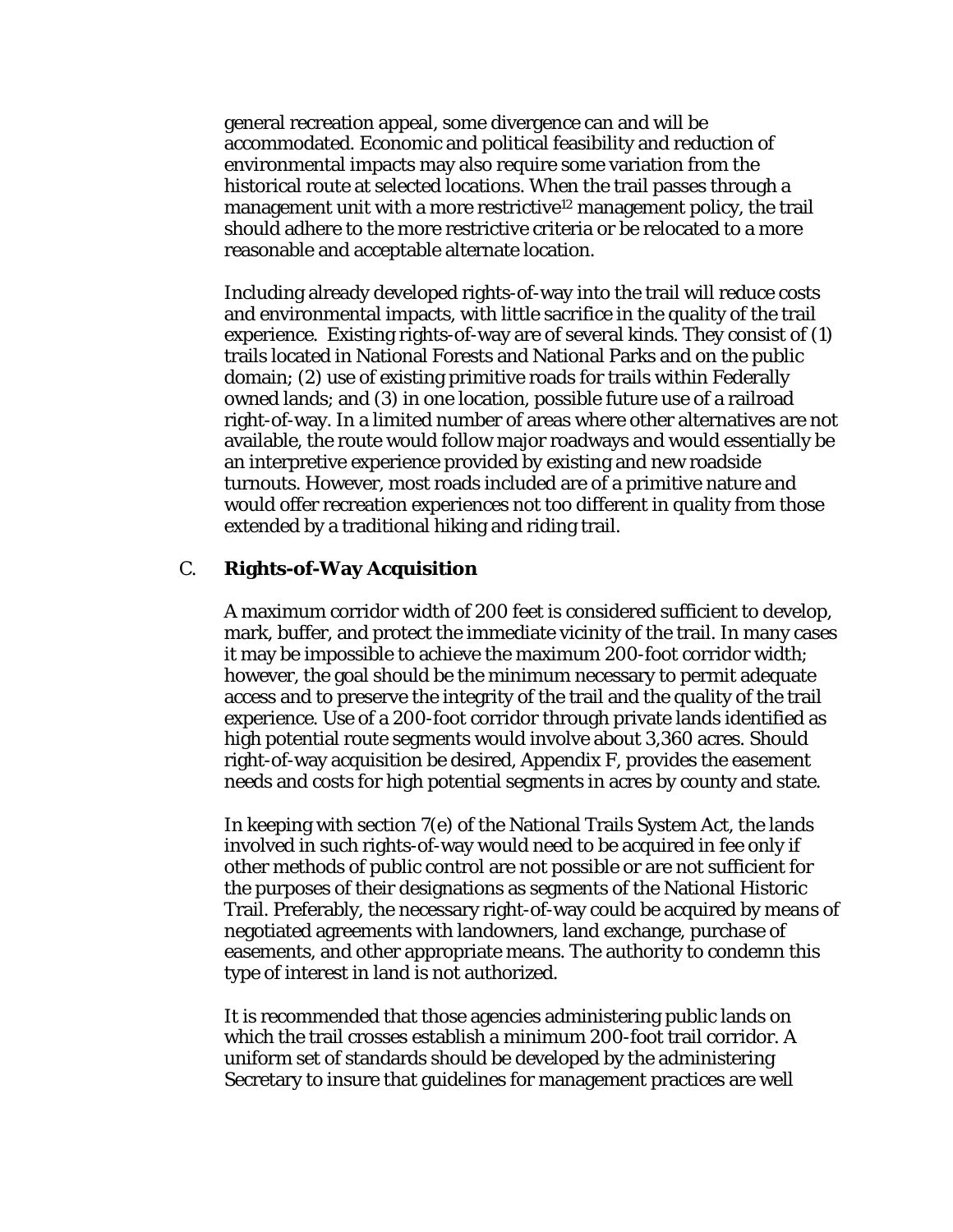defined and uniformly enforced with respect to managing and protecting the 200-foot trail corridor.

#### D. **Trail Standards**

0. Development

Establishment of the trail should recognize the need for flexible standards to accommodate different kinds of terrain and varying kinds and degrees of use. Sufficient latitude is also desirable in order to allow the development and operation of the trail to comply with established management objectives of the agencies and others administering areas along the trail. It is recommended that the most minimal development standards consistent with these circumstances be employed. In keeping with the National Scenic and Historic Trails concept, the trail should be regarded as a simple facility for the hiker and horseman. As a reference for estimating costs (see Section G, page 42), the following suggested maximum level of development was used:

Development along the trail would be based upon certain general criteria: (1) there would be no development provided in wilderness or primitive areas; (2) elsewhere, facilities would be at least several hundred yards off the travel route in an effort to preserve the immediate environment of the trail; (3) existing campsites would be expanded or improved to serve these purposes wherever feasible; and (4) they would not be equipped with shelters.

Across certain of the more lightly used and open rangelands, establishment of the trail would involve little more than directional marking with little or no actual tread development. At the other end of the spectrum, the initial development or upgrading of trails in areas involving mountainous terrain which combines ruggedness, erosion, and heavy user traffic requires higher engineering standards reflecting those conditions. The advisability of keeping long-range maintenance needs and costs to a minimum should also have a strong bearing on the selection of construction standards.

The trail would, however, have minimal standards regarding tread width, clearances, and other dimensional factors. General standards would include a tread width of 18 to 24 inches with a maximum unobstructed pathway 10 feet high and 7 feet wide. These suggest the development of "well engineered game trails," and over most of its distance would aptly describe the planned makeup of the proposed Nez Perce National Historic Trail.

The trailheads should be spaced approximately 2 days or from 20- 25 miles apart with intermediate primitive campsites roughly a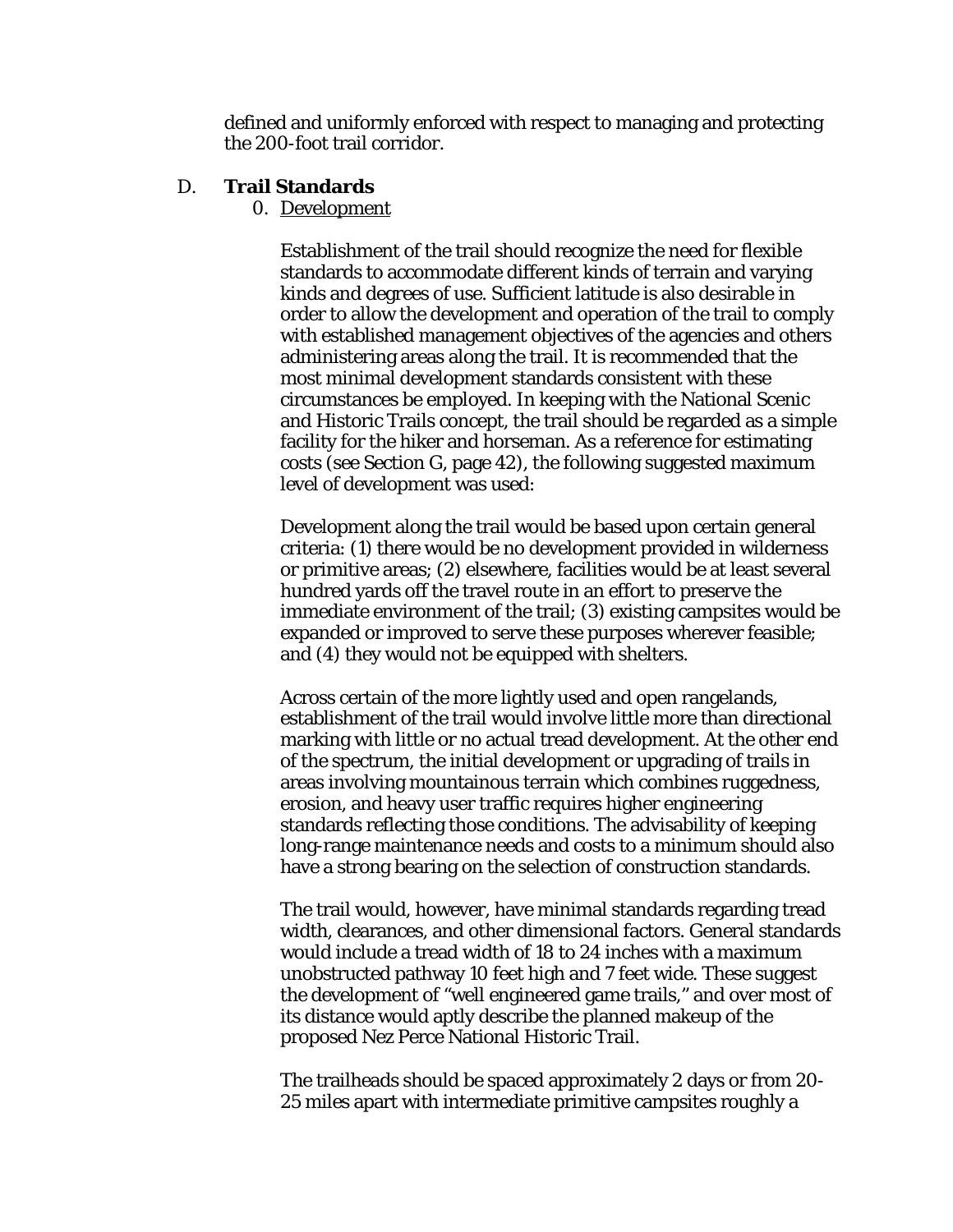day's travel apart. Trailheads would provide vehicle and trailer parking, overnight camping, water, sanitation, and stock unloading and holding facilities. The primitive on-trail campsites would provide camping areas, water and simple sanitary facilities only. For those initially designated portions of the trail, nine trailheads and five primitive campsites would be required. Total cost estimates for the trailheads are based on each family unit which includes related facilities such as designated parking, vault toilets, water, picnic tables, fire grills, hitch racks and stock unloading facilities. Cost for each family unit would approximate \$11,700 (1982). The primitive campsites would accommodate 10 tent units per night. A toilet, hitch rack or corral may be provided and the total cost would be approximately \$2600 (1982) per tent unit.

1. Interpretation

No more major multi-media interpretive centers are recommended. Big Hole National Battlefield and the Nez Perce National Historical Park visitor centers provide an adequate means of providing an interpretive overview of the Nez Perce culture and their flight for freedom in 1877. At a limited number of sites or areas of significant interest (related to either natural or historical topics), a moderatel level of onsite interpretive displays or media presentations could be considered. However, the general criteria for overall interpretive development for the trail would be characterized as low key. Emphasis will be placed on self-guiding publications (trail guides),trailhead orientation/ information display exhibits, and simple, sturdy trailside interpretive devices. A standardized system of signs employing the trail logo should be developed to provide destinations and mileages as well as to give the necessary trail identification.

#### E. **Motorized Vehicle Use**

National Scenic and Historic Trails are intended to be established primarily for hiking and horseback riding; motorized vehicular use by the general public is specifically prohibited by the National Trails System Act.14 This does not pertain to those portions of the route on Federal, State, and county roads and rights-of-ways where highway use obliterated the historic trail. These portions would be suitably marked with an appropriate emblem such as those used along highway sections of the Lewis and Clark, Mormon, Pioneer and Oregon National Historic Trails.

Occasional vehicular use of National Historic Trails (e.g., livestock management on National Forest and/or National Resource lands) is provided for in the Act as long as such use does not interfere with the nature and purpose of the trail, and use is subject to regulations governing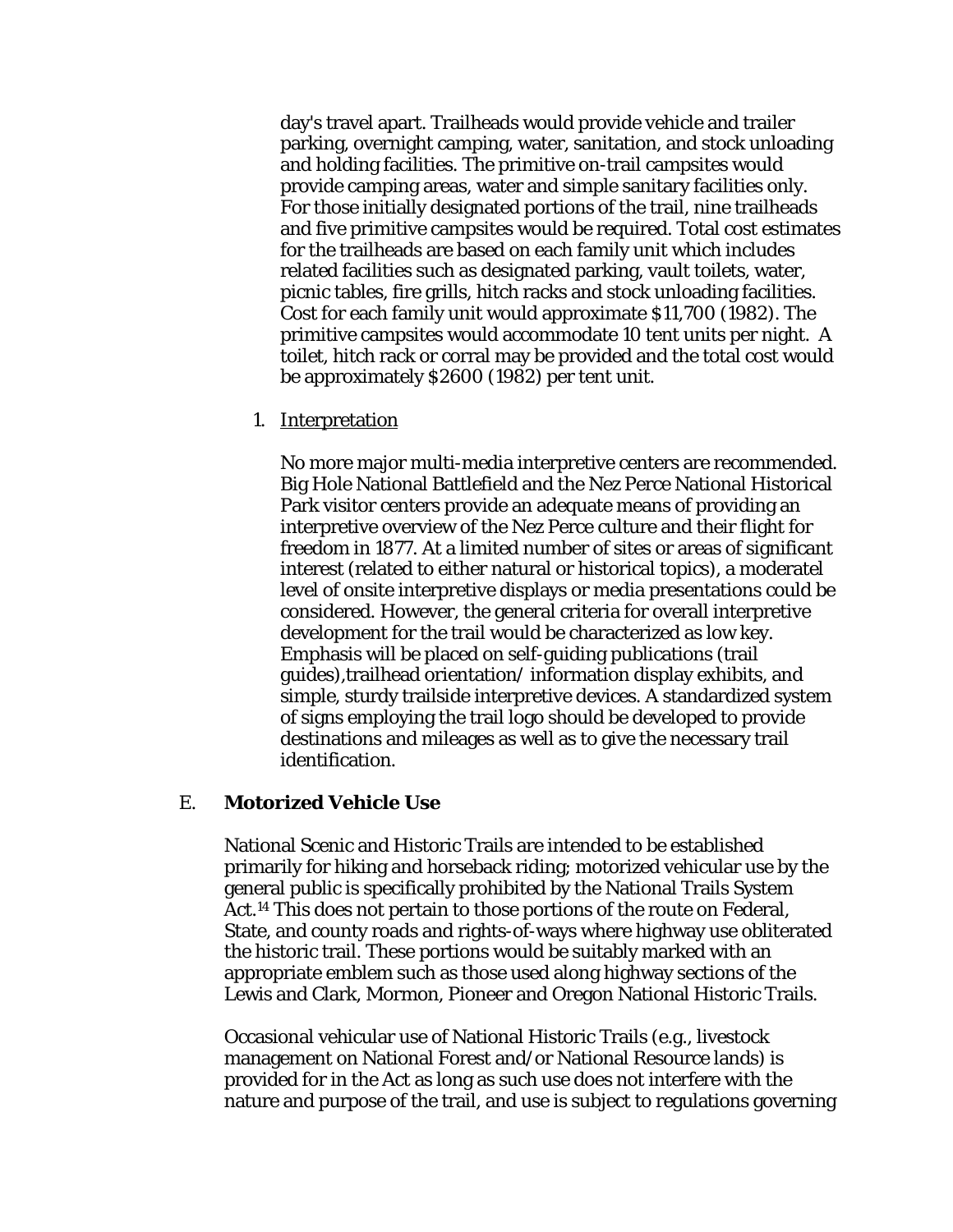it. "Roads" of this type are generally no more than wheel tracks and do not detract from recreational experience quality. In this regard, the land administering agency and this report recommend the inclusion of approximately 64 miles of existing primitive road right-of-way in the proposed alignment of the Nez Perce Trail. Such routes are as follows:

**--Oregon.** The 4.2-mile jeep road from Tulley Creek Ranch to the Imnaha River.

**--Idaho.** The 7.8-mile Billy Creek Road from Joseph Plains to the Salmon River.

--**Wyoming**. The 5.5-mile Nez Perce Creek Road in Yellowstone National Park.

**--Montana.** The 8.1-mile Woodhawk Ridge Jeep Road from Woodhawk Creek to the Missouri River.

Therefore, Congress may wish to specifically recognize such coincidental use in any legislation establishing the trail subject to the following: the trail managing agency must find that such use would not impair the values for which the trail was established; that such use would not pose damage to natural and environmental values or affect historic and archeological resources and their setting; that such use would not be a safety hazard to hikers or horseback riders; that such use would be compatible with other management objectives for the areas; and finally, the Advisory Council to the trail should deem it appropriate.

A special case, involving the use of the trail by motorized vehicles, is found along the 112-mile segment of the historic Lolo, Lewis and Clark, and Nez Perce Trails. Coordination between the recently established Lewis and Clark National Historic Trail, development of its comprehensive management plan, requirements of Public Law 90-543, and the Nez Perce National Trail Comprehensive Management Plan will be required.

#### F. **Administration and Coordination**

Inasmuch as the Forest Service manages the greatest amount of land within the high potential segments, it is recommended that the Secretary of Agriculture have overall responsibility for administration of the proposed Nez Perce National Historic Trail.

The successful implementation of the trail plan will require the assistance from the many Federal, State, municipal, and private interests associated.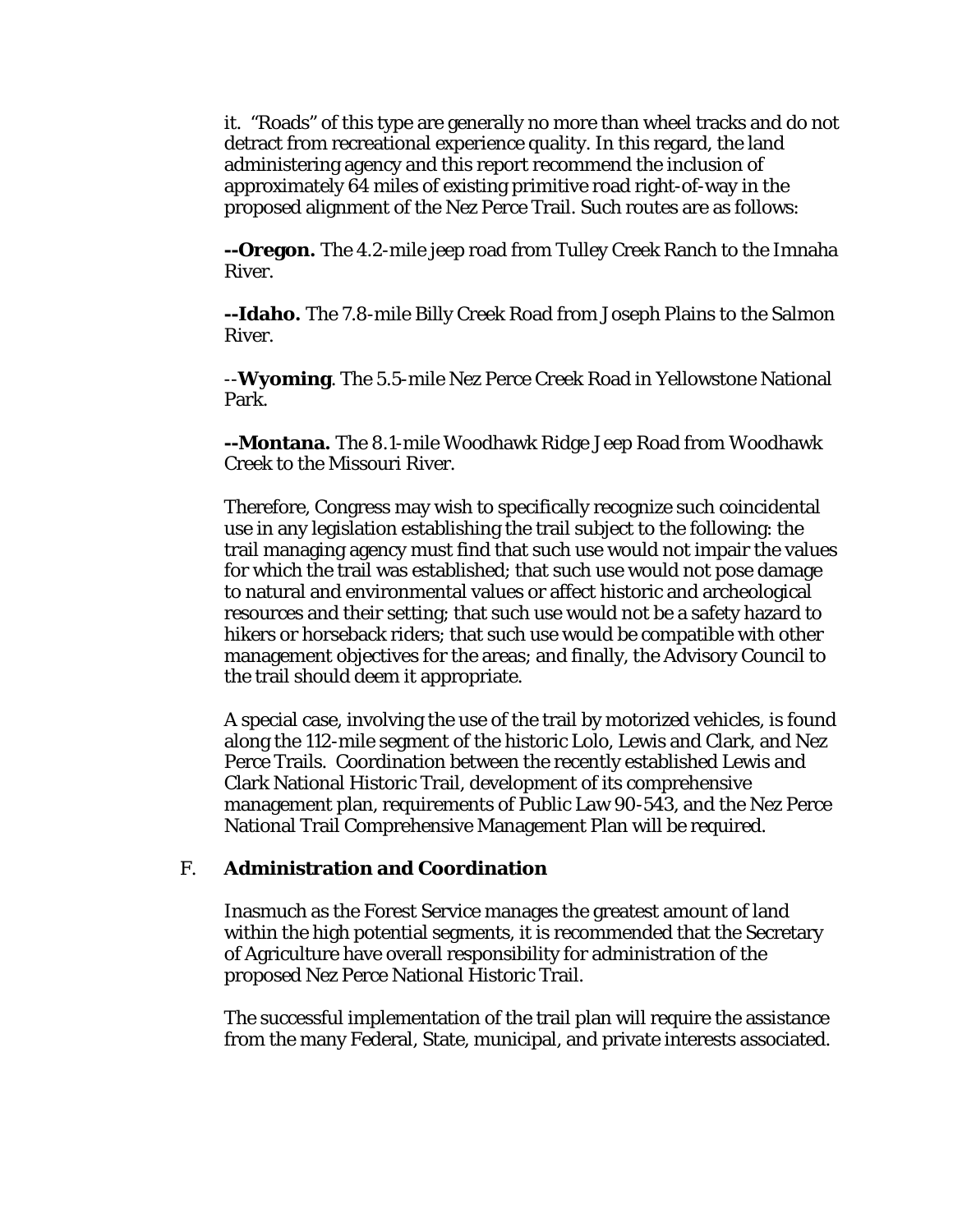In accordance with the National Trails System Act, an Advisory Council should be created to assist the responsible Secretary in the administration of the trail.

#### **G. Costs\***

The capital cost of establishing the initial 464 miles of high potential segments of the Nez Perce Trail has been estimated at \$9.3 million. A breakdown of these 1982 costs follows:\*\*

200-Foot Right-of-Way Acquisition:

| <b>Program Direction, Technical</b><br>Cost | \$1,537,752 |
|---------------------------------------------|-------------|
| Easements (90% of fee)                      | 6,253,800   |
| <b>New Trail Development</b>                | 384,800     |
| <b>Upgrading Existing Trails</b>            | 390,000     |
| <b>Marking of Entire Route</b>              | 130,000     |
| Facility                                    |             |
| Development (Trailheads,                    | 585,000     |
| <b>Primitive Campsites)</b>                 |             |

Operating and maintenance costs have been estimated at \$95,200 annually for the initial high potential segments.

\* Figures reached by R. Dougherty were trended using file data: no fieldwork done upward to reflect costs as of January 1982 by Region 1 Appraiser P. Tittman.

\*\*Rex E. Dougherty, Chief Appraiser Pacific Northwest Region, National Park Service, Seattle, Washington

(These cost estimates were made for the maximum development considered feasible)

#### H. **Comprehensive Trail Plan**

Pursuant to Section 5(e) of the National Trails System Act, Public Law 90- 543, the responsible Secretary shall prepare and submit to the Committee on Interior and Insular Affairs of the House of Representatives within 2 fiscal years of enactment a comprehensive plan for the management and use of the trail. This will require full consultation with the involved Federal land managing agencies, governors of Oregon, Idaho, Montana, and Wyoming, the Nez Perce Tribal Executive Committee, the Advisory Council as established for the Nez Perce (Nee-Me-Poo) National Historic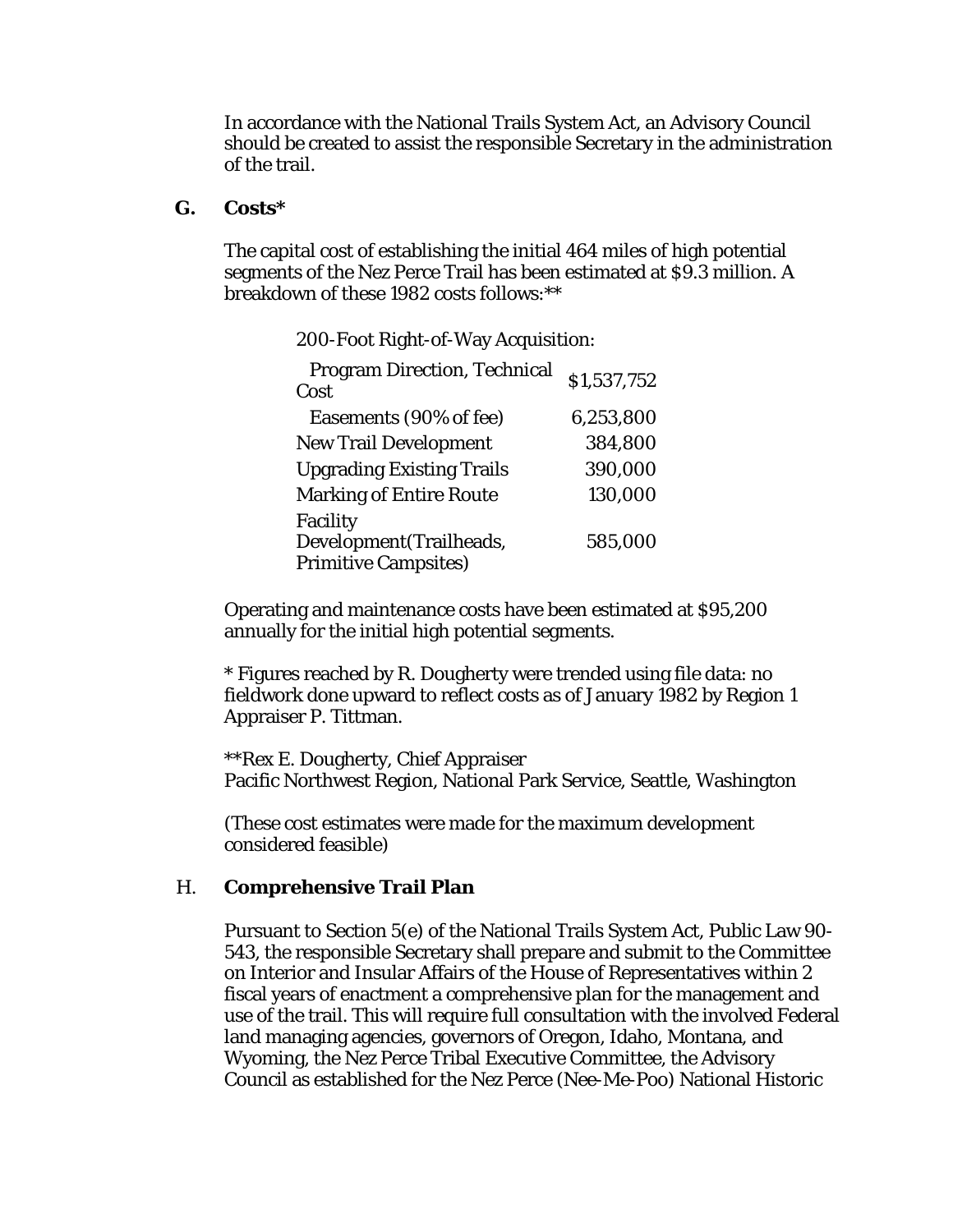Trail, and with respect to historic and archeological properties, the Advisory Council on Historic Preservation.

In addition to items concerning objectives and practices to be observed in trail management and trail marking requirements given in Section 5(e) of the National Trails System Act, the comprehensive management plan will address the following items:

- **--**Identification of non-Federal lands outside of the high potential route segments needed for access to the National Historic Trail, development of trailhead and trailside facilities, and protection, interpretation, and visitor use of historic sites.
- **--**Any complementary state and local components, not limited to those described in this report. Those components found to qualify shall be designated by the Secretary of Agriculture as parts of the National Historic Trail, provided they are administered without expense to the United States.
- **--**The plan shall recognize the need for habitat and visitor use management with respect to endangered species. Grizzly bear habitat shall be identified, and conditions for visitor use of the trail specified.
- **--**Where segments of the Nez Perce route have been designated by the Congress and such segments are within existing wilderness and other more restrictive forms of management, the trail shall be administered with the requirements of wilderness management and/or other such management.
- **--**The plan will indicate how the national identity of the trail shall be preserved and made known to trail users, consistent with the nationally recognized signing system.
- **--**The plan will address the relationship and alternatives for interconnecting portions of the Oregon and Lewis and Clark National Historic Trails, and the Continental Divide National Scenic Trail. Planning efforts shall be fully coordinated with the Secretary responsible for administration of each national trail and the Advisory Board established for each trail.

#### **Footnotes**

- 1. Chief Joseph. Chief Joseph's Own Story. p. 15. Joseph was a Chief of the Wallowa Band of the Nez Perce.
- 2. Brady, Cyrus T. Northwest Fights and Fighters. p. 20-21. An account of General Howard's passage over the Lolo Trail.
- 3. Chief Joseph. Chief Joseph's Own Story. p. 19.
- 4. McCreery, H.C. Reminiscences of the Nez Perce War in 1877 in Idaho Territory. p. 6.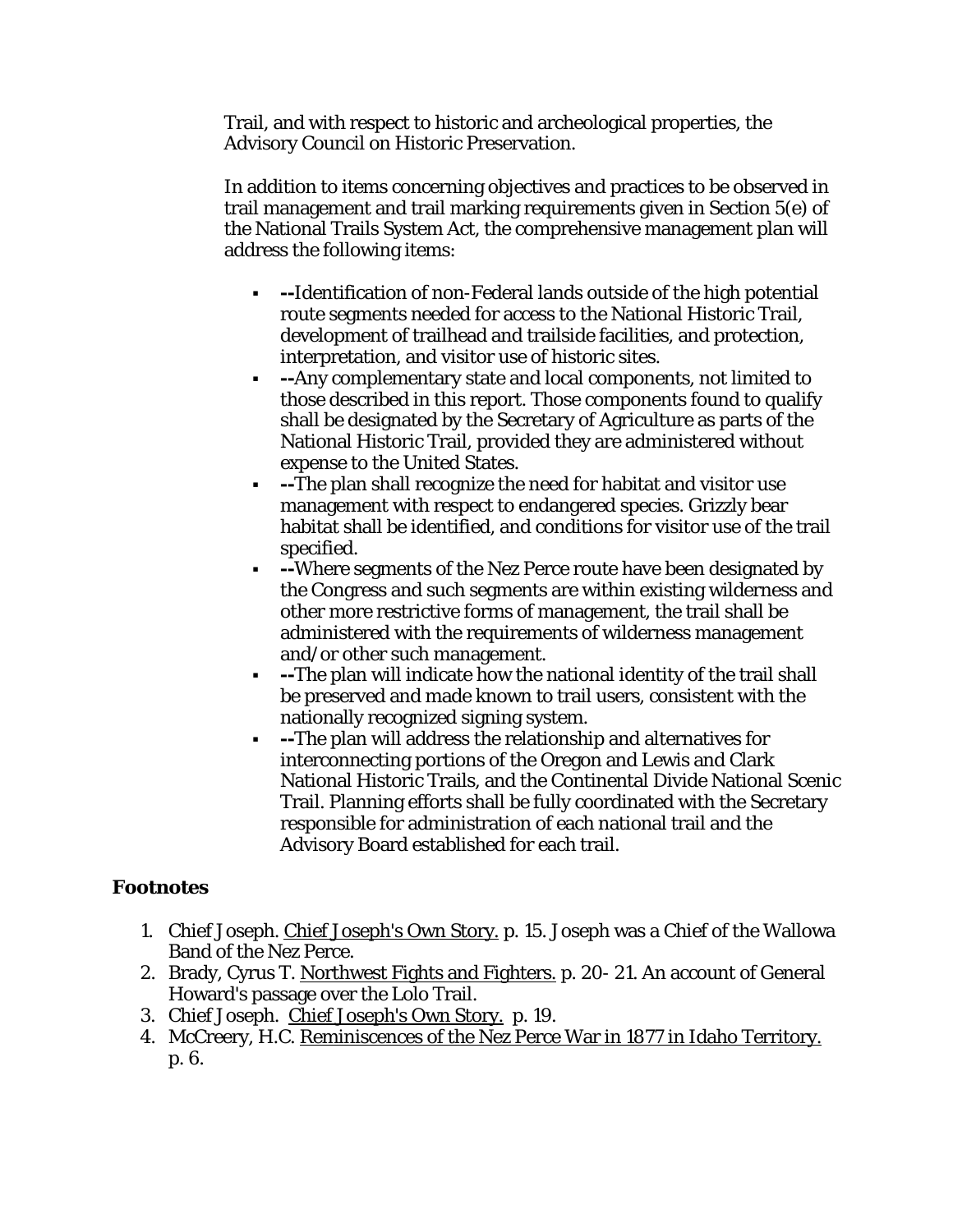- 5. Guie, Heister D. and L.V. McWhorter. Adventures in Geyser Land. p. 223. Memories of Mrs. George E. Cowan, a park visitor from Radersburg, Montana, who was captured and released by the Nez Perce.
- 6. McWhorter, L.V. Yellow Wolf, His Own Story. p. 194. Yellow Wolf was a Nez Perce Warrior.
- 7. ibid. p. 212.
- 8. As consistent with the National Trails System Act (Public Law 90-543) as amended by Public Law 95-625, the National Parks and Recreation Act of 1978, 92 Stat. 3511; 16 USC 1242: "Only those selected land and water based components of a historic trail which are on Federally owned lands and which meet the National Historic Trail criteria established in this Act, are established as initial Federal protection components of a National Historic Trail."
- 9. Public Law 90-543, National Trails System Act, Section 7: "Where the lands included in a National Scenic Trail right-of-way are outside of the exterior boundaries of Federally administered areas, the Secretary charged with the administration of such trail shall encourage the states or local governments involved (1) to enter into written cooperative agreements with landowners, private organizations, and individuals to provide the necessary trail right-of-way, or (2) to acquire such lands or interests therein to be utilized as segments of the National Scenic Trail: provided, that if the State or local governments fail to enter into such written cooperative agreements or to acquire such lands or interests therein after notice of the selection of the right-of-way is published, the appropriate Secretary may (i) enter into such agreements with landowners, states, local governments, private organizations, and individuals for the use of lands for trail purposes, or (ii) acquire private lands or interests therein by donation, purchase with donated or appropriated funds or exchange in accordance with the provisions of subsection (g) of this section. The lands involved in such rights-of-way should be acquired in fee, if other methods of public control are not sufficient to assure their use for the purpose for which they are acquired."
- 10. The National Parks and Recreation Act of 1978,92 Stat. 3515, 16 USC 1244: "Within 2 complete fiscal years of the date of enactment of legislation designating a National Historic Trail or the Continental Divide National Scenic Trail as part of the system, the responsible Secretary shall, after full consultation with affected Federal land managing agencies, the governors of the affected states, and the relevant Advisory Council established pursuant to section 5(d) of this Act, submit to the Committee on Interior and Insular Affairs Resources of the Senate, a comprehensive plan for the management, and use of the trail, including but not limited to, the following items: "(1) specific objectives and practices to be observed in the management of the trail, including the identification of all significant natural, historical, and cultural resources to be preserved, details of any anticipated cooperative agreements to be consummated with State and local government agencies or private interests, and for National Scenic or National Recreational Trails an identified carrying capacity of the trail and a plan for its implementation; and " (2) the process to be followed by the appropriate Secretary to implement the marking requirements established in section 7(c) of this Act."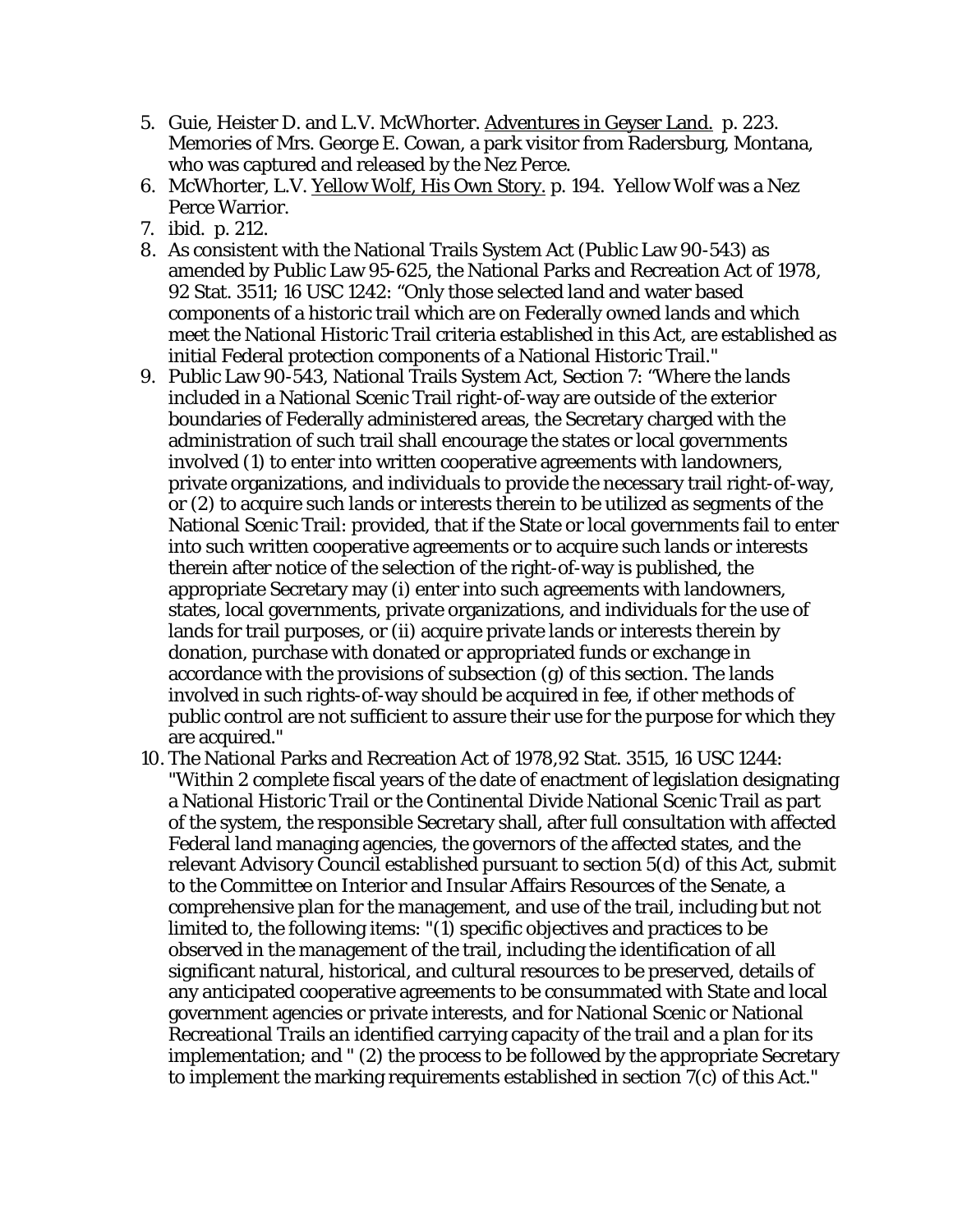- 11. Such connecting trails and land need not be limited to public lands (Section 6 Public Law 90-543).
- 12. For example, where the trail traverses wildernesses, the more restrictive criteria of wilderness apply (Wilderness Act, 1964). Alignment would also be affected in those areas where threatened and endangered plants and animals need consideration in trail development.
- 13. The interpretive displays at Bear Paw battlefield provide an example of a moderate level interpretive presentation.
- 14. Public Law 90-543,82 Stat. 923, section 7(c).

## **Appendix A: HISTORICAL REGISTER SITES**

| <b>NAME</b>                                         | <b>COUNTY</b>  | <b>NAME</b>                                              | <b>COUNTY</b>       |
|-----------------------------------------------------|----------------|----------------------------------------------------------|---------------------|
| Oregon                                              |                |                                                          |                     |
| <b>First Bank of Joseph</b>                         | <b>Wallowa</b> | <b>Fort Owen</b>                                         | Ravalli             |
|                                                     |                | <b>Billings Chamber of</b><br><b>Commerce Building</b>   | Yellowstone         |
| Idaho                                               |                | <b>North Austin House</b>                                | Yellowstone         |
| <b>Birch Creek</b><br><b>Rockshelters</b>           | Clark          | O'Donnel, I.D.<br>House                                  | Yellowstone         |
| <b>Weippe Prairie</b>                               | Clearwater     | <b>Parmly Billings</b><br><b>Memorial Library</b>        | Yellowstone         |
| Musselshell Meadows Clearwater                      |                | <b>Hoskins Basin</b><br>Archeological<br><b>District</b> | Yellowstone         |
| <b>Canoe Camp</b>                                   | Clearwater     | <b>Pictograph Cave</b>                                   | Yellowstone         |
| Pierce                                              | Clearwater     | <b>Pompey's Pillar</b>                                   | Yellowstone         |
| <b>Pierce Courthouse</b>                            | Clearwater     | <b>No National</b><br>Register                           | Golden<br>Valley    |
| Lolo Trail                                          | Clearwater     | <b>No National</b><br>Register                           | <b>Judith Basin</b> |
| <b>Nez Perce National</b><br><b>Historical Park</b> | Clearwater     | <b>No National</b><br>Register                           | <b>Phillips</b>     |
| <b>Lolo Pass</b>                                    | Idaho          | <b>No National</b><br>Register                           | <b>Stillwater</b>   |
| <b>Weis Rockshelter</b>                             | Idaho          | <b>No National</b><br>Register                           | <b>Sweet Grass</b>  |
| <b>Tolo Lake on Camas</b><br>Prairie                | Idaho          | <b>No National</b><br>Register                           | Wheatland           |

#### **NATIONAL REGISTER SITES**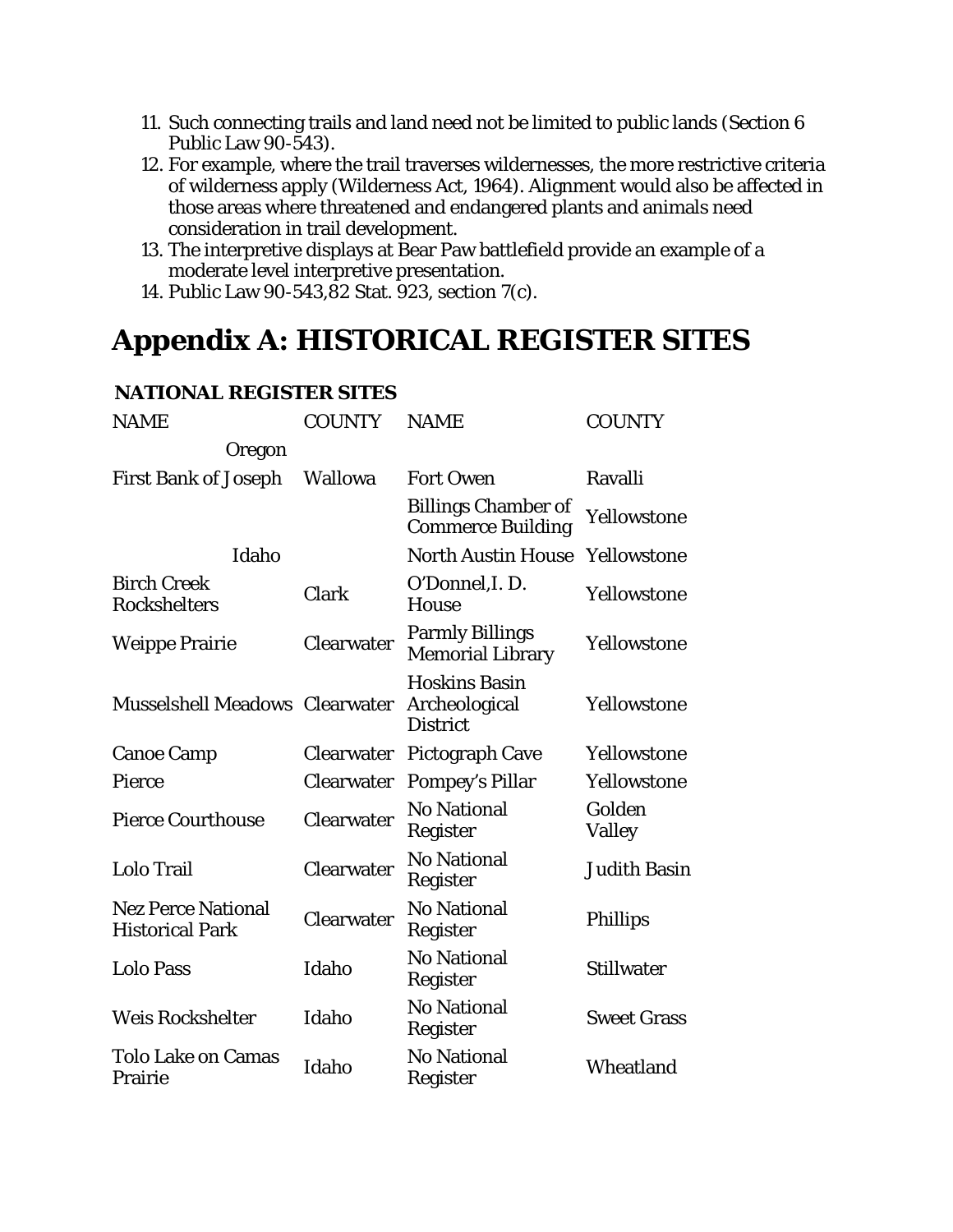| <b>East Kamiah Site</b>                           | Idaho |                                                                          |                |
|---------------------------------------------------|-------|--------------------------------------------------------------------------|----------------|
| <b>Asa Smith Mission</b>                          | Idaho | Wyoming                                                                  |                |
| <b>Lewis and Clark Long</b><br>Camp               | Idaho | <b>Horner Site</b>                                                       | Park           |
| <b>Whitebird Battlefield</b>                      | Idaho | Wapiti Ranger<br><b>Station</b>                                          | Park           |
| Clearwater Battlefield Idaho                      |       | <b>Buffalo Bill Dam</b>                                                  | Park           |
| Cottonwood<br><b>Skirmishes</b>                   | Idaho | Pahaska Tepee                                                            | Park           |
| <b>Burgdorf</b>                                   | Idaho | Irma                                                                     | Park           |
| <b>Whitebird Grade</b>                            | Idaho | <b>TE Ranch</b><br><b>Headquarters</b>                                   | Park           |
| <b>Wylie's Peak Lookout</b>                       | Idaho | <b>Colter's Hell</b>                                                     | Park           |
| <b>Kamiah Church</b>                              | Idaho | <b>Dead Indian Camp</b><br><b>Site</b>                                   | Park           |
| <b>Sue McBeth Cabin</b>                           | Idaho | <b>Buffalo Bill Statue</b>                                               | Park           |
| <b>Jim Moore Place</b>                            | Idaho | <b>Buffalo Bill Boyhood</b><br>Home                                      | Park           |
| State Bank of Kooskia Idaho                       |       | <b>Stock Center</b>                                                      | Park           |
| Lochsa Historical<br><b>Ranger Station</b>        | Idaho | <b>No National</b><br>Register                                           | <b>Teton</b>   |
| Lolo Trail                                        | Idaho |                                                                          |                |
| <b>Nez Perce National</b><br><b>Historic Park</b> | Idaho | <b>SITES NOMINATED FOR</b><br><b>NATIONAL REGISTER</b><br><b>STATUS:</b> |                |
| <b>Grangeville Savings &amp;</b><br>Trust         | Idaho |                                                                          |                |
| <b>First Presbyterian</b><br>Church               | Idaho | Oregon                                                                   |                |
| <b>State Bank of Kamiah Idaho</b>                 |       | Site of 1887 Chinese<br><b>Massacre</b>                                  | <b>Wallowa</b> |
| <b>Charcoal Kilns</b>                             | Lemhi | <b>Bear Creek Guard</b><br><b>Station</b>                                | <b>Wallowa</b> |
| Lemhi Pass                                        | Lemhi | <b>Standley Guard</b><br><b>Station</b>                                  | <b>Wallowa</b> |
| <b>Salmon River Mission Lemhi</b>                 |       |                                                                          |                |
| <b>Shoup Rockshelter</b>                          | Lemhi | Idaho                                                                    |                |
| Leesburg                                          | Lemhi | <b>None</b>                                                              | Clark          |
| Flag Unfurling, Lewis Lemhi                       |       | <b>None</b>                                                              | Clearwater     |

| Wyoming                         |       |
|---------------------------------|-------|
| <b>Horner Site</b>              | Park  |
| Wapiti Ranger<br><b>Station</b> | Park  |
| <b>Buffalo Bill Dam</b>         | Park  |
| Pahaska Tepee                   | Park  |
| Irma                            | Park  |
| <b>TE Ranch</b><br>Headquarters | Park  |
| Colter's Hell                   | Park  |
| Dead Indian Camp<br>Site        | Park  |
| <b>Buffalo Bill Statue</b>      | Park  |
| Buffalo Bill Boyhood<br>Home    | Park  |
| <b>Stock Center</b>             | Park  |
| No National<br>Register         | Teton |
|                                 |       |

#### **SITES NOMINATED FOR NATIONAL REGISTER STATUS:**

## Oregon

| Site of 1887 Chinese<br><b>Massacre</b>   | Wallowa        |
|-------------------------------------------|----------------|
| <b>Bear Creek Guard</b><br><b>Station</b> | <b>Wallowa</b> |
| <b>Standley Guard</b><br><b>Station</b>   | Wallowa        |

#### Idaho

| Clark    |
|----------|
| Clearwat |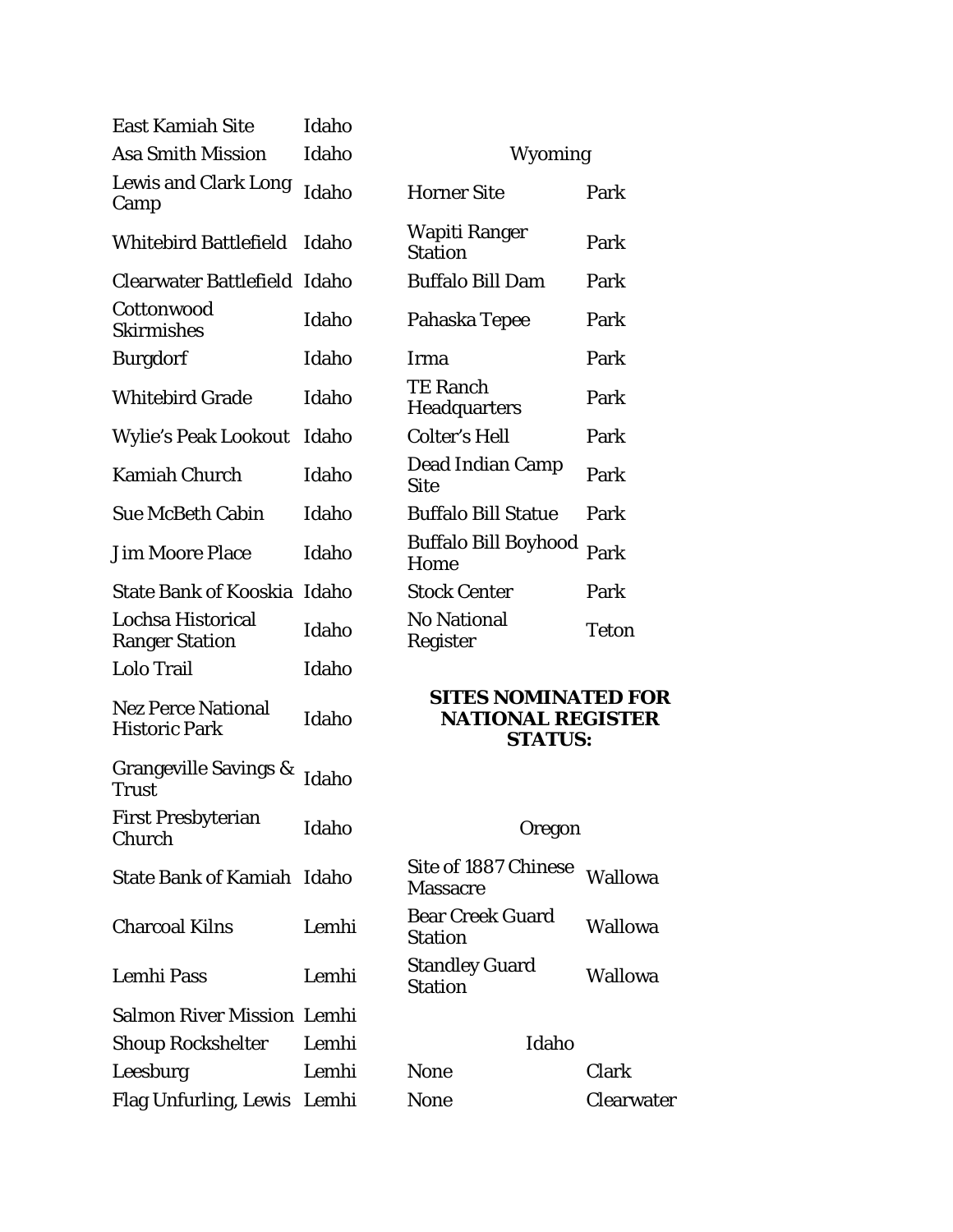& Clark Trail

| <b>Myers, Socrates</b><br><b>House</b>                                 | Lemhi                  | <b>Fremont County</b><br>Courthouse                    | Fremont             |
|------------------------------------------------------------------------|------------------------|--------------------------------------------------------|---------------------|
| <b>Odd Fellows Hall</b>                                                | Lemhi                  | Florence                                               | Idaho               |
| Lemhi County<br>Courthouse                                             | Lemhi                  | O'Hara House                                           | Idaho               |
| <b>Shoup Building</b>                                                  | Lemhi                  | St. Gertrude's<br><b>Convent and Chapel</b>            | Idaho               |
| <b>Fort Lemhi</b>                                                      | Lemhi                  | <b>Warren</b>                                          | Idaho               |
| <b>Nez Perce National</b><br><b>Historic Trail</b>                     | Lemhi                  | Episcopal Church of<br>the Redeemer                    | Lemhi               |
| <b>No National Register</b><br><b>Sites</b>                            | Freemont               | Gilmore                                                | Lemhi               |
|                                                                        |                        | <b>None</b>                                            | Lewis               |
| Montana                                                                |                        |                                                        |                     |
| <b>Lemhi Pass</b>                                                      | <b>Beaverhead</b>      | Montana                                                |                     |
| <b>Bannock Historic</b><br><b>District</b>                             |                        | <b>Beaverhead Wickiup Cave</b>                         | <b>Beaverhead</b>   |
| Lamarche Game Trap                                                     | <b>Beaverhead None</b> |                                                        | <b>Blaine</b>       |
| <b>Big Hole National</b><br><b>Battlefield</b>                         | <b>Beaverhead</b>      | St. Joseph's<br>Hospital                               | Fergus              |
| <b>Chief Joseph</b><br><b>Battleground of the</b><br><b>Bear's Paw</b> | <b>Blaine</b>          | <b>Bozeman Historic</b><br><b>District</b>             | Gallatin            |
| Demijohn Flat<br><b>Archealogical District</b>                         | Carbon                 | John T. Sally Ranch                                    | Golden<br>Valley    |
| <b>Ewing-Snell Ranch</b>                                               | Carbon                 | <b>None</b>                                            | <b>Judith Basin</b> |
| <b>Pretty Creek</b><br><b>Archeological Site</b>                       | Carbon                 | <b>Wallbilling Site</b>                                | Missoula            |
| Cedarvale                                                              | Carbon                 | <b>None</b>                                            | <b>Phillips</b>     |
| <b>Bad Pass Trail</b>                                                  | Carbon                 | <b>Ravalli County</b><br>Courthouse                    | Ravalli             |
| Petroglyph Canyon                                                      | Carbon                 | <b>None</b>                                            | <b>Stillwater</b>   |
| <b>Judith Landing</b><br><b>Historic District</b>                      | Fergus                 | Yellowstone<br>Crossing of the<br><b>Bozeman Trail</b> | <b>Sweet Grass</b>  |
| <b>Rocky Point</b>                                                     | Fergus                 | <b>None</b>                                            | Wheatland           |
| <b>Madison Buffalo</b><br><b>Jump State</b>                            | Gallatin               |                                                        |                     |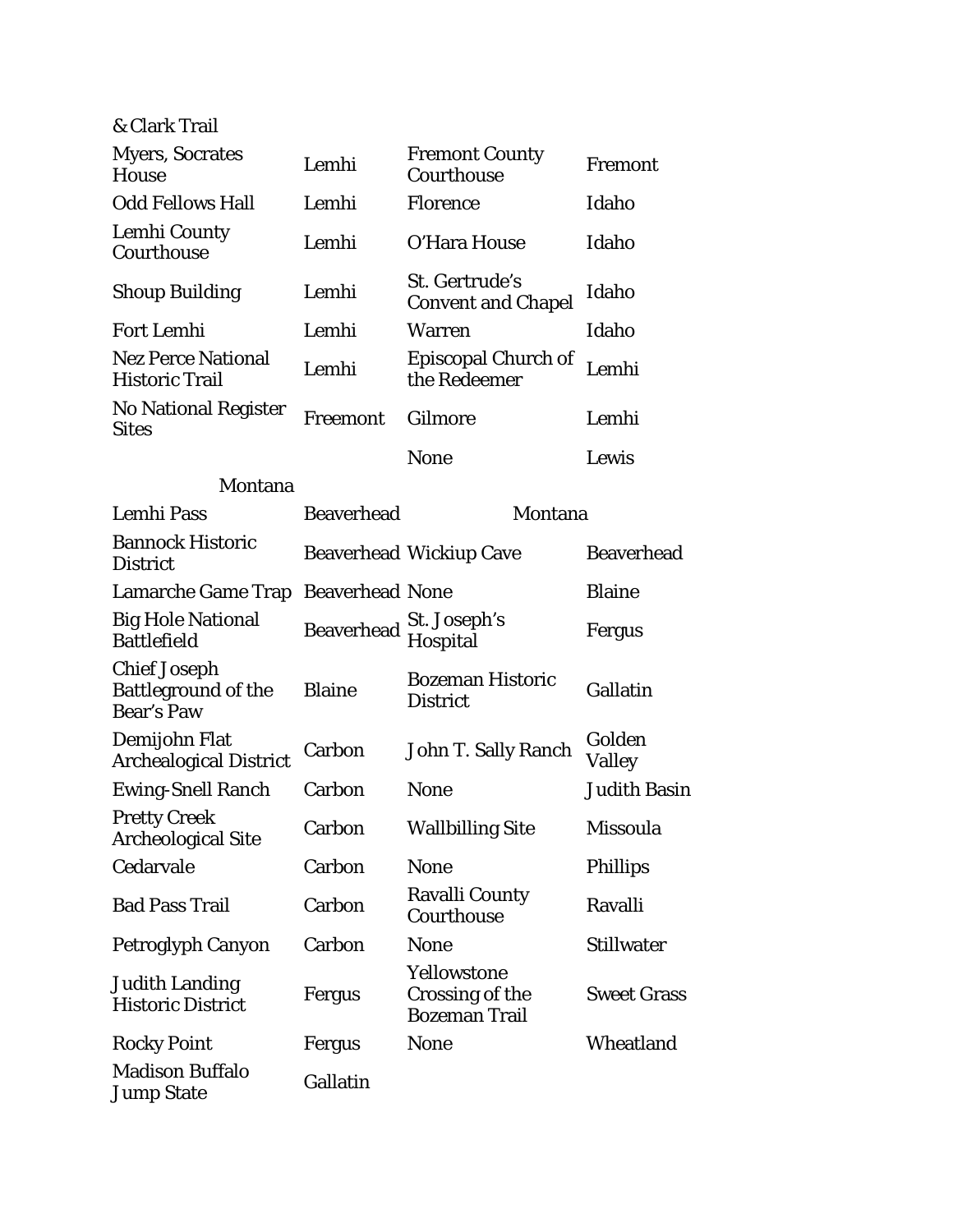| <b>Monument</b>                                                                       |          |                                         |              |
|---------------------------------------------------------------------------------------|----------|-----------------------------------------|--------------|
| Three Forks of the<br>Missouri                                                        | Gallatin | Wyoming                                 |              |
| Lolo Trail                                                                            | Missoula | <b>Polecat Bench</b><br><b>Building</b> | Park         |
| <b>Fort Fizzle</b>                                                                    | Missoula | <b>Valley School</b>                    | Park         |
| <b>Traveler's Rest</b>                                                                | Missoula | None                                    | <b>Teton</b> |
| <b>Missoula County</b><br>Courthouse                                                  | Missoula |                                         |              |
| <b>Alta Ranger Station</b>                                                            | Ravalli  |                                         |              |
| <b>Canyon Creek</b><br>Laboratory of the U.S. Ravalli<br><b>Public Health Service</b> |          |                                         |              |
| <b>St.Mary's Church and</b><br>Pharmacy                                               | Ravalli  |                                         |              |
| <b>Big Creek Lake Site</b>                                                            | Ravalli  |                                         |              |

# **Appendix B**

## **Table 1: High Potential Route Description**

| <b>Segment</b>            | al | Tot Ro Tra-<br>ad | i <br>Length | Cross<br>Coun ral<br>try | Fede Sta Priv | <sub>te</sub> | ate<br>Ownership | Oth Use<br>er | Rec.<br>Potent Qual Integr Integr tion<br>ial | ic<br>ity | Scen Histo<br>ric<br><b>j</b> ity<br><b>Rating Factors</b> | Trail<br>ity | <b>Historic</b><br>Tread Interpreta<br>Potential | Access                                                                                                           | <b>Previous</b><br><b>Designat</b>                                                                                                                                                                     |
|---------------------------|----|-------------------|--------------|--------------------------|---------------|---------------|------------------|---------------|-----------------------------------------------|-----------|------------------------------------------------------------|--------------|--------------------------------------------------|------------------------------------------------------------------------------------------------------------------|--------------------------------------------------------------------------------------------------------------------------------------------------------------------------------------------------------|
| A. Imnaha<br><b>River</b> | 18 | 8                 | 10           | $\Omega$                 | 13            | $\Omega$      | 5                | $\bf{0}$      | H                                             | H         | M                                                          | M            | H                                                | Imnaha<br>River<br>Road<br>Zumwalt<br><b>Buckhor</b><br>n Road,<br>$45 \text{ mi}$<br>NW of<br>Joseph<br>Oregon. | ion<br>7-mile<br>segment<br>over<br>Lone<br>Pine<br>Saddle<br>is a<br><b>National</b><br>Recreati<br>on Trail<br>partially<br>within<br><b>Hells</b><br>Canyon<br>National<br>Recreati<br>ons<br>Area. |
| <b>B.</b> Rocky           | 12 | $\overline{5}$    | 7            | $\bf{0}$                 | .5            | 1             | 10.5             | $\bf{0}$      | M                                             | H         | H                                                          | M            | H                                                | US 95, 5                                                                                                         | Tolo                                                                                                                                                                                                   |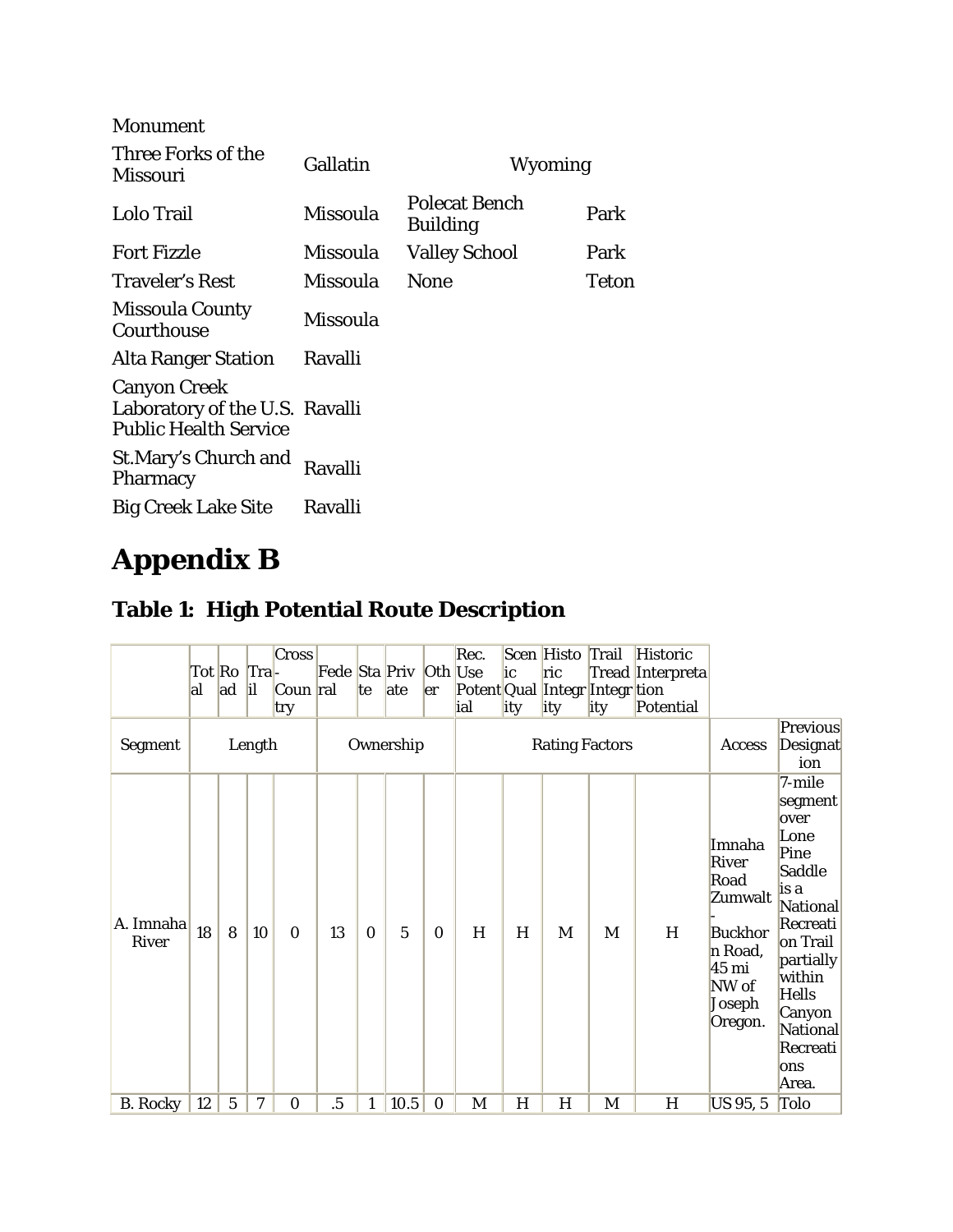| Canyon                                                |              |                  |                  |                  |                  |                  |                  |                  |             |           |             |             |                           | mi. S of<br>Grangevi National<br>lle, ID.<br>Rice<br><b>Creek</b><br>Road, 10<br>mi. S of<br>Cottonwo<br>od, ID.     | Lake is a<br>Register<br>Site.                                                                                                   |
|-------------------------------------------------------|--------------|------------------|------------------|------------------|------------------|------------------|------------------|------------------|-------------|-----------|-------------|-------------|---------------------------|----------------------------------------------------------------------------------------------------------------------|----------------------------------------------------------------------------------------------------------------------------------|
| C. White<br><b>Bird</b><br><b>Battlefield</b><br>Loop | 16           | 16               | $\boldsymbol{0}$ | $\bf{0}$         | 3                | $\mathbf{1}$     | 12               | $\boldsymbol{0}$ | H           | M         | H           | L           | H                         | <b>US95</b><br>9.6 mi. S<br>of<br>Grangevi National<br>lle, ID.                                                      | White<br><b>Bird</b><br><b>Battlefie</b><br>ld is a<br>Register<br>Site.                                                         |
| D. Lolo<br><b>Trail</b>                               | 112          | $\boldsymbol{2}$ | 110<br>$\ast$    | $\boldsymbol{0}$ | 85               | $\bf{0}$         | 27               | $\boldsymbol{0}$ | H           | H         | H           | H           | H                         | Numerou<br>s access<br>points<br>from US<br>12<br>between<br>Lolo and<br>Lewiston                                    | A<br>National<br>Landma<br>rk;<br>Lewis<br>and<br><b>Clark</b><br>route is<br>a<br>National<br>Register<br>Site.                 |
| E. Gibbon'<br>s Pass                                  | 22           | 12               | 10               | $\boldsymbol{0}$ | 22               | $\boldsymbol{0}$ | $\boldsymbol{0}$ | $\boldsymbol{0}$ | H           | H         | H           | M           | H                         | US 93,<br>85 mi. S<br> of<br>Missoula.<br><b>State</b><br><b>Highway</b><br>43, 15 mi.<br>W of<br>Wisdom.            | A<br>National<br>Recreati<br>on Trail;<br><b>Big Hole</b><br><b>Battlefie</b><br>ld is a<br><b>National</b><br>Register<br>Site. |
| F. Overlan<br>d Trail                                 | 28           | $\vert 14 \vert$ | 14               | $\bf{0}$         | 26               | $\bf{0}$         | $\boldsymbol{2}$ | $\bf{0}$         | H           | $H_{\rm}$ | $\mathbf M$ | $\mathbf M$ | $\boldsymbol{\mathrm{H}}$ | <b>Big Hole</b><br>Road, 12<br>mi. S of<br>Jackson,<br>MT.<br>County<br>Road<br>324, 12<br>mi. W of<br>Grant,M<br>T. | None.                                                                                                                            |
| G. Dry<br>Creek<br><b>Station</b>                     | $\mathbf{1}$ | $\bf{0}$         | $\bf{0}$         | $\mathbf{1}$     | $\boldsymbol{0}$ | $\bf{0}$         | $\mathbf{1}$     | $\boldsymbol{0}$ | $\mathbf M$ | H         | $\mathbf M$ | H           | $H_{\rm}$                 | $I-15, 85$<br>mi. S of<br><b>Dillon</b><br>and 12<br>mi. N of<br>Dubois.                                             | None.                                                                                                                            |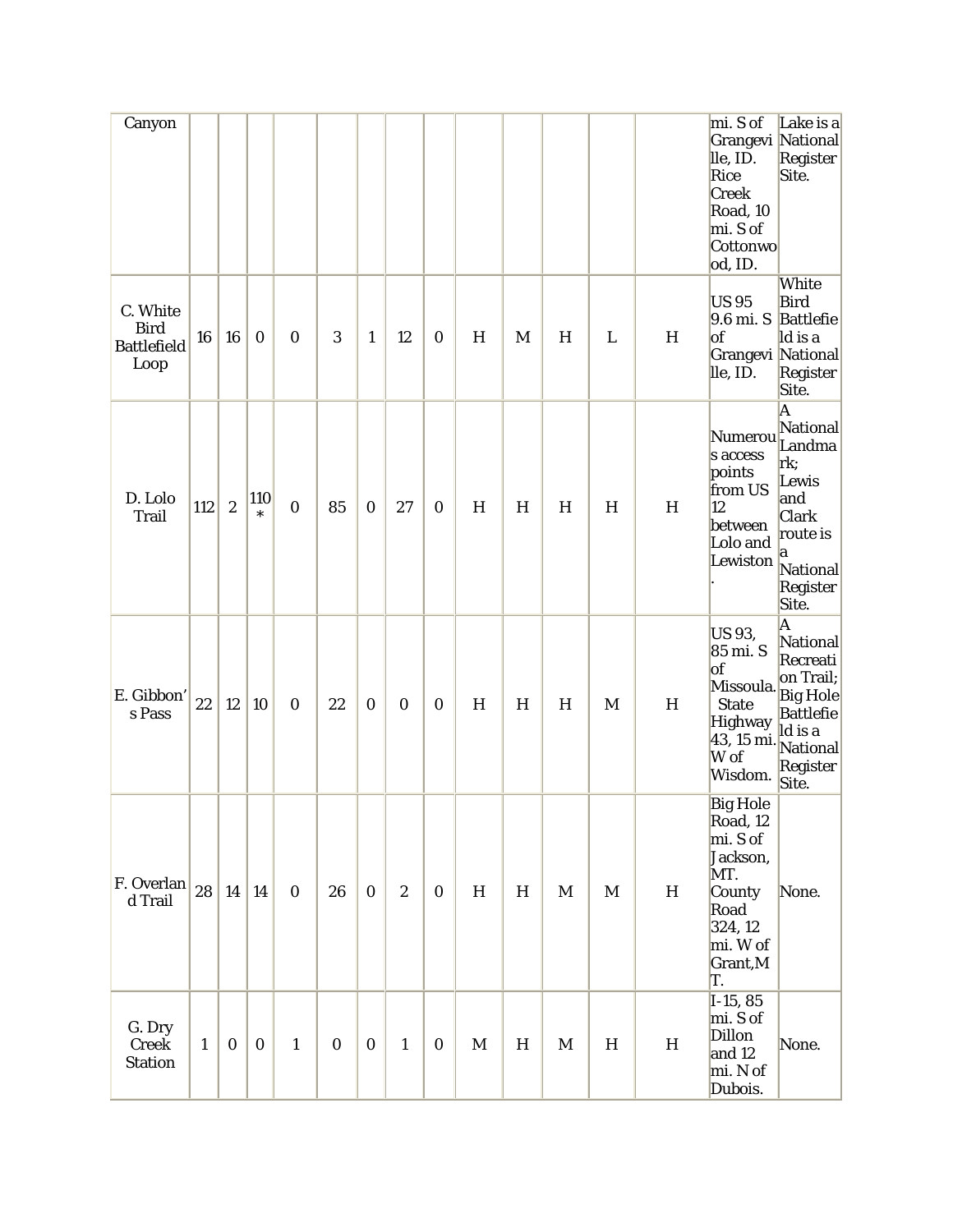| H. Yellows<br>tone                           | $127$ 47                      |     | 72             | 8  | 125       | $\bf{0}$ | $\boldsymbol{2}$ | $\bf{0}$       | H | H | H | H | L | Begins at<br>West<br>Yellowsto<br>ne. 15<br>mi. W of<br>Wyoming<br>120, 45<br>mi. N of<br>Cody on<br>County<br>232. | Lies<br>within<br>Yellowst<br>lone<br>National<br>Park<br>and<br>North<br>Absarok<br>a<br>Wildern<br>ess.                                                                                                          |
|----------------------------------------------|-------------------------------|-----|----------------|----|-----------|----------|------------------|----------------|---|---|---|---|---|---------------------------------------------------------------------------------------------------------------------|--------------------------------------------------------------------------------------------------------------------------------------------------------------------------------------------------------------------|
| I. Missouri<br><b>River</b><br><b>Breaks</b> | 128 78                        |     | 7              | 43 | 32        | 11       | 80               | $\overline{5}$ | H | H | H | M | H | US 191,<br>15 mi. N<br> of<br>Lewistow<br>n.<br>County<br>Road<br>240, 10<br>mi. S of<br>Chinook,<br>MT.            | Portion<br>lies<br>within<br><b>Missouri</b><br><b>River</b><br>Wild<br>and<br><b>Scenic</b><br><b>Study</b><br>area.<br><b>Bear</b><br>Paw<br><b>Battlefie</b><br>ld is a<br><b>National</b><br>Register<br>Site. |
| <b>TOTALS</b>                                | 46<br>$\overline{\mathbf{4}}$ | 182 | 23<br>$\Omega$ | 52 | 306.<br>5 | 13       | 139.<br>5        | $\overline{5}$ |   |   |   |   |   |                                                                                                                     |                                                                                                                                                                                                                    |

\* A Combination of the primitive roads and trails excluding Highway 12.

## **Table 2: CLIMATIC SUMMARY**

| Location              | Elevation<br>(feet) | Mean<br>Annual<br>Temperature | Average<br><b>Temperature</b><br>Extremes (F) |     | Average<br>Annual<br><b>Precipitation</b> | Average<br>Growing<br>Season |
|-----------------------|---------------------|-------------------------------|-----------------------------------------------|-----|-------------------------------------------|------------------------------|
|                       |                     | (F)                           | High                                          | Low | (inches)                                  | days                         |
| Enterprise,<br>Oregon | 3758                | 43.4                          | 86                                            | 16  | 13.26                                     | <b>Not</b><br>available      |
| Grangeville,<br>Idaho | 3388                | 46.5                          | 84                                            | 18  | 22.65                                     | $5/16 -$<br>9/23<br>130      |
| Lewiston,<br>Idaho    | 739                 | 51.6                          | 88                                            | 24  | 13.24                                     | $4/21-$<br>10/17<br>179      |
| Hamilton,<br>Montana  | 3572                | 46.3                          | 86                                            | 14  | 12.22                                     | $5/24 -$<br>9/23<br>122      |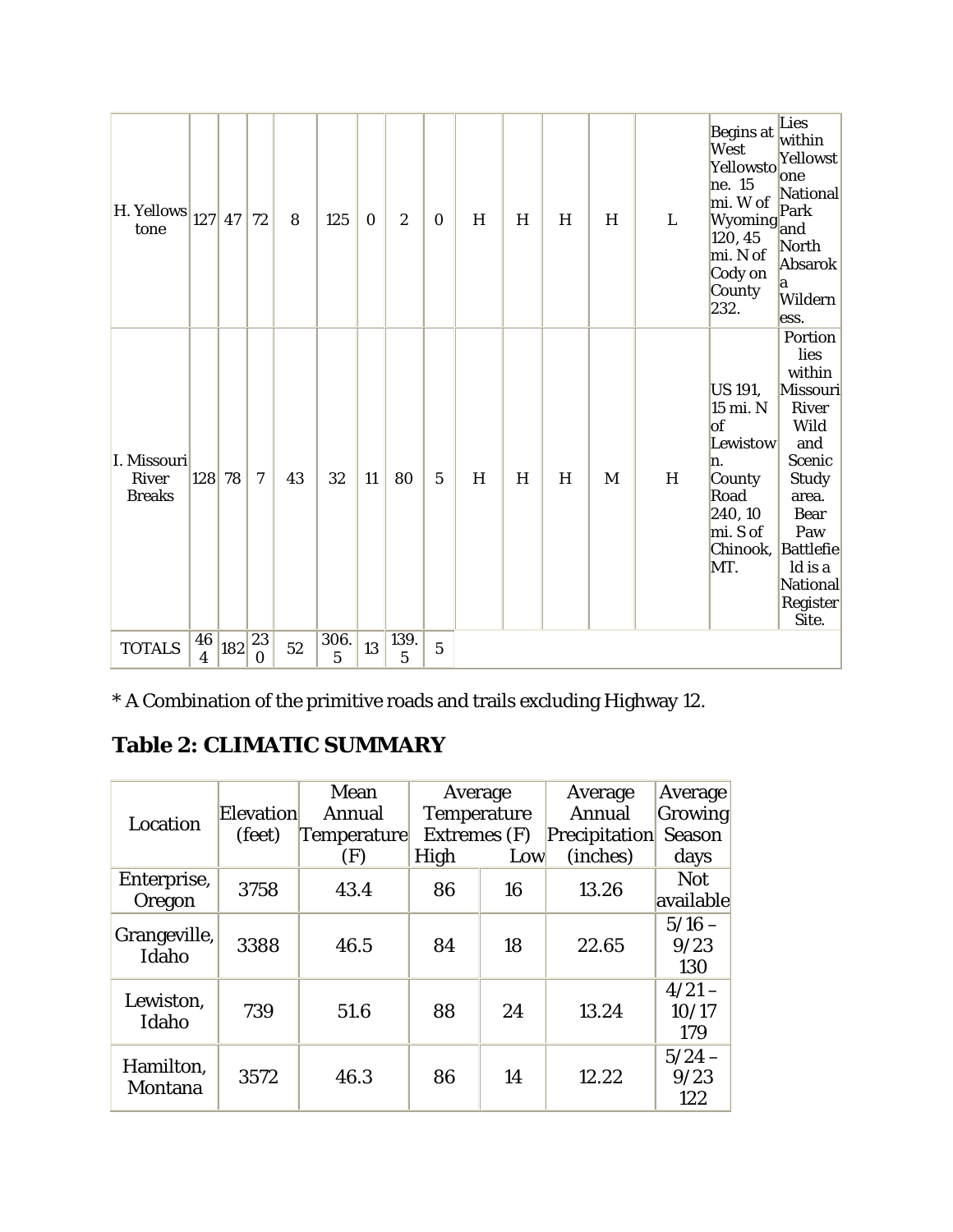| Wisdom,<br>Montana         | 6058 | 38.0 | 84 | $\mathbf{0}$ | 20.50 | $6/19 -$<br>7/18<br>30  |
|----------------------------|------|------|----|--------------|-------|-------------------------|
| Dubois,<br>Idaho           | 5145 | 43.0 | 84 | 4            | 10.94 | $5/27 -$<br>9/22<br>118 |
| Idaho Falls,<br>Idaho      | 4710 | 44.6 | 86 | 8            | 8.67  | $5/15 -$<br>9/19<br>128 |
| West<br>Yellowstone,<br>MT | 6667 | 35.1 | 80 | $-2$         | 21.22 | $5/15 -$<br>8/18<br>65  |
| Cody,<br><b>Wyoming</b>    | 5380 | 46.2 | 84 | 12           | 9.64  | <b>Not</b><br>available |
| Billings,<br>Montana       | 3124 | 47.4 | 90 | 12           | 13.40 | $5/15 -$<br>9/24<br>132 |
| Lewistown,<br>Montana      | 3963 | 42.6 | 80 | 8            | 16.52 | $6/02 -$<br>9/17<br>107 |
| Chinook,<br>Montana        | 2438 | 42.7 | 84 | $\mathbf{0}$ | 12.52 | $5/19-$<br>9/15<br>119  |

#### **Table 3: THREATENED AND ENDANGERED WILDLIFE SPECIES1**

| Oregon                                                                                                                                  | Idaho                                                                                 | Montana                                                                                                | <b>Wyoming</b>                                                                                                                              |
|-----------------------------------------------------------------------------------------------------------------------------------------|---------------------------------------------------------------------------------------|--------------------------------------------------------------------------------------------------------|---------------------------------------------------------------------------------------------------------------------------------------------|
| Aleutian CanadaBald eagle<br>goose<br>California<br>brown pelican<br>Gray wolf<br>Peregrine falcon<br><b>Bald eagle</b><br>(threatened) | Peregrine falcon Peregrine falcon<br>Gray wolf<br><b>Grizzly bear</b><br>(threatened) | <b>Bald eagle</b><br><b>Black-footed</b><br>ferret<br>Gray wolf<br><b>Grizzly</b> bear<br>(threatened) | <b>American Peregrine</b><br>falcon<br>Baid eagle<br>Whooping Crane Black-footed ferret<br>Gray wolf<br><b>Grizzly</b> bear<br>(threatened) |

The study trail passes near several National Wildlife Refuges in Montana, including the Lee Metcalf in the West, Red Rock Lake in the southwest, Hailstone and Halfbreed on the southcentral prairies, and the Charles M. Russell Refuge along the Missouri River in eastern Montana.

On the Yellowstone Plateau and the surrounding ranges in Yellowstone National Park and the Targhee, Gallatin, and Shoshone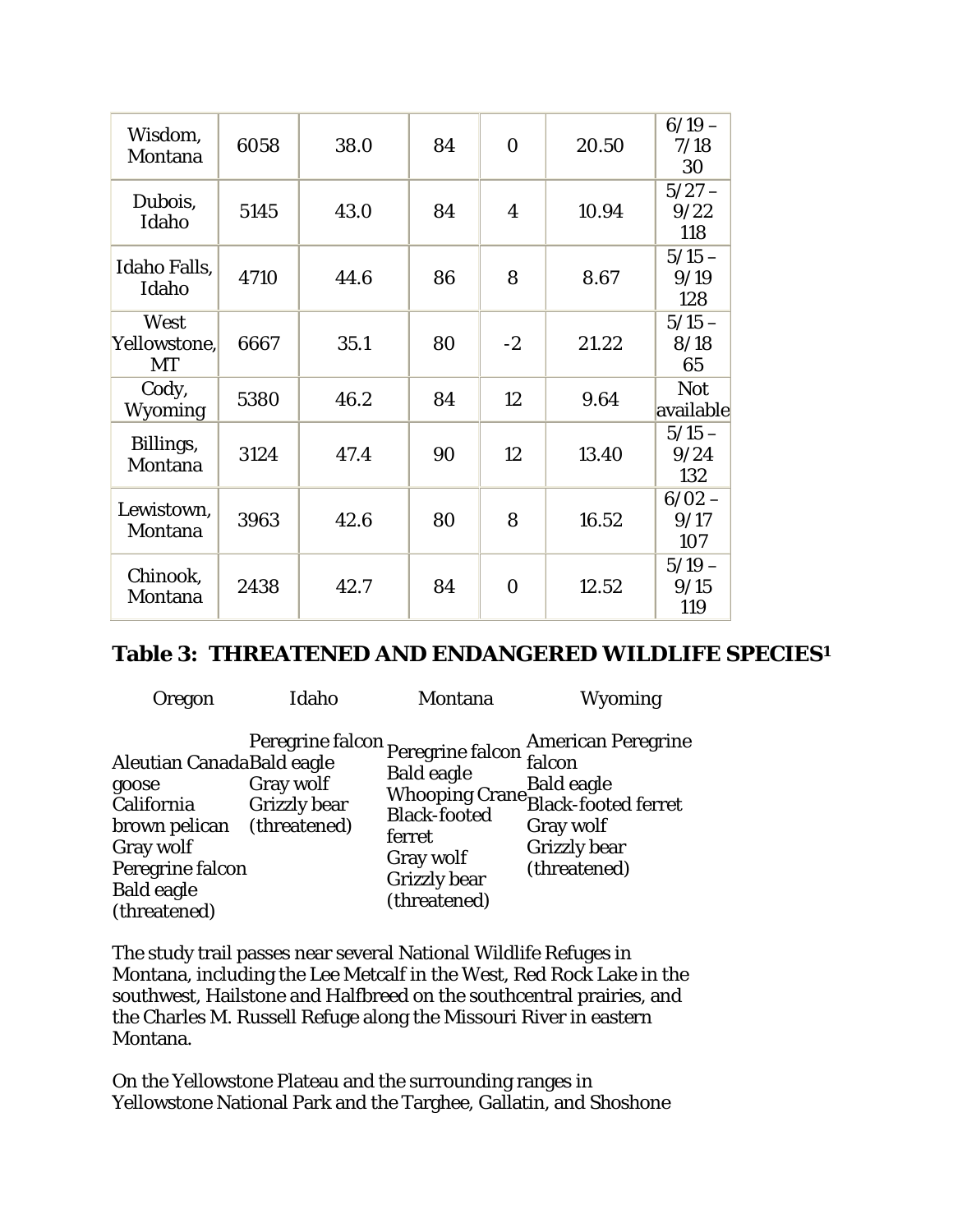National Forests, the study trail bisects the largest remaining occupied grizzly bear habitat in the Continental United States.

1 Federal Register, Vol. 45, No. 99 Page 33768, May 20, 1980

## **Table 4: SOILS, CHARACTERISTICS AND LOCATIONS2**

|                                                                                                                                                                                                                                           | <b>Trail</b>    |
|-------------------------------------------------------------------------------------------------------------------------------------------------------------------------------------------------------------------------------------------|-----------------|
| <b>Soil Orders and Suborders</b>                                                                                                                                                                                                          | <b>Segments</b> |
| Alfisols  Soils with gray to brown surface horizons,<br>medium to high base supply, and subsurface horizons of<br>clay accumulation; usually moist but may be dry during<br>warm season.                                                  | $\mathbf{1}$    |
| <b>Alfisols-Udalfs</b> (temperate or warm, and moist) gently<br>or moderately sloping; mostly farmed corn, soybeans,<br>small grain, and pasture (Gray-Brown Podzolic soils).                                                             | $\mathbf{1}$    |
| Alfisols-Boralfs (cool or cold) gently sloping; mostly<br>woodland pasture, and some small grain (Gray wooded<br>soils).                                                                                                                  | 2,3,4,5,6,7     |
| Aridisols  Soils with pedogenic horizons, low in<br>organic matter, and dry more than 6 months of the year<br>in all horizons.                                                                                                            |                 |
| Aridisol-Argids (with horizon of clay accumulation)<br>gently or moderately sloping; mostly range, some<br>irrigated crops (Some Desert, Reddish Desert, Reddish-<br>Brown, and Brown soils and associated Solonetz soils).               | 5,6             |
| Aridisol-Orthids (without horizon of clay accumulation)<br>gently or moderately sloping; mostly range and some<br>irrigated crops (Some Desert, Reddish Desert, Sierozem,<br>and Brown Soils, and some Calcisols and Solonshak<br>soils). | 3,4             |
| Entisols  Soils without pedogenic horizons.                                                                                                                                                                                               |                 |
| Entisols-Orthents shallow to deep, hard rock; gentle to<br>moderate to steep slopes; irrigated farming mostly<br>range.                                                                                                                   | 5,6,7           |
| <b>Entisols-Inceptisols</b> Soils that are usually moist, with<br>pedogenic horizons of alteration of parent materials but<br>not of accumulation.                                                                                        |                 |
| Entisols-Andepths (with amorphous clay or vitric<br>volcanic ash and pumice) gently sloping to steep; mostly<br>woodland; in Hawaii, mostly sugar cane, pineapple, and<br>range (Ando soils, some Tundra soils).                          | 1,2,3           |
| Mollisols  Soils with nearly black organic-rich surface<br>horizons and high base supply.                                                                                                                                                 |                 |
| Mollisols-Ustolls (intermittently dry for long periods                                                                                                                                                                                    | 6,7             |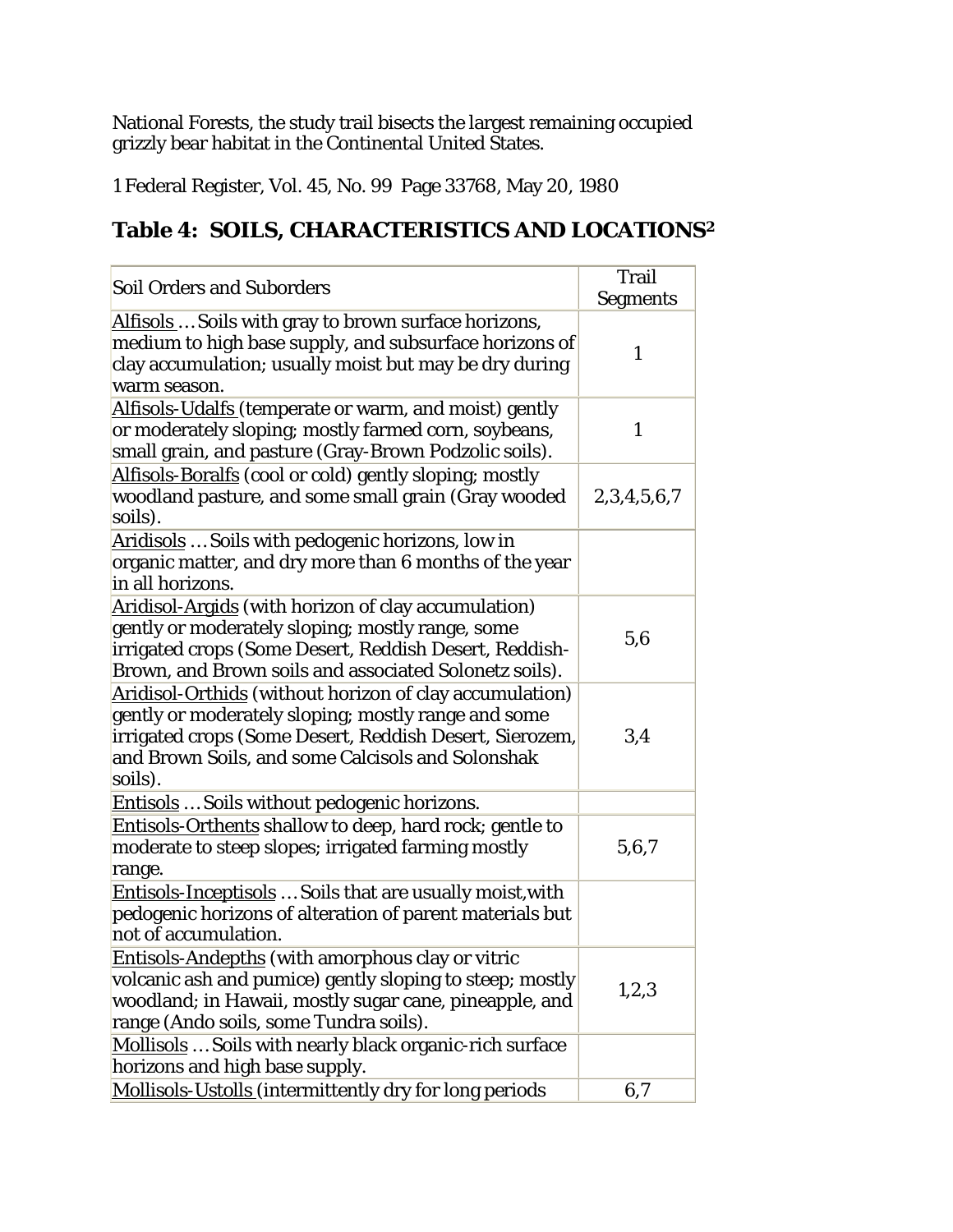| during summer) gently to moderately sloping mostly<br>wheat and range in western part                                                                                                                         |             |
|---------------------------------------------------------------------------------------------------------------------------------------------------------------------------------------------------------------|-------------|
| Mollisols-Xerolls (continuously dry in summer for long<br>periods, moist in winter) gently to moderately sloping;<br>mostly wheat, range, and irrigated crops (Some<br>Brunizems, Chestnut, and Brown soils). | 1,2,3,4     |
| Mollisols-Borolls (cool or cold) gently or moderately<br>sloping, some steep slope. mostly small grain in north-<br>central states, range and woodland in western states<br>(Some Chernozems).                | 2,3,4,5,6,7 |

2 "Patterns of Soil Orders and Suborders of the U. S." USDA – Soil Conservation Service, 1967.

3 See figure 2, Page 7.

## **Table 5: POPULATION**

| <b>State</b>   | 1970    | 1980                |      | Racial &<br><b>%Change</b> Cultural<br>Minorities | Native |       | Black Spanish Other          |               |
|----------------|---------|---------------------|------|---------------------------------------------------|--------|-------|------------------------------|---------------|
| Oregon         |         | 2,091,385 2,632,663 | 25.9 | 208,304                                           |        |       | 27,309 37,059 65,833 78,103  |               |
| Idaho          | 712,567 | 943,835             | 32.4 | 78,909                                            |        |       | $10,521$ 2,716 36,615 29,057 |               |
| Montana        | 694,409 | 786,690             | 13.3 | 56,516                                            | 37,270 | 1,786 |                              | $9,974$ 7,486 |
| <b>Wyoming</b> | 332,416 | 470,816             | 41.6 | 47,599                                            |        |       | 7,125 3,364 24,499 12,611    |               |

## **Table 6: SOCIAL-ECONOMIC PROFILE HIGHLIGHTS**

| Region                          | Populatio<br>$\mathbf{n}$<br><b>Square</b><br>Mile<br>1980 | Media<br>$\mathbf n$<br>Famil<br>y<br><b>Inco</b><br>me<br>1970* | Median<br>School<br>Years<br>Complet<br>ed 1970* | % Urban % Rural<br>on<br>1980** | Populati Populati<br>on<br>1980** | Occupatio<br>nal<br>Category<br>of Farmer<br>% Change<br>1960-<br>1970* | Unemploym<br>ent Rate<br>1981*** | $\%$<br>Populati<br>on<br>Change<br>1970-<br>1980 |
|---------------------------------|------------------------------------------------------------|------------------------------------------------------------------|--------------------------------------------------|---------------------------------|-----------------------------------|-------------------------------------------------------------------------|----------------------------------|---------------------------------------------------|
| Oregon<br><b>State</b>          |                                                            | 27.4 9,489                                                       | 12.3                                             | 67.9                            | 32.1                              |                                                                         |                                  |                                                   |
| <b>Wallowa</b><br><b>County</b> |                                                            | $2.3$ 7,748                                                      | 12.3                                             | $\boldsymbol{0}$                | 100.0                             | $-5.0$                                                                  | 12.6                             | 16.4                                              |
| Idaho<br><b>State</b>           |                                                            | $11.4$ 8,381                                                     | 13.0                                             | 54.0                            | 46.0                              |                                                                         |                                  |                                                   |
| <b>Clearwat</b><br>er<br>County | 4.1                                                        | 10,07                                                            | 11.7                                             | 35.7                            | 64.3                              | $-17.3$                                                                 | 20.0                             | $-4.4$                                            |
| <b>Clark</b><br>County          | 0.5                                                        | 9,077                                                            | 12.1                                             | 0.0                             | 100.0                             | $-1.0$                                                                  | 7.3                              | 7.7                                               |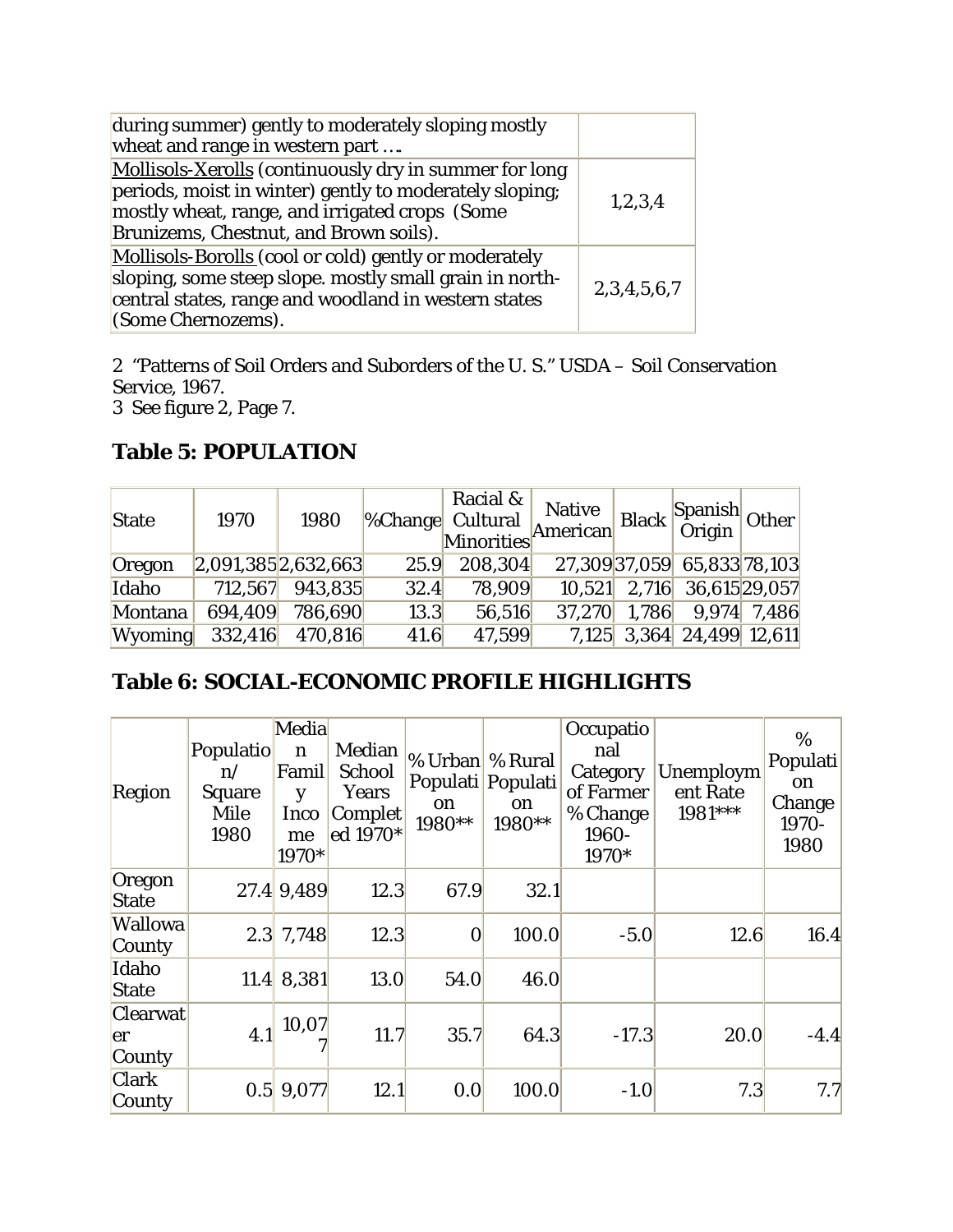| Montana<br><b>State</b>   | $5.4 \, 8.512$ | 12.3 | 52.9 | 47.1  |         |      |      |
|---------------------------|----------------|------|------|-------|---------|------|------|
| <b>Missoula</b><br>County | 29.1 9,066     | 12.6 | 76.5 | 23.5  | $-56.5$ | 8.9  | 30.5 |
| <b>Blaine</b><br>County   | 1.6 6,785      | 11.8 | 0.0  | 100.0 | $-43.9$ | 10.6 | 4.0  |
| <b>Wyomin</b><br>g State  | 4.8 8,943      | 12.4 | 62.7 | 37.3  |         |      |      |
| Park<br>County            | 3.1 8,878      | 12.4 | 55.9 | 44.1  | $-23.0$ | 3.1  | 21.9 |

\*Not yet available from 1980 census.

\*\*Estimates

\*\*\*Figures for December 1981 except Park Co. Wyo., which is for November 1981.

### **Table 7: EMPLOYMENT NUMBERS BY COUNTY**

| County                          | Year           | Farm <sup>1</sup> | Non-       |       | Farm <sup>1,4</sup> Government <sup>2</sup> Manufacturing <sup>3</sup> Trade |             |
|---------------------------------|----------------|-------------------|------------|-------|------------------------------------------------------------------------------|-------------|
| Wallowa,<br>Oregon <sup>7</sup> | 1977<br>(REIS) | 540               | 1,710      | 600   | 690                                                                          | 420         |
| Clearwater,<br>Idaho            | 1979<br>(REIS) | 27                | 3,968      | 1,199 | 2,222                                                                        | 565         |
| Clark,<br>Idaho                 | 1979<br>(REIS) | 119               | 253        | 123   | 89                                                                           | 41          |
| Missoula,<br>Montana            | 1979<br>(REIS) |                   | 101 32,750 | 7,158 | 17,499 8,093                                                                 |             |
| Blaine,<br>Montana              | 1979(REIS)     | 233               | 1,967      | 664   | 941                                                                          | 362         |
| Park,<br>Wyoming <sup>8</sup>   | 1979           | 102 <sup>5</sup>  | ,573       | 3886  |                                                                              | 5,367 1,818 |

1 Wage earners only – generally excludes proprietors

- 2 State, local, Federal
- 3 Wholesale and retail
- 4 Total non-farm equals: Government, Trade, Manufacturing and Other
- 5 Agriculture, Forestry and Fisheries workers
- 6 Public Administration
- 7 1977 data-source; Oregon Employment Security Division, Portland
- 8 Source Wyoming Employment Security Division

## **Appendix C**

Designated National Trails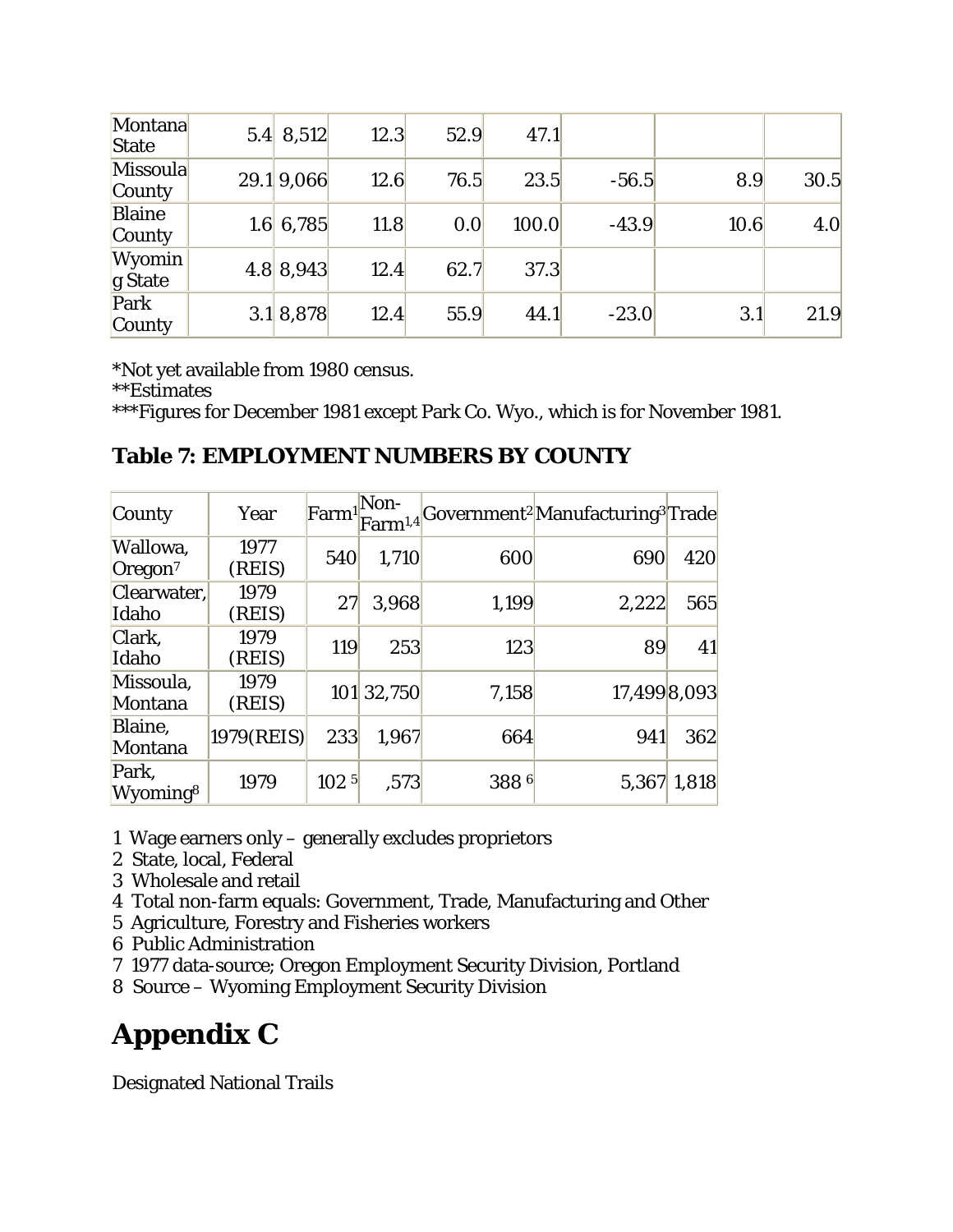

Fossil Fuel Locations



Standard Metropolitan Statistical Areas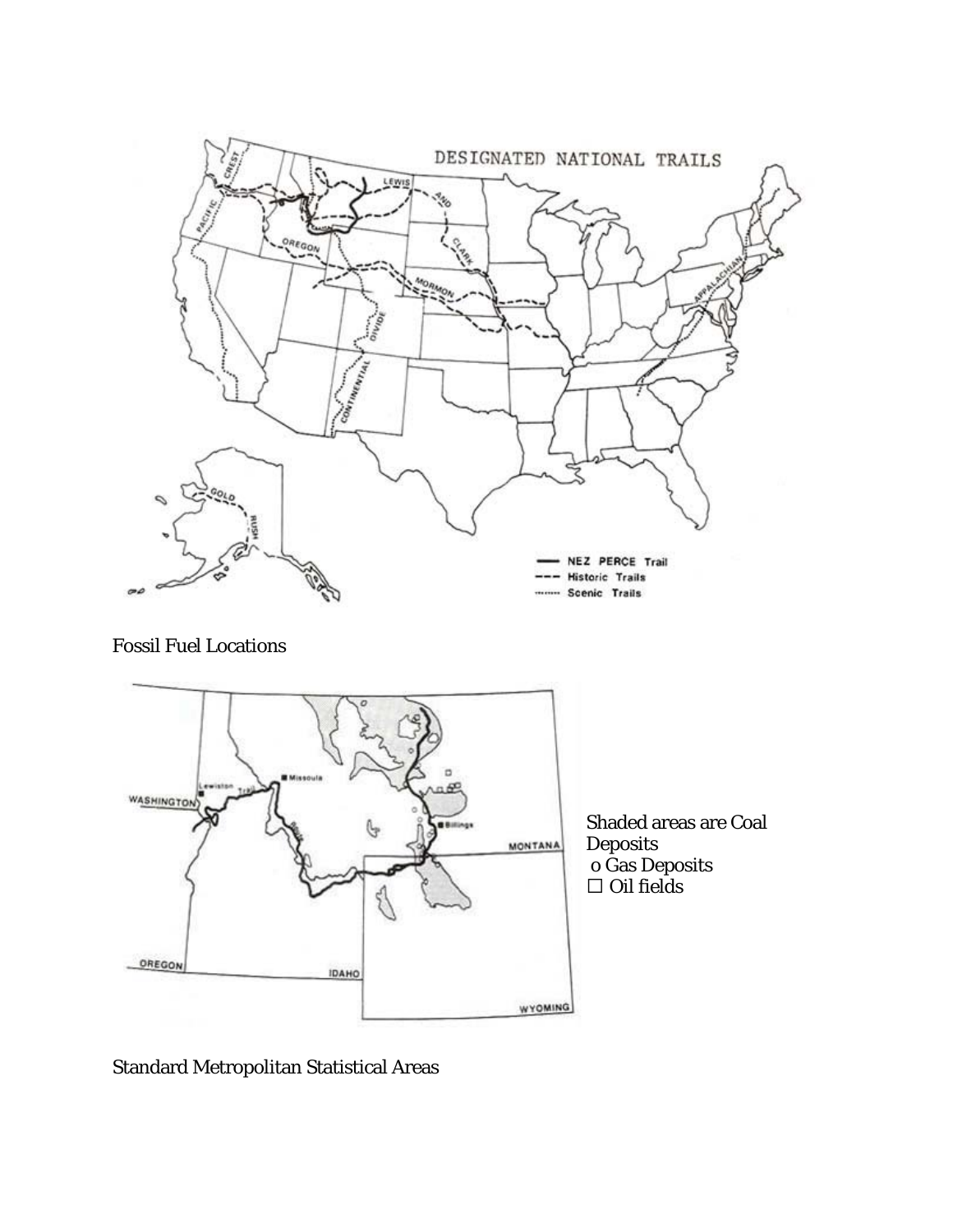

# **Appendix D**

| Location                                                                                                                                          | hip          | ng | ng | ng | Owners Campi Picnicki Boati Swimmi Hunti Fishi Hiki<br>ng | ng | ng | ng | <b>Nature</b><br><b>Study</b><br>Interpreta<br>tion | <b>Interpret</b><br>ive<br>Center | <b>State</b>         |
|---------------------------------------------------------------------------------------------------------------------------------------------------|--------------|----|----|----|-----------------------------------------------------------|----|----|----|-----------------------------------------------------|-----------------------------------|----------------------|
| <b>Big Hole</b><br>National<br><b>Battlefield</b>                                                                                                 | F            |    | X  |    |                                                           |    | X  | X  | X                                                   | X                                 | MT < f<br>ont        |
| Yellowstone<br><b>National Park</b>                                                                                                               | $\mathbf{F}$ | X  | X  | X  | X                                                         |    | X  | X  | X                                                   | X                                 | WY < f<br>ont        |
| Nez Perce<br>National<br><b>Historic Park</b>                                                                                                     | F            |    | X  |    |                                                           |    | X  | X  | X                                                   | $\mathbf X$                       | $ID$ nt              |
| <b>Beaverhead</b><br>NF<br>Anaconda-<br>Pintler<br><b>Wilderness</b><br>Area                                                                      | F            | X  | X  | X  | X                                                         | X  | X  | X  | X                                                   |                                   | MT < f<br>ont        |
| <b>Bitterroot</b><br>National<br>Forest<br>Anaconda-<br>Pintler<br><b>Wilderness</b><br>Area<br>Selway-<br><b>Bitterroot</b><br><b>Wilderness</b> | F            | X  | X  | X  | X                                                         | X  | X  | X  | X                                                   |                                   | <b>MT</b><br>$ID$ nt |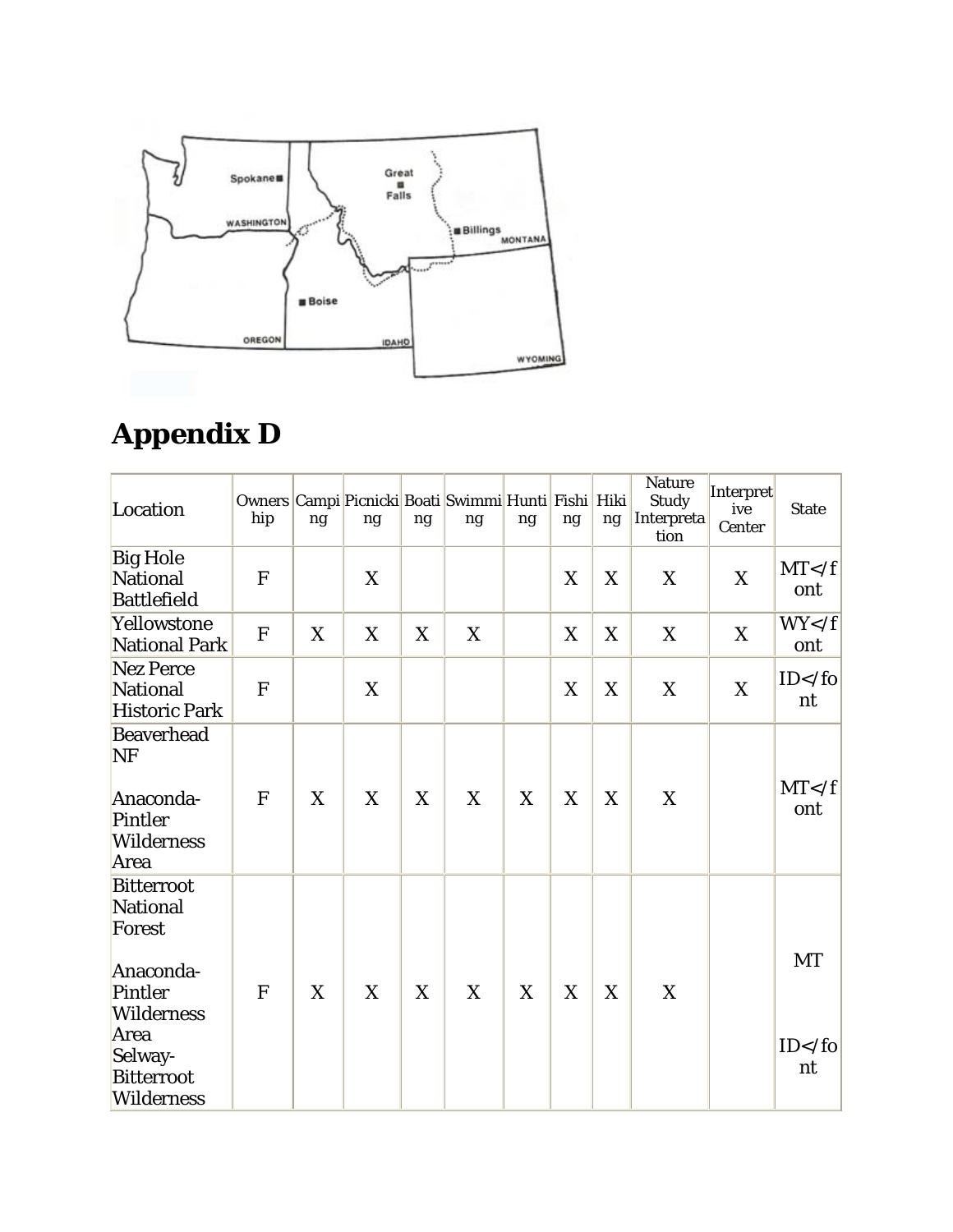| Area                                                                                                                                                                                                                |              |             |   |   |   |             |   |             |   |   |               |
|---------------------------------------------------------------------------------------------------------------------------------------------------------------------------------------------------------------------|--------------|-------------|---|---|---|-------------|---|-------------|---|---|---------------|
| <b>Custer</b><br>National<br>Forest<br>Absaroka<br>Wilderness<br>Area                                                                                                                                               | ${\bf F}$    | X           | X | X | X | X           | X | X           | X |   | MT < f<br>ont |
| Gallatin<br>National<br>Forest                                                                                                                                                                                      | F            | $\mathbf X$ | X | X | X | $\mathbf X$ | X | $\mathbf X$ | X | X | MT < f<br>ont |
| Lewis and<br><b>Clark</b><br>National<br>Forest<br><b>Bob Marshall</b><br><b>Wilderness</b><br>Area<br>Scapegoat<br><b>Wilderness</b><br>Area                                                                       | F            | X           | X | X | X | X           | X | X           | X |   | MT < f<br>ont |
| Lolo National<br>Forest<br>Scapegoat<br>Wilderness<br>Area<br>Selway<br><b>Bitterroot</b><br><b>Wilderness</b><br>Area<br>Welcome<br><b>Creek</b><br><b>Wilderness</b><br>Area<br>Rattlesnake<br>Wilderness<br>Area | F            | X           | X | X | X | X           | X | X           | X | X | MT < f<br>ont |
| <b>Clearwater</b><br>National<br>Forest<br>Selway<br><b>Bitterroot</b><br>Wilderness                                                                                                                                | $\mathbf{F}$ | X           | X | X | X | X           | X | X           | X | X | $ID$ nt       |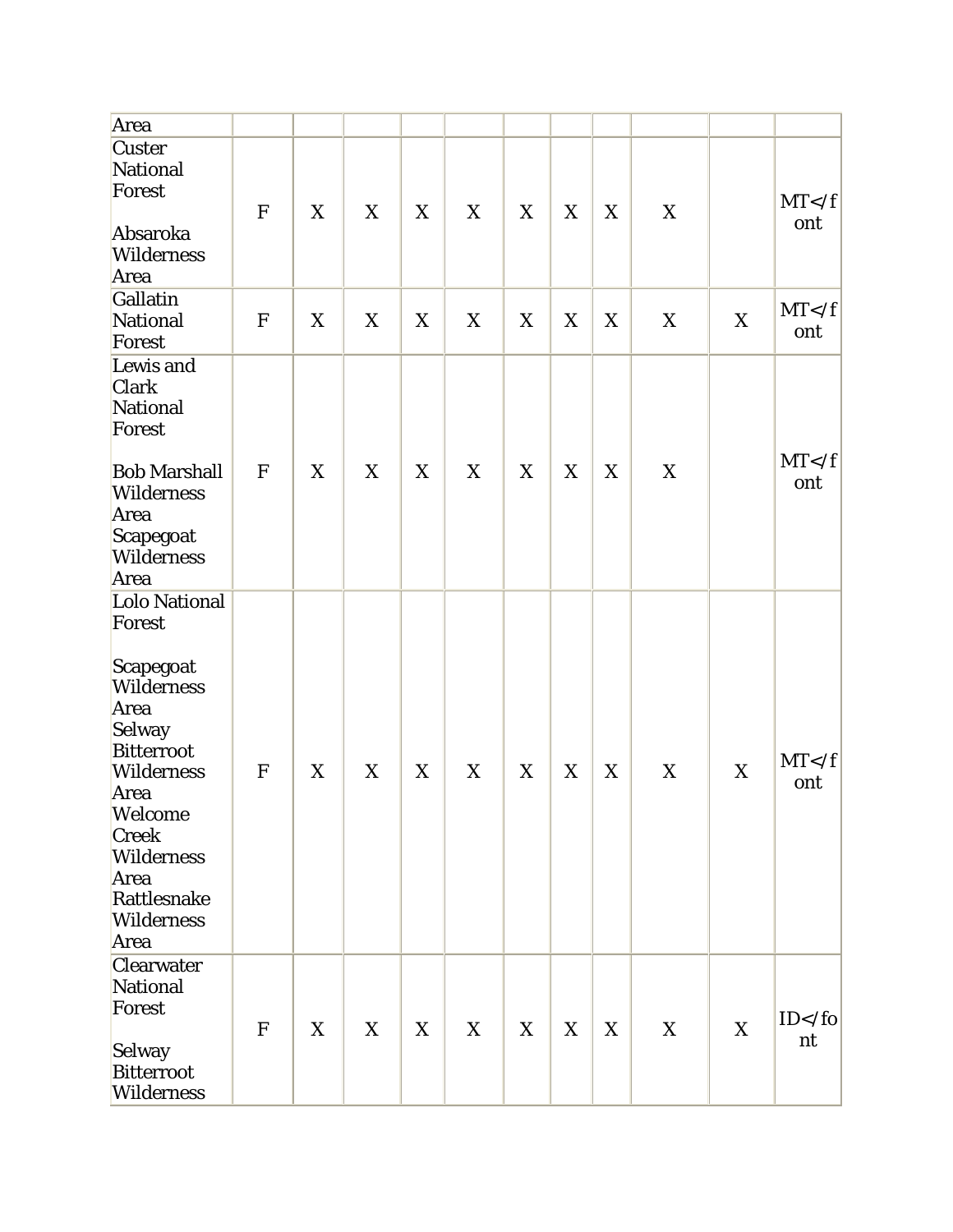| Area                                                                                                                                                                                 |             |             |   |             |             |             |   |   |             |                     |
|--------------------------------------------------------------------------------------------------------------------------------------------------------------------------------------|-------------|-------------|---|-------------|-------------|-------------|---|---|-------------|---------------------|
| <b>Nez Perce</b><br>National<br>Forest<br>Selway<br><b>Bitterroot</b><br>Wilderness<br>Area<br><b>Gospel Hump</b><br>Wilderness<br>Area<br>Hells Canyon<br><b>Wilderness</b><br>Area | F           | $\mathbf X$ | X | X           | $\mathbf X$ | X           | X | X | $\mathbf X$ | $ID$ nt             |
| Targhee<br>National<br>Forest                                                                                                                                                        | ${\bf F}$   | X           | X | X           | X           | X           | X | X | X           | ID<br>WY < f<br>ont |
| Salmon<br>National<br>Forest                                                                                                                                                         | ${\bf F}$   | X           | X | X           | X           | X           | X | X | X           | $ID$ nt             |
| Shoshone<br>National<br>Forest<br>Washakie<br>Wilderness<br>Area<br>North<br>Absaroke<br><b>Wilderness</b><br>Area<br>Fitzpatrick<br>Wilderness<br>Area                              | ${\bf F}$   | X           | X | $\mathbf X$ | X           | $\mathbf X$ | X | X | X           | WY < f<br>ont       |
| <b>Wallowa</b><br>National<br>Forest<br>Eagle Cap<br><b>Wilderness</b><br><b>Hells Canyon</b><br>Wilderness<br>Area                                                                  | $\mathbf F$ | X           | X | X           | X           | X           | X | X | X           | $OR <$ /fo<br>nt    |
| Whitman<br>National                                                                                                                                                                  | ${\bf F}$   | X           | X | X           | X           | X           | X | X | X           | $OR <$ /fo<br>nt    |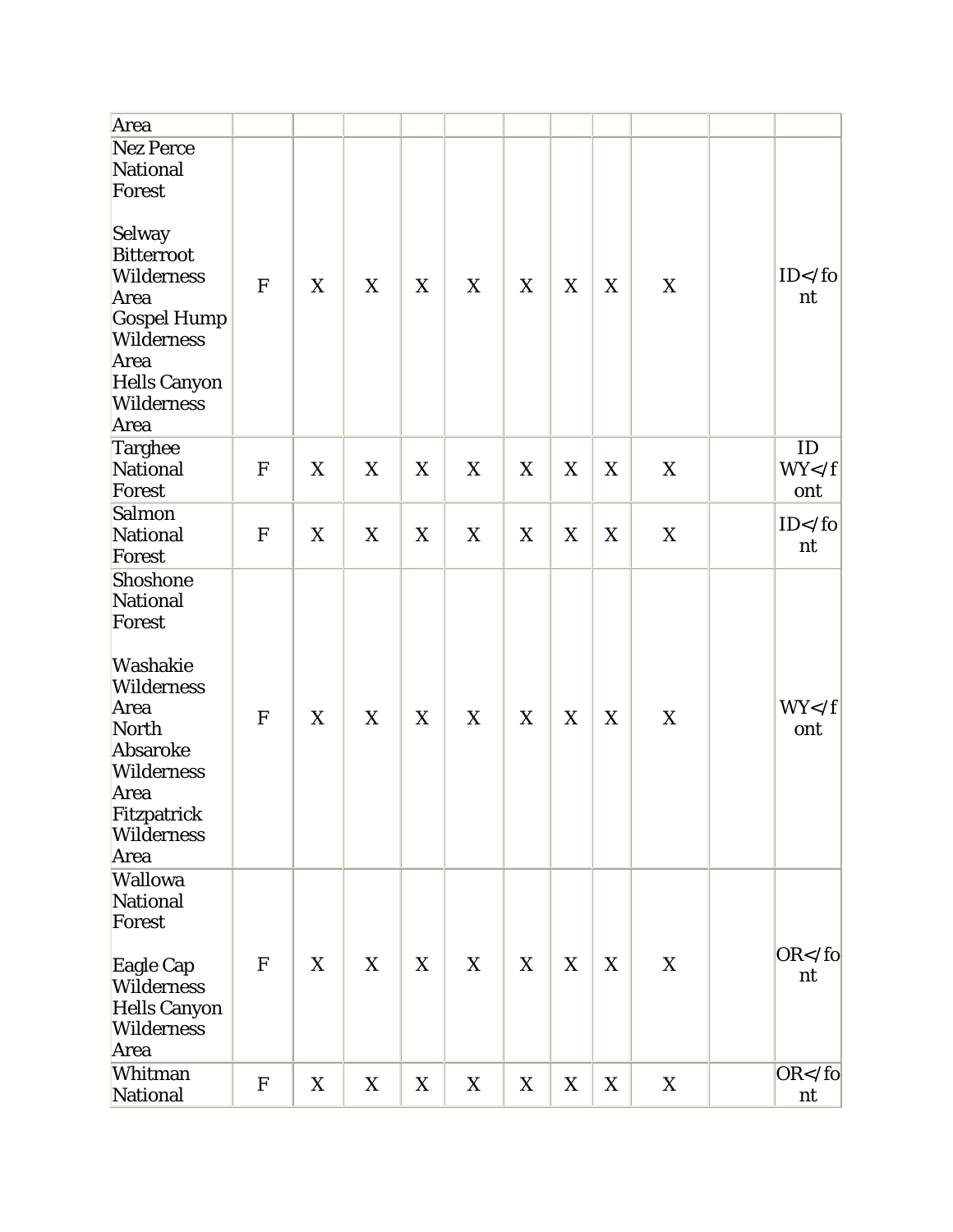| Forest                                                                     |              |   |             |             |   |             |             |             |             |   |               |
|----------------------------------------------------------------------------|--------------|---|-------------|-------------|---|-------------|-------------|-------------|-------------|---|---------------|
| Bighorn<br>Canyon<br><b>National</b><br>Recreation                         | F            | X | X           | X           | X |             | X           | X           | X           | X | MT < f<br>ont |
| Area                                                                       |              |   |             |             |   |             |             |             |             |   |               |
| <b>Hells Canyon</b><br>National<br>Recreation<br>Area                      | F            | X | X           | X           | X | X           | X           | X           | X           |   | $ID$ nt       |
| Rattlesnake<br><b>National</b><br>Recreation<br>Area                       | $\mathbf F$  | X | X           |             |   | X           | X           | X           | X           |   | MT < f<br>ont |
| Camus<br>National<br>Wildlife<br>Refuge                                    | F            |   |             |             |   | X           | X           |             | X           |   | $ID$ nt       |
| <b>Halfbreed</b><br>National<br>Wildlife<br>Refuge                         | $\mathbf F$  |   |             |             |   |             |             |             |             |   | MT < f<br>ont |
| Hailstone<br>National<br>Wildlife<br>Refuge                                | F            |   |             |             |   |             |             |             |             |   | MT < f<br>ont |
| <b>Lake Mason</b><br>National<br>Wildlife<br>Refuge                        | $\mathbf F$  |   |             |             |   |             |             |             |             |   | MT < f<br>ont |
| War<br>Horse/Wild<br><b>Horse</b><br>National<br><b>Wildlife</b><br>Refuge | ${\bf F}$    |   |             |             |   | X           | X           |             |             |   | MT < f<br>ont |
| Charles M.<br><b>Russell</b><br>National<br><b>Wildlife</b><br>Refuge      | ${\bf F}$    | X | X           | $\mathbf X$ | X | X           | X           | $\mathbf X$ | $\mathbf X$ |   | MT < f<br>ont |
| Yellowwater<br>National<br><b>Wildlife</b><br>Refuge                       | $\mathbf{F}$ | X | X           |             |   | $\mathbf X$ | X           |             |             |   | MT < f<br>ont |
| UL-Bend                                                                    | ${\bf F}$    | X | $\mathbf X$ |             |   | X           | $\mathbf X$ |             |             |   | MT < f        |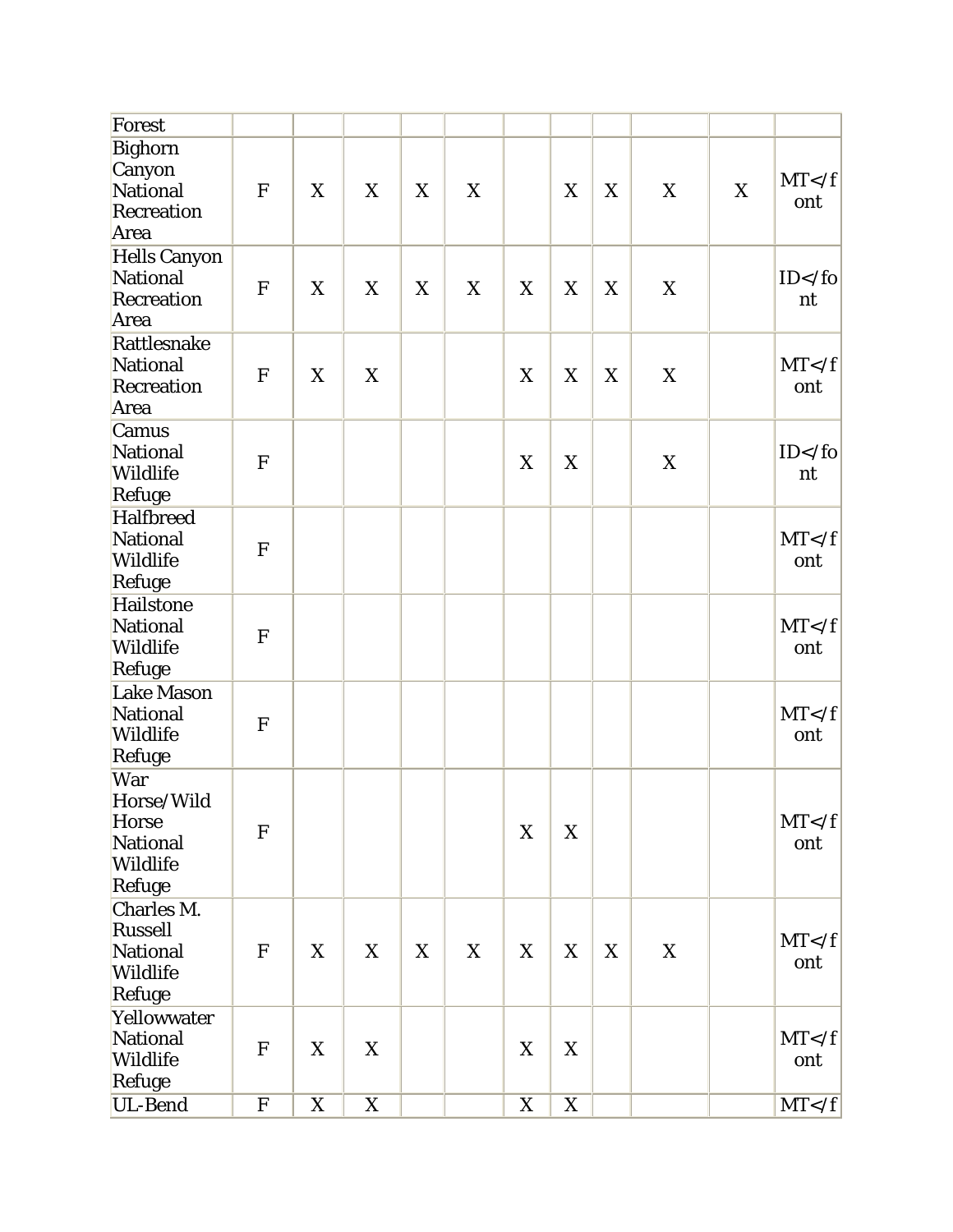| National<br>Wildlife<br>Refuge                               |              |             |             |   |             |                        |   |             |             | ont            |
|--------------------------------------------------------------|--------------|-------------|-------------|---|-------------|------------------------|---|-------------|-------------|----------------|
| Lee Metcalf<br>National<br><b>Wildlife</b><br>Refuge         | F            |             |             |   |             | X                      | X |             |             | MT < f<br>ont  |
| <b>Red Rocks</b><br>National<br>Wildlife<br>Refuge           | $\mathbf F$  |             |             |   |             | X                      | X |             |             | MT < f<br>ont  |
| Montana<br>Gulch<br>Recreation<br>Area                       | $\mathbf F$  | X           | X           |   |             |                        |   |             |             | MT < f<br>ont  |
| <b>Camp Creek</b><br>Recreation<br>Area                      | F            | X           | X           |   |             |                        |   |             |             | MT < f<br>ont  |
| Skookumchuc<br>k Recreation<br>Area                          | $\mathbf F$  |             | X           | X | $\mathbf X$ | X                      | X |             | X           | $ID$ nt        |
| Mackay<br>Reservoir<br>Recreation<br>Area                    | F            | X           | X           | X |             | X                      | X | X           | X           | $ID$ nt        |
| <b>St. Anthony</b><br><b>Sand Dunes</b>                      | $\mathbf{F}$ |             |             |   |             |                        |   |             |             | ID             |
| <b>West Madison</b><br>Recreation<br>Area                    | $\mathbf F$  | X           | X           | X |             |                        |   | X           | X           | MT < f<br>ont  |
| South<br><b>Madison</b><br>Recreation<br>Area                | ${\bf F}$    | $\mathbf X$ | $\mathbf X$ |   |             |                        |   | $\mathbf X$ | $\mathbf X$ | MT < f<br>ont  |
| <b>Reservoir A</b><br>Recreation<br>Area                     | $\mathbf{F}$ |             |             |   |             | <b>Being Developed</b> |   |             |             | $ID$ nt        |
| Lake Waha<br>Recreation<br>Area                              | $\mathbf{F}$ | X           | X           | X | X           |                        | X |             | X           | $ID$ nt        |
| Soldiers<br><b>Meadow</b><br>Reservoir<br>Recreation<br>Area | F            |             |             | X | X           | X                      | X |             | X           | $ID$ /fo<br>nt |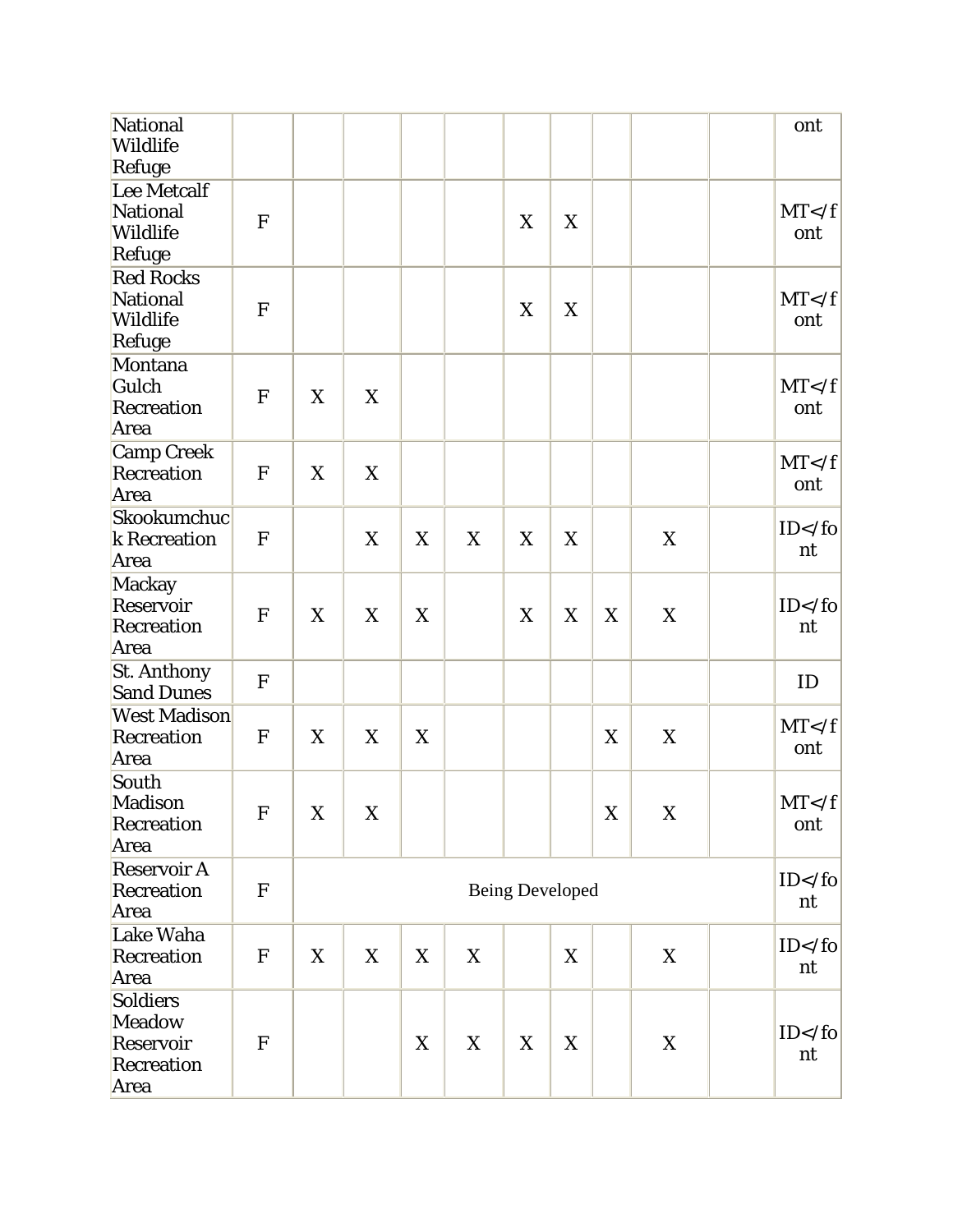| <b>Island Park</b><br>Reservoir<br>Recreation<br>Area                               | ${\bf F}$    | X | X | X | X | X | X |   |   |             | $ID$ /fo<br>nt |
|-------------------------------------------------------------------------------------|--------------|---|---|---|---|---|---|---|---|-------------|----------------|
| Anita<br>Reservoir<br>Recreation<br>Area                                            | F            |   |   |   |   | X | X |   |   |             | MT < f<br>ont  |
| <b>Clark Canyon</b><br>Reservoir/Bar<br>retts Division<br>Dam<br>Recreation<br>Area | ${\bf F}$    | X | X | X | X | X | X | X | X | X           | MT < f<br>ont  |
| <b>Clark Canyon</b><br><b>Reservoir</b><br>Recreation<br>Area                       | F            | X | X | X | X |   | X |   |   |             | MT < f<br>ont  |
| <b>Buffalo Bill</b><br><b>Reservoir</b><br><b>Recreation</b><br>Area                | $\mathbf{F}$ | X | X | X | X | X | X |   |   |             | WY < f<br>ont  |
| <b>Deaver</b><br>Reservoir<br>Recreation<br>Area                                    | F            |   |   |   |   |   | X |   |   |             | WY < f<br>ont  |
| Ralston<br>Reservoir<br>Recreation<br>Area                                          | $\mathbf F$  |   |   |   |   |   | X |   |   |             | WY < f<br>ont  |
| <b>Dworshak</b><br>Dam and<br>Reservoir                                             | F            | X | X | X | X | X | X | X | X | $\mathbf X$ | $ID$ nt        |
| <b>Fort Peck</b><br>Lake                                                            | $\mathbf F$  | X | X | X | X | X | X | X | X | X           | MT < f<br>ont  |
| <b>Crow Indian</b><br><b>Reservation</b>                                            | $\mathbf{F}$ | X | X |   |   |   | X | X | X |             | MT < f<br>ont  |
| <b>Fort Belnap</b><br>Indian<br><b>Reservation</b>                                  | $\mathbf F$  | X | X |   |   |   | X | X | X |             | MT < f<br>ont  |
| <b>Nez Perce</b><br>Indian<br><b>Reservation</b>                                    | $\mathbf{F}$ | X | X |   |   |   | X | X | X |             | $ID$ nt        |
| Judith<br><b>Landing State</b>                                                      | S            | X | X |   |   |   |   |   |   |             | MT < f<br>ont  |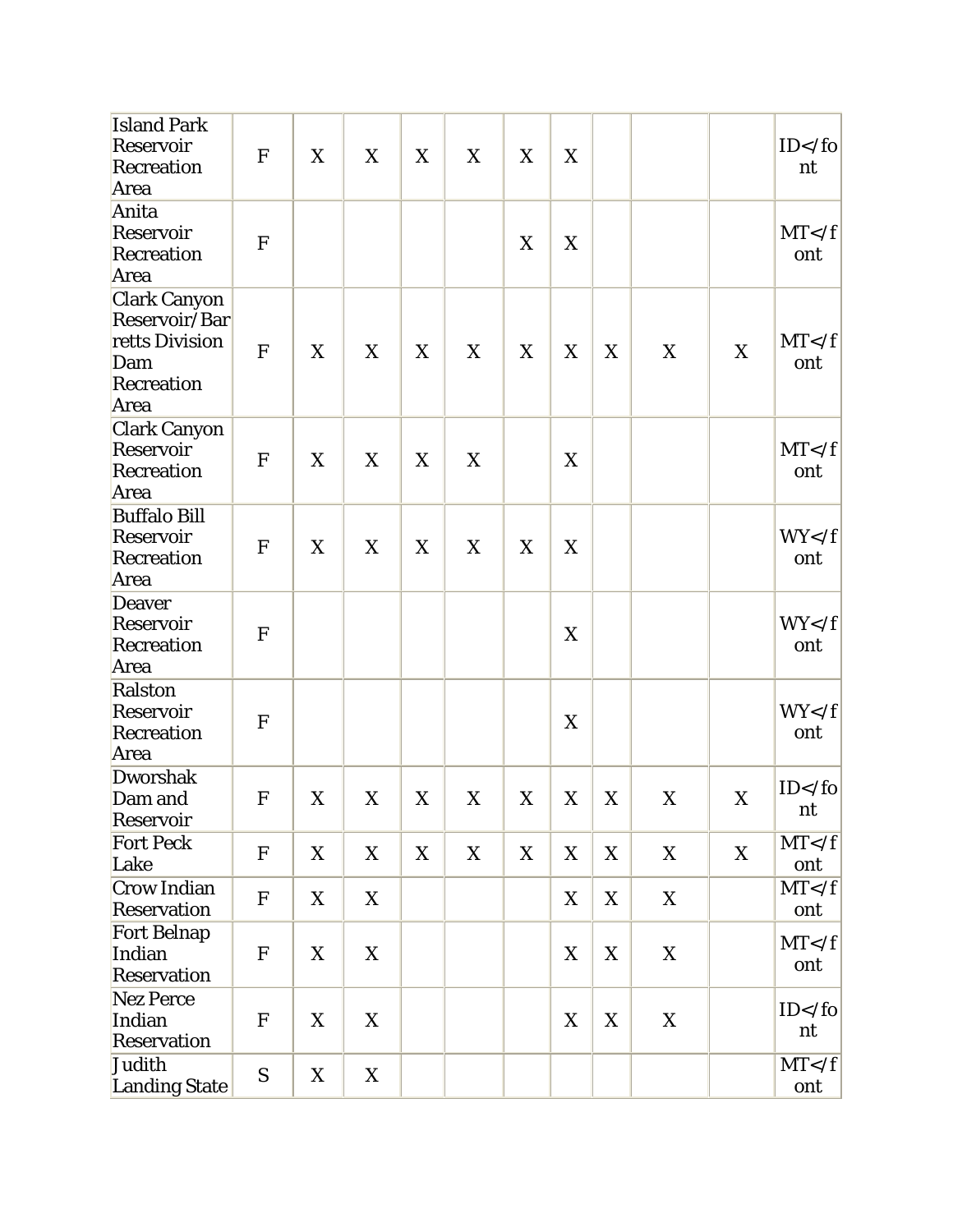| Recreation<br>Area                                           |   |   |   |   |  |   |   |   |               |
|--------------------------------------------------------------|---|---|---|---|--|---|---|---|---------------|
| James Kipp<br>State<br><b>Recreation</b><br>Area             | S | X | X | X |  | X |   |   | MT < f<br>ont |
| <b>Painted Rocks</b><br><b>State</b><br>Recreation<br>Area   | S | X | X | X |  | X |   |   | MT < f<br>ont |
| <b>Beavertail Hill</b><br><b>State</b><br>Recreation<br>Area | S | X | X | X |  | X |   |   | MT < f<br>ont |
| Deadman's<br><b>Basin State</b><br>Recreation<br>Area        | S | X | X | X |  | X |   |   | MT < f<br>ont |
| <b>Cooney State</b><br>Recreation<br>Area                    | S | X | X | X |  | X |   |   | MT < f<br>ont |
| <b>Cow Island</b><br><b>State</b><br>Recreation<br>Area      | S | X | X |   |  |   | X | X | MT < f<br>ont |
| <b>Beaverhead</b><br><b>Rock State</b><br>Monument           | S |   |   |   |  |   |   | X | MT < f<br>ont |
| <b>Chief Joseph</b><br><b>State</b><br>Monument              | S | X | X |   |  |   |   | X | MT < f<br>ont |
| <b>Chief Plenty</b><br>Coups State<br>Monument               | S |   | X |   |  |   |   | X | MT < f<br>ont |
| <b>Fort Maginis</b><br><b>State</b><br>Monument              | S |   |   |   |  |   |   | X | MT < f<br>ont |
| <b>Fort Owen</b><br><b>State</b><br>Monument                 | S |   |   |   |  |   |   | X | MT < f<br>ont |
| <b>Granite State</b><br>Monument                             | S |   |   |   |  |   |   | X | MT < f<br>ont |
| Pictograph<br><b>Cave State</b><br>Monument                  | S |   | X |   |  |   |   | X | MT < f<br>ont |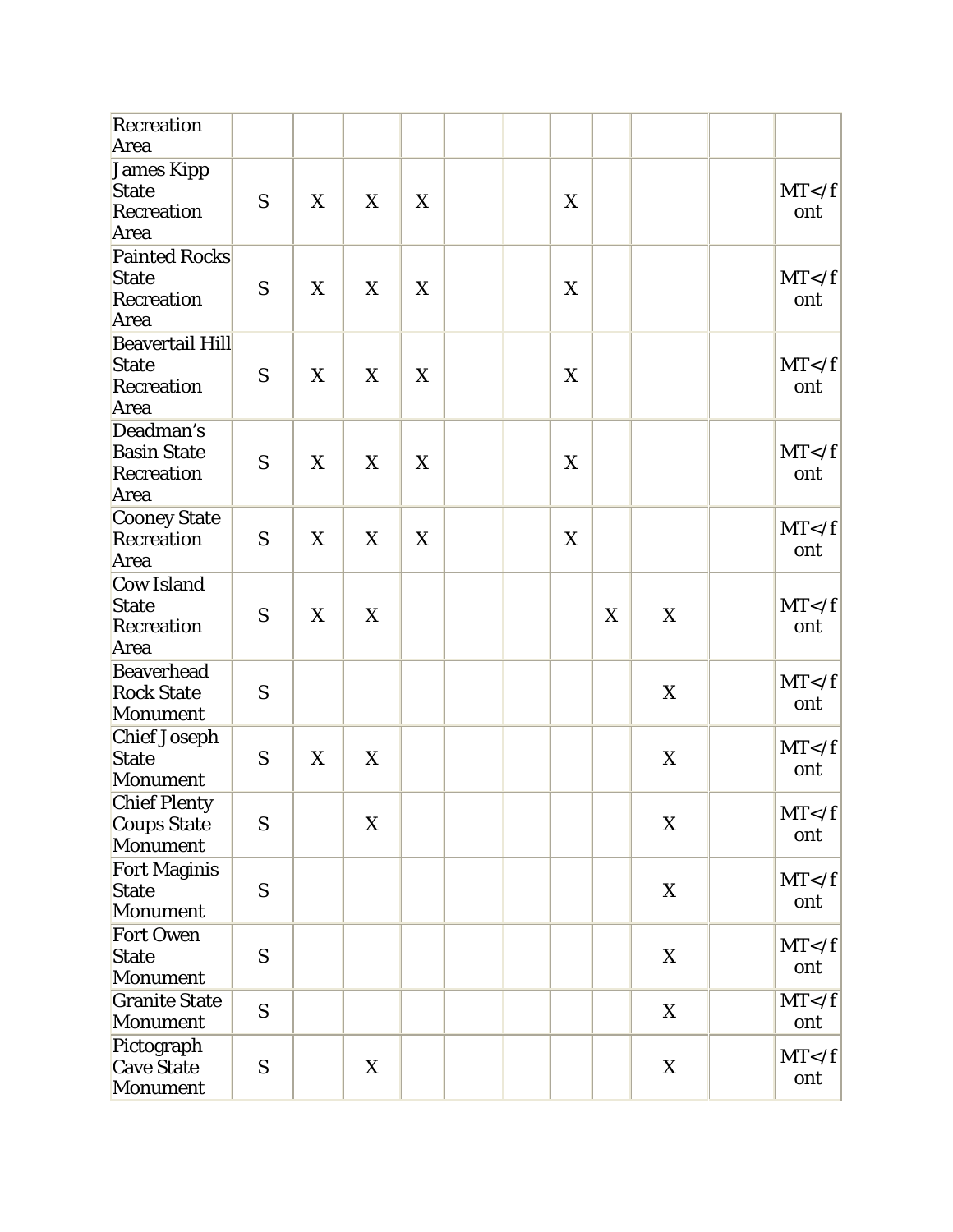| Slaughter<br><b>River</b><br>Recreation<br>Area    | S            | X                           | X               |   |                             |   |   | X           | X           |   | MT < f<br>ont    |
|----------------------------------------------------|--------------|-----------------------------|-----------------|---|-----------------------------|---|---|-------------|-------------|---|------------------|
| <b>Bannack State</b><br>Park                       | S            | X                           | X               |   |                             |   | X |             |             |   | MT < f<br>ont    |
| <b>Lost Creek</b><br><b>State Park</b>             | S            | X                           | X               |   |                             |   |   | X           | X           |   | MT < f<br>ont    |
| Winchester<br><b>Lake State</b><br>Park            | S            | X                           | X               | X |                             |   | X | $\mathbf X$ |             |   | $ID$ nt          |
| Harriman<br><b>State Park</b>                      | S            |                             | Being Developed |   |                             |   |   |             |             |   | $ID$ nt          |
| Henry's Lake<br><b>State Park</b>                  | S            |                             |                 |   | <b>Being Developed</b>      |   |   | $ID$ nt     |             |   |                  |
| <b>Hells Gate</b><br><b>State Park</b>             | S            |                             |                 |   | <b>Being Developed</b>      |   |   | $ID$ nt     |             |   |                  |
| <b>Wallowa Lake</b><br><b>State Park</b>           | S            | X                           | X               | X | X                           | X | X | X           | X           |   | $OR <$ /fo<br>nt |
| <b>Minam State</b><br>Park                         | S            |                             |                 |   |                             |   | X |             |             |   | $OR <$ /fo<br>nt |
| <b>Buffalo Bill</b><br><b>State Park</b>           | S            | X                           | X               | X | X                           |   | X | X           | X           |   | WY < f<br>ont    |
| <b>Buffalo Bill</b><br><b>Historical</b><br>Center | S            |                             |                 |   |                             |   |   |             | X           | X | WY < f<br>ont    |
| <b>Panther Creek</b><br>Preserve                   | $\mathbf{P}$ |                             |                 |   | Open to Public              |   |   | X           | X           |   | $ID$ nt          |
| <b>Silver Creek</b><br>Preserve                    | $\mathbf{P}$ |                             |                 |   | Open to Public              |   |   | X           | X           |   | $ID$ nt          |
| <b>Big Hole</b><br>River<br>Preserve               | P            |                             |                 |   | Access by Permission        |   |   |             | $\mathbf X$ |   | MT < f<br>ont    |
| <b>Blackfoot</b><br><b>River</b><br>Preserve       | $\mathbf P$  | <b>Access by Permission</b> |                 |   |                             |   |   |             | X           |   | MT < f<br>ont    |
| Goodrich<br>Ranch<br>Preserve                      | $\mathbf{P}$ |                             |                 |   | Open to Public              |   |   |             | X           |   | MT < f<br>ont    |
| Lion Head<br>Ranch<br>Preserve                     | $\mathbf P$  |                             |                 |   | <b>Access by Permission</b> |   |   |             | X           |   | MT < f<br>ont    |

# **Appendix E**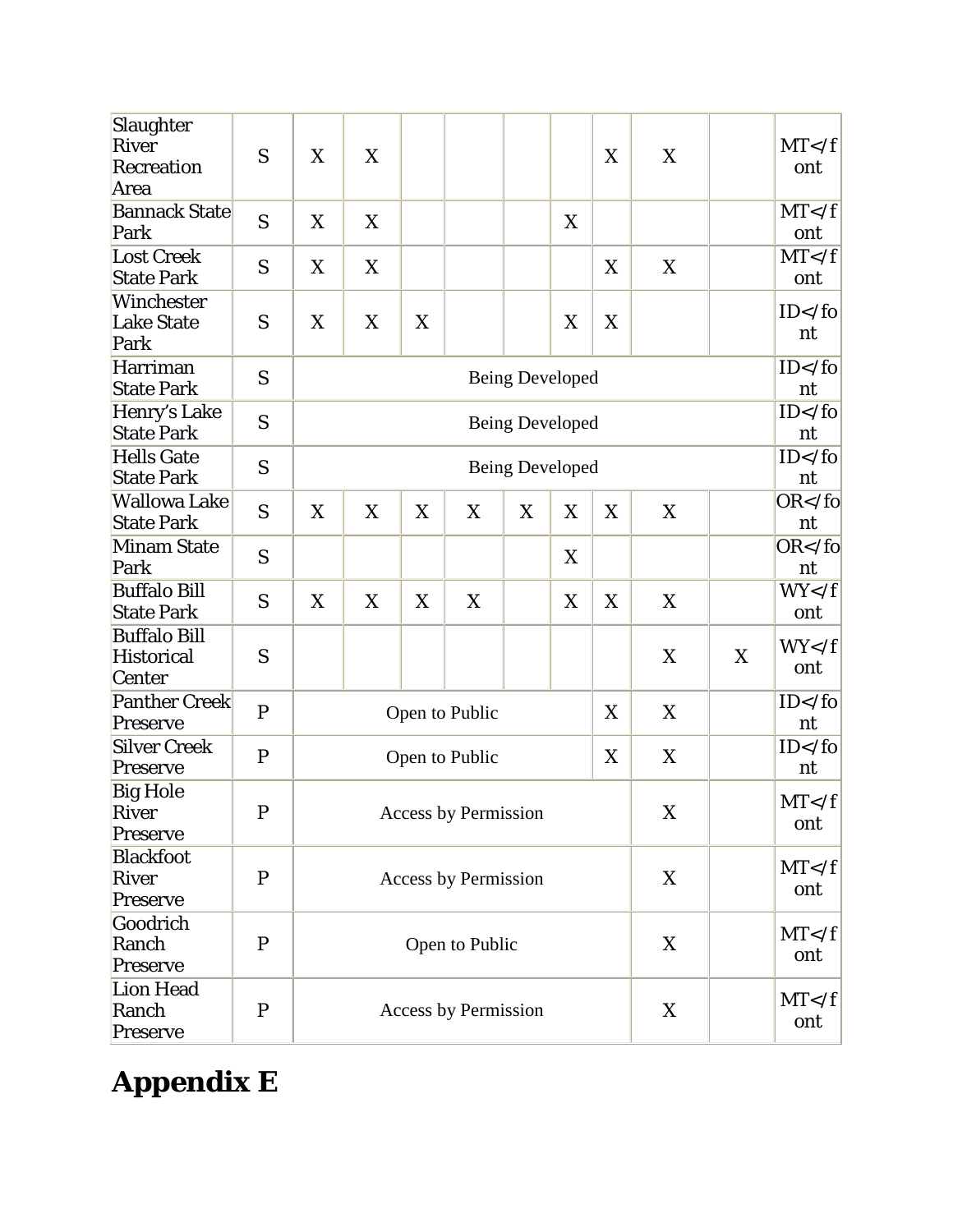## **Table 1: Land Use**

| <b>LAND USE</b>                                         |                  | <b>Type of Land Use</b><br>(linear miles) |     |      |     |
|---------------------------------------------------------|------------------|-------------------------------------------|-----|------|-----|
| <b>Nez Perce</b><br>Descriptive<br>Route Segments route | % total<br>trail |                                           |     |      |     |
| Urban                                                   |                  | segment Agriculture Forest TOTAL          |     |      |     |
| 1. Wallowa<br><b>Valley to Weippe</b><br>Prairie        | <b>11</b>        | 164                                       | 20  | 195  | 17  |
| 2. Weippe to<br><b>Traveler's Rest</b>                  | 3                | 0                                         | 114 | 117  | 10  |
| 3. Traveler's<br><b>Rest to Bannock</b><br>Pass         | 38               | 62                                        | 75  | 175  | 15  |
| 4. Bannock Pass<br>to Targhee Pass                      | 7                | 154                                       | 20  | 181  | 15  |
| 5. Targhee Pass<br>to Absarokas                         | 1                | $\bf{0}$                                  | 141 | 142  | 12  |
| 6. Absarokas to<br><b>Judith Gap</b>                    | 24               | 149                                       | 10  | 183  | 16  |
| 7. Judith Gap to<br><b>Bear Paws</b>                    | 11               | 162                                       | 4   | 177  | 15  |
| <b>Total Linear</b><br><b>Miles</b>                     | 95               | 691                                       | 384 | 1170 |     |
| <b>Percent of Land</b><br><b>Use</b>                    | 8                | 59                                        | 33  | 100  | 100 |

## **Table 2: Trail Mileage**

| <b>TRAIL</b><br><b>MILEAGE</b><br>By        | #<br><b>Miles Miles</b> | $\%$ |
|---------------------------------------------|-------------------------|------|
| Ownership                                   |                         |      |
| Federal                                     | 388                     | 33   |
| <b>National</b><br>Forest                   | 234                     | 20   |
| <b>National</b><br><b>Parks</b>             | 86                      | 7    |
| <b>National</b><br><b>Resource</b><br>Lands | 68                      | 6    |
| <b>State</b>                                | 54                      | 5    |